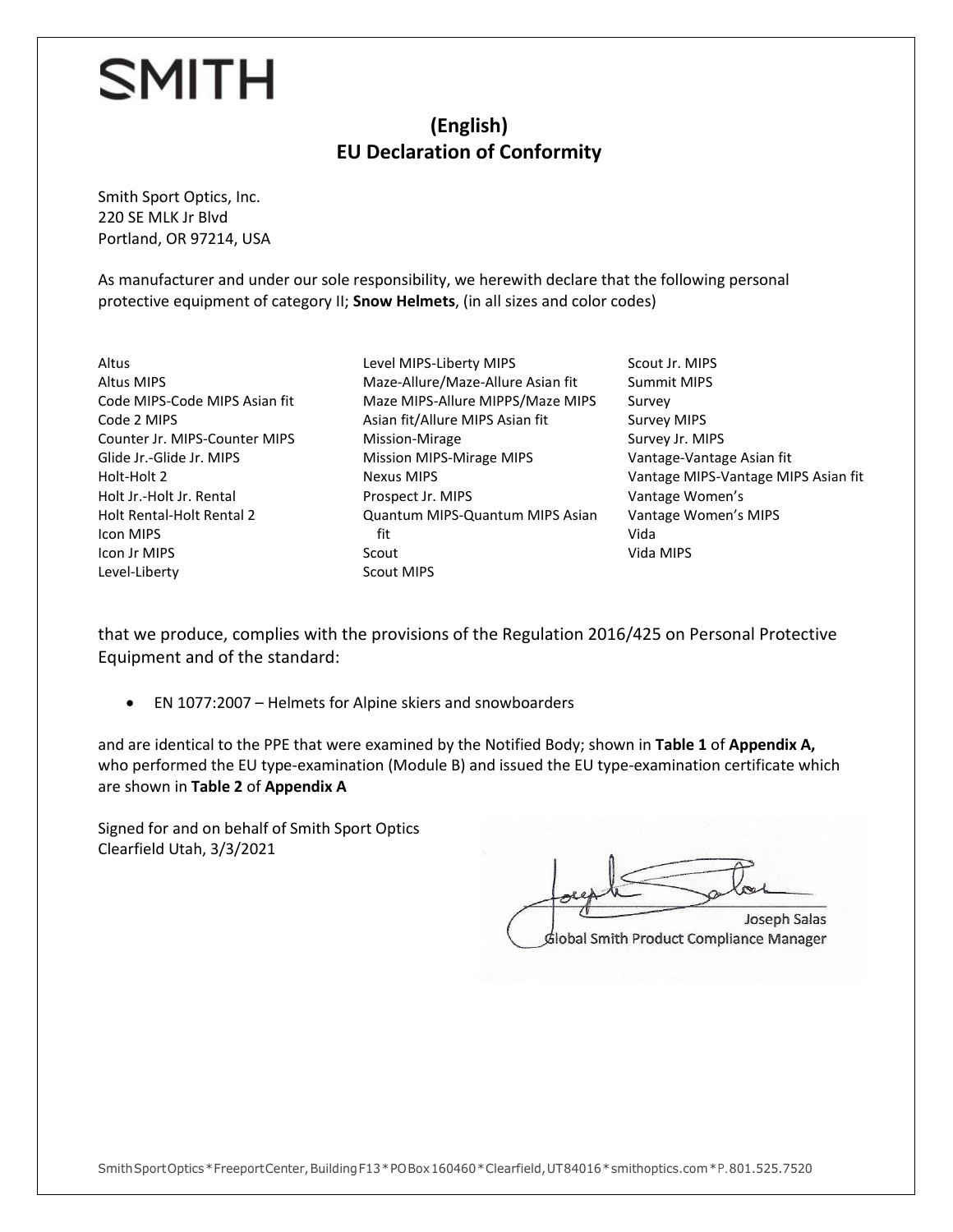#### **(Bulgarian-български) Декларация за съответствие на ЕС**

Smith Sport Optics, Inc. 220 SE MLK Jr Blvd Portland, OR 97214, USA

Като производител и под наша собствена отговорност, декларираме, че следните лични предпазни средства от категория II: Снежни Каски (с всичките им размери и цветови кодове)

- Altus Altus MIPS Code MIPS-Code MIPS Asian fit Code 2 MIPS Counter Jr. MIPS-Counter MIPS Glide Jr.-Glide Jr. MIPS Holt-Holt 2 Holt Jr.-Holt Jr. Rental Holt Rental-Holt Rental 2 Icon MIPS Icon Jr MIPS Level-Liberty
- Level MIPS-Liberty MIPS Maze-Allure/Maze-Allure Asian fit Maze MIPS-Allure MIPPS/Maze MIPS Asian fit/Allure MIPS Asian fit Mission-Mirage Mission MIPS-Mirage MIPS Nexus MIPS Prospect Jr. MIPS Quantum MIPS-Quantum MIPS Asian fit Scout Scout MIPS
- Scout Jr. MIPS Summit MIPS Survey Survey MIPS Survey Jr. MIPS Vantage-Vantage Asian fit Vantage MIPS-Vantage MIPS Asian fit Vantage Women's Vantage Women's MIPS Vida Vida MIPS

които произвеждаме, са в съответствие

- Регламент (ЕС) 2016/425 и
- EN 1077: 2007 каски за алпийски скиори и сноубордисти

и са идентични с ЛПС, които бяха разгледани от нотифицирания орган; показани в таблица 1 от допълнение А, който е извършил ЕС изследване на типа (модул Б) и е издал сертификат за ЕС изследване на типа, който е показан в таблица 2 от допълнение А

Подписано за и от името на Smith Sport Optics Clearfield Utah, 3/3/2021

Joseph Salas  $\overline{\phantom{a}}$ Global Smith Product Compliance Manager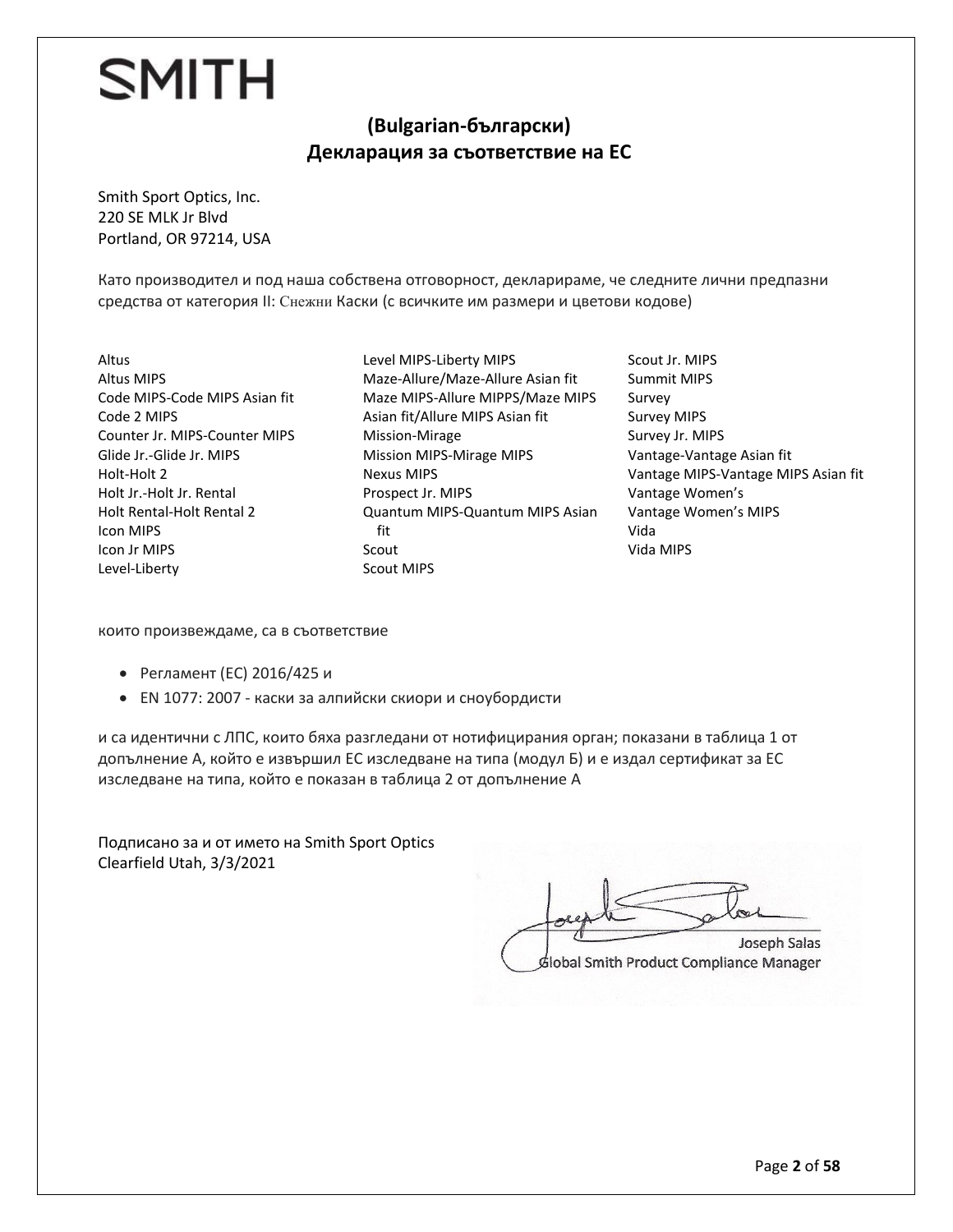#### **(Croatian- Hrvatski) EU izjava o sukladnosti**

Smith Sport Optics, Inc. 220 SE MLK Jr Blvd Portland, OR 97214, USA

Kao proizvođač i pod našom isključivom odgovornošću, ovim izjavljujemo da slijedeća osobna zaštitna oprema II. Snježne Kacige (u svim njihovim veličinama i kodovima boja)

- Altus Altus MIPS Code MIPS-Code MIPS Asian fit Code 2 MIPS Counter Jr. MIPS-Counter MIPS Glide Jr.-Glide Jr. MIPS Holt-Holt 2 Holt Jr.-Holt Jr. Rental Holt Rental-Holt Rental 2 Icon MIPS Icon Jr MIPS Level-Liberty
- Level MIPS-Liberty MIPS Maze-Allure/Maze-Allure Asian fit Maze MIPS-Allure MIPPS/Maze MIPS Asian fit/Allure MIPS Asian fit Mission-Mirage Mission MIPS-Mirage MIPS Nexus MIPS Prospect Jr. MIPS Quantum MIPS-Quantum MIPS Asian fit Scout Scout MIPS
- Scout Jr. MIPS Summit MIPS Survey Survey MIPS Survey Jr. MIPS Vantage-Vantage Asian fit Vantage MIPS-Vantage MIPS Asian fit Vantage Women's Vantage Women's MIPS Vida Vida MIPS

proizvodimo u skladu s

- Uredbom (EU) 2016/425 i
- EN 1077: 2007 Kacige za alpske skijaše i snowboardere

i identične su OZO-u koje je pregledalo prijavljeno tijelo; prikazan u Tablici 1. Dodatka A, koja je izvršila EU pregled tipa (Modul B) i izdala potvrdu o EU ispitivanju tipa koja je prikazana u Tablici 2. Dodatka A

Potpisano za iu ime korisnika Smith Sport Optics Clearfield Utah, 3/3/2021

Joseph Salas

Global Smith Product Compliance Manager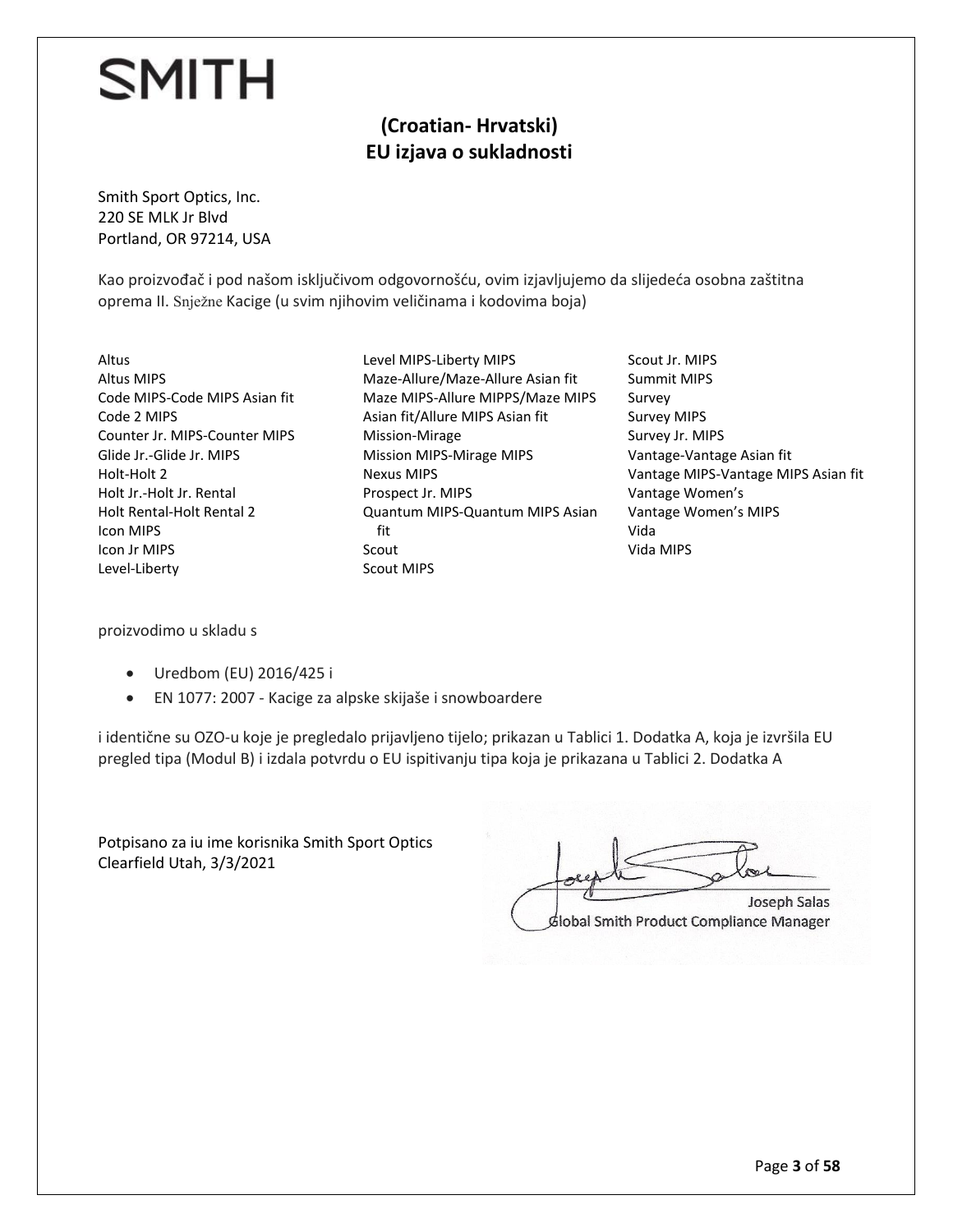#### **(Czech- čeština) Prohlášení o shodě EU**

Smith Sport Optics, Inc. 220 SE MLK Jr Blvd Portland, OR 97214, USA

Jako výrobce a na naši vlastní odpovědnost tímto prohlašujeme, že následující osobní ochranné prostředky kategorie II; Sněhové přilby (ve všech jejich velikostech a barevných kódech)

- Altus Altus MIPS Code MIPS-Code MIPS Asian fit Code 2 MIPS Counter Jr. MIPS-Counter MIPS Glide Jr.-Glide Jr. MIPS Holt-Holt 2 Holt Jr.-Holt Jr. Rental Holt Rental-Holt Rental 2 Icon MIPS Icon Jr MIPS Level-Liberty
- Level MIPS-Liberty MIPS Maze-Allure/Maze-Allure Asian fit Maze MIPS-Allure MIPPS/Maze MIPS Asian fit/Allure MIPS Asian fit Mission-Mirage Mission MIPS-Mirage MIPS Nexus MIPS Prospect Jr. MIPS Quantum MIPS-Quantum MIPS Asian fit Scout Scout MIPS
- Scout Jr. MIPS Summit MIPS Survey Survey MIPS Survey Jr. MIPS Vantage-Vantage Asian fit Vantage MIPS-Vantage MIPS Asian fit Vantage Women's Vantage Women's MIPS Vida Vida MIPS

které vyrábíme, jsou v souladu s

- Nařízení (EU) 2016/425 a
- EN 1077: 2007 Přilby pro alpské lyžaře a snowboardisty

a jsou identické s OOP, které byly přezkoumány oznámeným subjektem; uvedené v tabulce 1 dodatku A, který provedl EU přezkoušení typu (Modul B) a vydal certifikát EU přezkoušení typu, který je uveden v tabulce 2 dodatku A

Podepsáno pro a jménem společnosti Smith Sport Optics Clearfield Utah, 3/3/2021

 $\pi$ global production **Joseph Salas** 

Global Smith Product Compliance Manager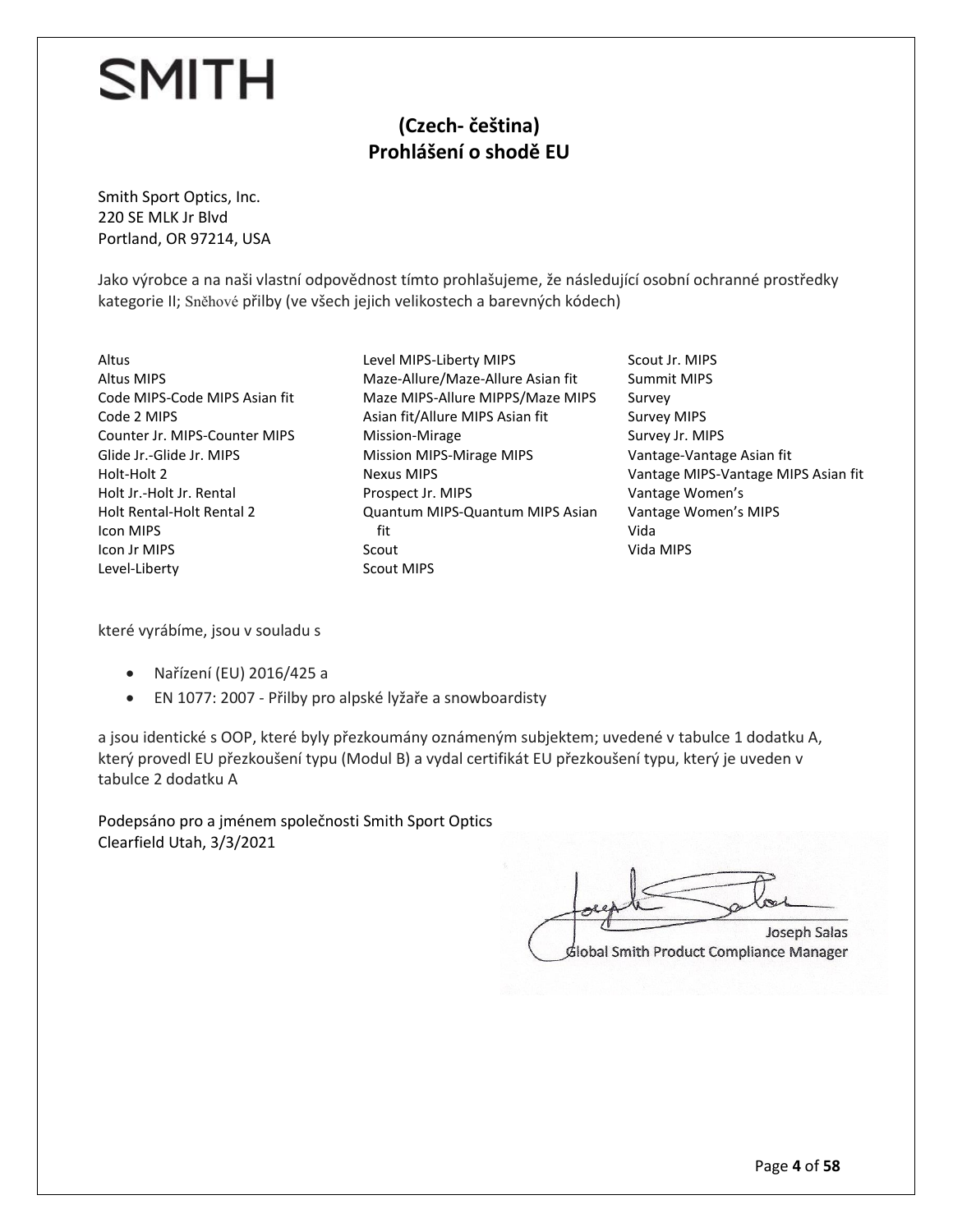#### **(Danish- DANSK) EU-erklæring om overensstemmelse**

Smith Sport Optics, Inc. 220 SE MLK Jr Blvd Portland, OR 97214, USA

Som producent og under eget ansvar erklærer vi herom følgende personligt beskyttelsesudstyr i kategori II; Snehjelme, (i alle deres størrelser og farvekoder)

Altus Altus MIPS Code MIPS-Code MIPS Asian fit Code 2 MIPS Counter Jr. MIPS-Counter MIPS Glide Jr.-Glide Jr. MIPS Holt-Holt 2 Holt Jr.-Holt Jr. Rental Holt Rental-Holt Rental 2 Icon MIPS Icon Jr MIPS Level-Liberty

Level MIPS-Liberty MIPS Maze-Allure/Maze-Allure Asian fit Maze MIPS-Allure MIPPS/Maze MIPS Asian fit/Allure MIPS Asian fit Mission-Mirage Mission MIPS-Mirage MIPS Nexus MIPS Prospect Jr. MIPS Quantum MIPS-Quantum MIPS Asian fit Scout Scout MIPS

Scout Jr. MIPS Summit MIPS Survey Survey MIPS Survey Jr. MIPS Vantage-Vantage Asian fit Vantage MIPS-Vantage MIPS Asian fit Vantage Women's Vantage Women's MIPS Vida Vida MIPS

som vi producerer er i overensstemmelse med

- Forordningen (EU) 2016/425, og
- EN 1077: 2007 Hjelme til alpint skiløbere og snowboardere

og er identiske med den PPE, der blev undersøgt af det bemyndigede organ vist i tabel 1 i tillæg A, som gennemførte EU-typeafprøvning (modul B) og udstedte EU-typeafprøvningsattesten, som er vist i tabel 2 i tillæg A

Tegnet for og på vegne af Smith Sport Optics Clearfield Utah, 3/3/2021

 $\overline{\phantom{a}}$ Joseph Salas

Global Smith Product Compliance Manager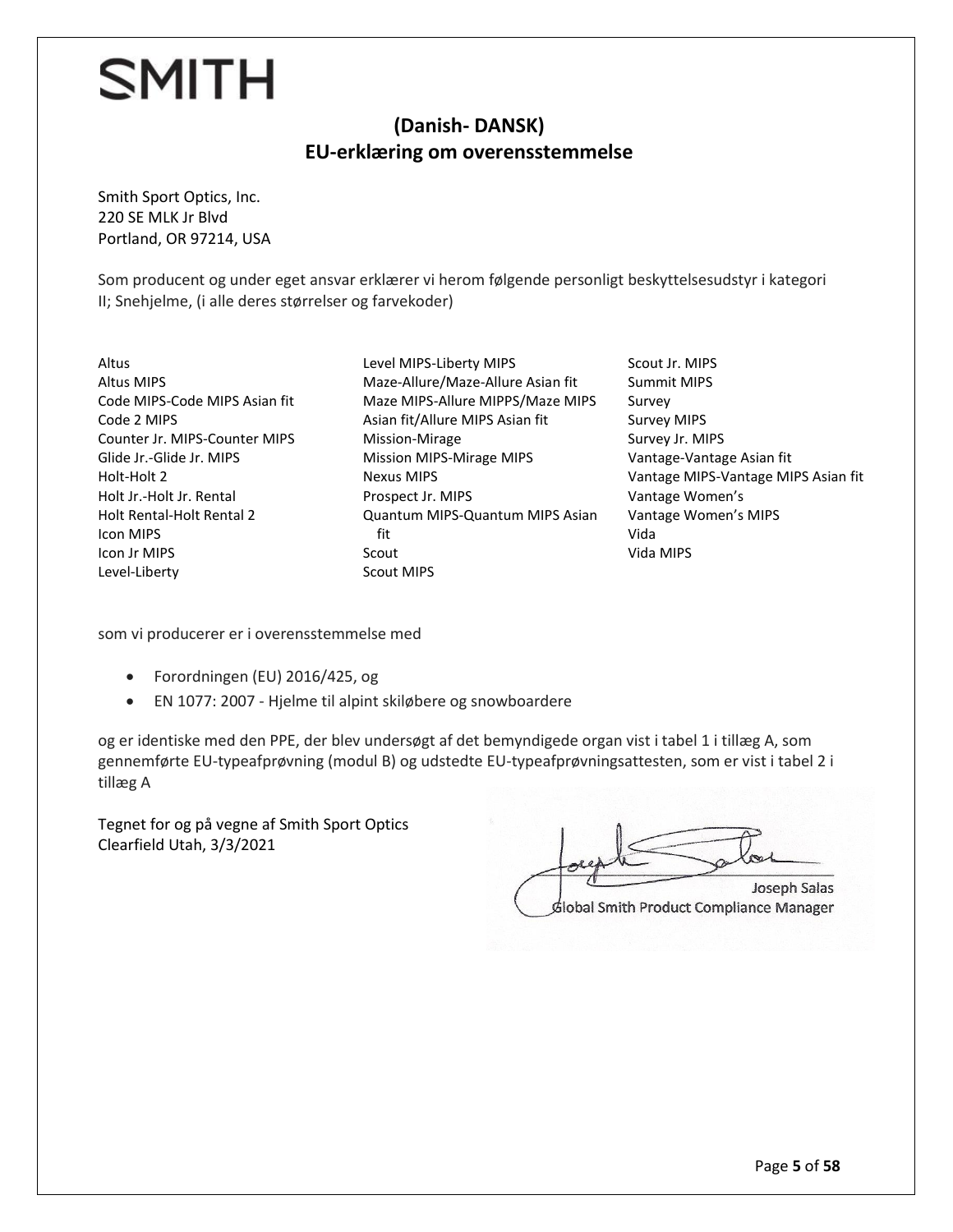#### **(Dutch- Nederlands) EU-conformiteitsverklaring**

Smith Sport Optics, Inc. 220 SE MLK Jr Blvd Portland, OR 97214, USA

Als fabrikant en onder onze eigen verantwoordelijkheid verklaren wij hierbij dat de volgende persoonlijke beschermingsmiddelen van categorie II; Sneeuwhelmen, (in al hun maten en kleurcodes)

- Altus Altus MIPS Code MIPS-Code MIPS Asian fit Code 2 MIPS Counter Jr. MIPS-Counter MIPS Glide Jr.-Glide Jr. MIPS Holt-Holt 2 Holt Jr.-Holt Jr. Rental Holt Rental-Holt Rental 2 Icon MIPS Icon Jr MIPS Level-Liberty
- Level MIPS-Liberty MIPS Maze-Allure/Maze-Allure Asian fit Maze MIPS-Allure MIPPS/Maze MIPS Asian fit/Allure MIPS Asian fit Mission-Mirage Mission MIPS-Mirage MIPS Nexus MIPS Prospect Jr. MIPS Quantum MIPS-Quantum MIPS Asian fit Scout Scout MIPS
- Scout Jr. MIPS Summit MIPS Survey Survey MIPS Survey Jr. MIPS Vantage-Vantage Asian fit Vantage MIPS-Vantage MIPS Asian fit Vantage Women's Vantage Women's MIPS Vida Vida MIPS

dat we produceren zijn in overeenstemming met

- De Verordening (EU) 2016/425, en
- EN 1077: 2007 Helmen voor alpineskiërs en snowboarders

en zijn identiek aan de PBM's die werden onderzocht door de aangemelde instantie; aangegeven in tabel 1 van aanhangsel A, die het EU-typeonderzoek (module B) heeft uitgevoerd en het certificaat van EUtypeonderzoek heeft afgegeven, zoals weergegeven in tabel 2 van aanhangsel A

Ondertekend voor en namens Smith Sport Optics Clearfield Utah, 3/3/2021

 $\mathcal{P}$  Salas Salas Salas Salas Salas Salas Salas Salas Salas Salas Salas Salas Salas Sala Lockethe plate **Joseph Salas** Global Smith Product Compliance Manager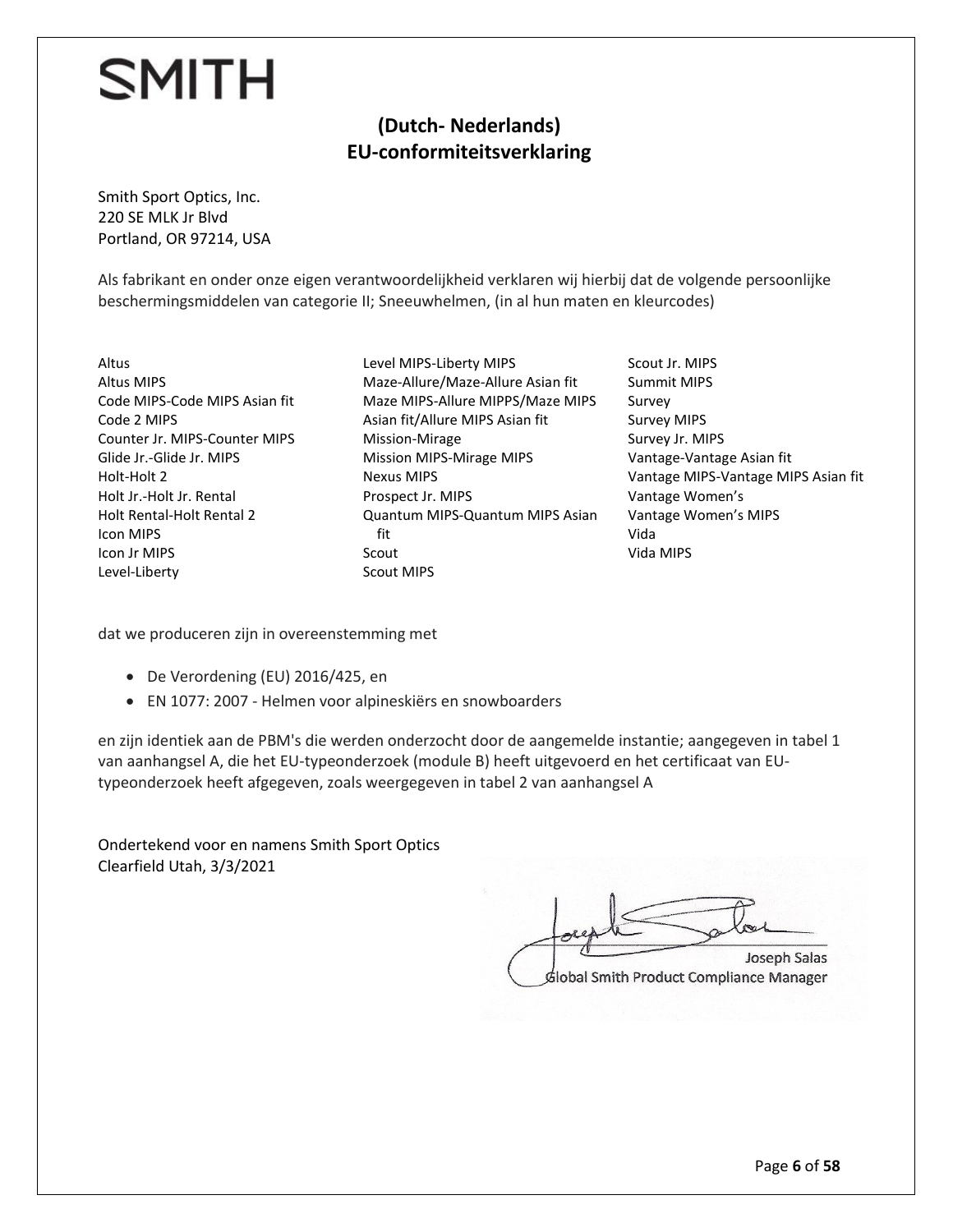#### **(Estonian- Eesti keel) ELi vastavusdeklaratsioon**

Smith Sport Optics, Inc. 220 SE MLK Jr Blvd Portland, OR 97214, USA

Tootjana ja meie ainuvastutusel deklareerime käesolevaga, et järgmised II kategooria isikukaitsevahendid; Lumekatted (kõikides suurustes ja värvikoodides)

Altus Altus MIPS Code MIPS-Code MIPS Asian fit Code 2 MIPS Counter Jr. MIPS-Counter MIPS Glide Jr.-Glide Jr. MIPS Holt-Holt 2 Holt Jr.-Holt Jr. Rental Holt Rental-Holt Rental 2 Icon MIPS Icon Jr MIPS Level-Liberty

- Level MIPS-Liberty MIPS Maze-Allure/Maze-Allure Asian fit Maze MIPS-Allure MIPPS/Maze MIPS Asian fit/Allure MIPS Asian fit Mission-Mirage Mission MIPS-Mirage MIPS Nexus MIPS Prospect Jr. MIPS Quantum MIPS-Quantum MIPS Asian fit Scout Scout MIPS
- Scout Jr. MIPS Summit MIPS Survey Survey MIPS Survey Jr. MIPS Vantage-Vantage Asian fit Vantage MIPS-Vantage MIPS Asian fit Vantage Women's Vantage Women's MIPS Vida Vida MIPS

mida me toodame, on kooskõlas

- määrus (EL) 2016/425 ja
- EN 1077: 2007 Alpide suusatajate ja lumelaudurite kiivrid

ja need on identsed isikukaitsevahendiga, mida on kontrollinud teavitatud asutus; mis on esitatud A liite tabelis 1, kes viis läbi ELi tüübihindamise (moodul B) ja andis välja ELi tüübihindamistõendi, mis on esitatud A liite tabelis 2.

Allkirjastatud ja tema nimel Smith Sport Optics Clearfield Utah, 3/3/2021

 $J_{\text{max}}$  $G$ **Joseph Salas** álobal Smith Product Compliance Manager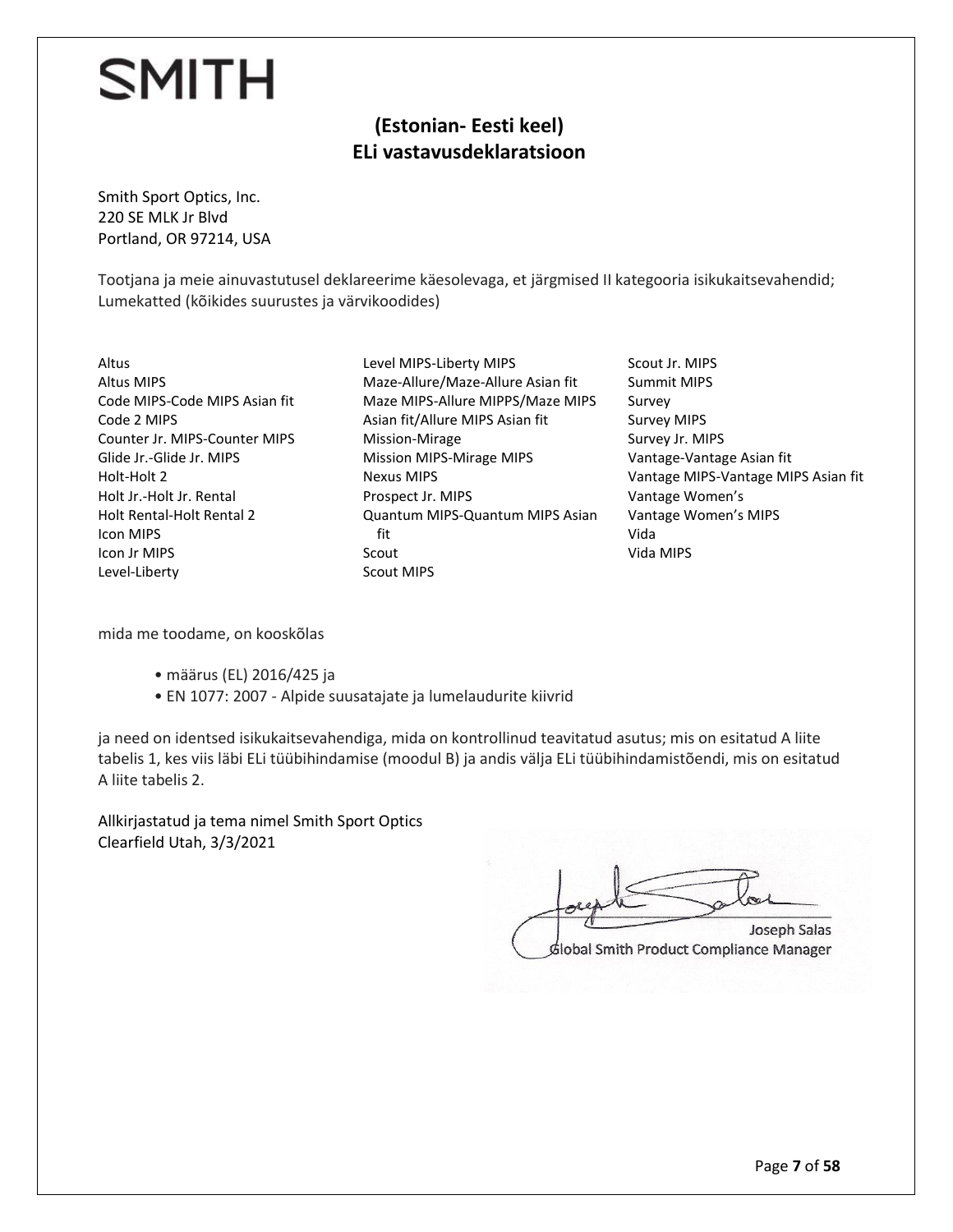#### **(Finnish- Suomalainen) EU: n vaatimustenmukaisuusvakuutus**

Smith Sport Optics, Inc. 220 SE MLK Jr Blvd Portland, OR 97214, USA

Valmistajana ja yksinomaisen vastuumme mukaisesti ilmoitamme, että seuraavat luokan II henkilökohtaiset suojavarusteet; Lumi kypärät (kaikissa koossaan ja värikoodeissa)

Allure-Allure Asian fit Altus Altus MIPS Code MIPS-Code MIPS Asian fit Code 2 MIPS Counter Jr. MIPS-Counter MIPS Glide Jr.-Glide Jr. MIPS Holt-Holt 2 Holt Jr.-Holt Jr. Rental Holt Rental-Holt Rental 2 Icon MIPS Icon Jr MIPS

Level-Liberty Level MIPS-Liberty MIPS Maze-Allure/Maze-Allure Asian fit Maze MIPS-Allure MIPPS/Maze MIPS Asian fit/Allure MIPS Asian fit Mission-Mirage Mission MIPS-Mirage MIPS Nexus MIPS Prospect Jr. MIPS Quantum MIPS-Quantum MIPS Asian fit Scout

Scout MIPS Scout Jr. MIPS Summit MIPS Survey Survey MIPS Survey Jr. MIPS Vantage-Vantage Asian fit Vantage MIPS-Vantage MIPS Asian fit Vantage Women's Vantage Women's MIPS Vida Vida MIPS

jotka olemme tuottaneet, ovat yhdenmukaisia

- Asetus (EU) 2016/425 ja
- EN 1077: 2007 alppihiihtäjien ja lumilautailijoiden kypärät

ja ne ovat identtisiä ilmoitetun laitoksen tarkastelemien henkilönsuojainten kanssa; esitetään liitteessä A olevassa taulukossa 1, joka suoritti EU-tyyppitarkastuksen (moduuli B) ja antoi EUtyyppitarkastustodistuksen, joka esitetään lisäyksen A taulukossa 2

Allekirjoitettu ja puolesta Smith Sport Optics Clearfield Utah, 3/3/2021

Joseph Salas  $G$ **Joseph Salas** Global Smith Product Compliance Manager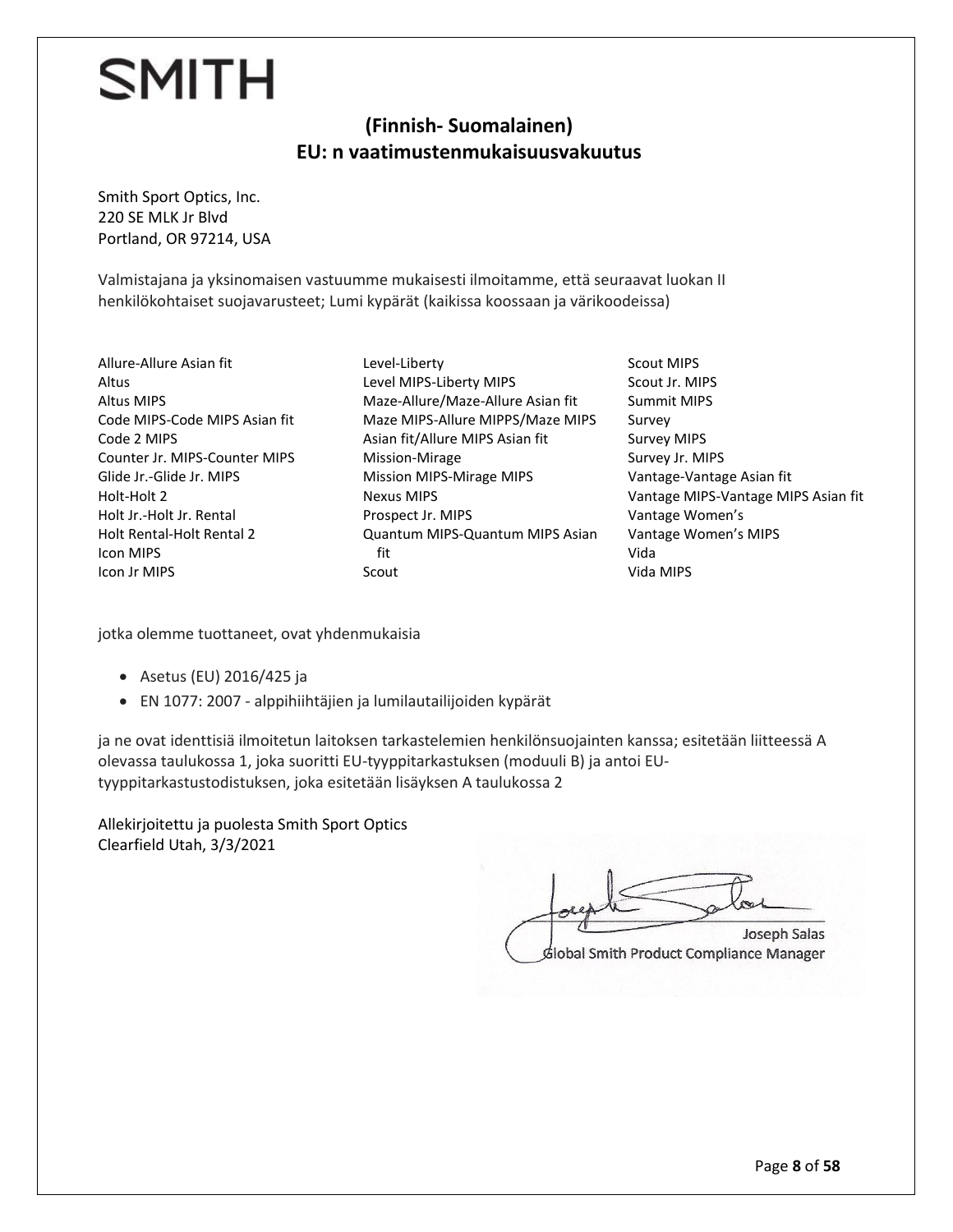#### **(French- Français) Déclaration de conformité de l'UE**

Smith Sport Optics, Inc. 220 SE MLK Jr Blvd Portland, OR 97214, USA

En tant que fabricant et sous notre seule responsabilité, nous déclarons par la présente que les équipements de protection individuelle suivants de la catégorie II; Casques de neige, (dans toutes leurs tailles et codes de couleurs)

Altus Altus MIPS Code MIPS-Code MIPS Asian fit Code 2 MIPS Counter Jr. MIPS-Counter MIPS Glide Jr.-Glide Jr. MIPS Holt-Holt 2 Holt Jr.-Holt Jr. Rental Holt Rental-Holt Rental 2 Icon MIPS Icon Jr MIPS Level-Liberty

Level MIPS-Liberty MIPS Maze-Allure/Maze-Allure Asian fit Maze MIPS-Allure MIPPS/Maze MIPS Asian fit/Allure MIPS Asian fit Mission-Mirage Mission MIPS-Mirage MIPS Nexus MIPS Prospect Jr. MIPS Quantum MIPS-Quantum MIPS Asian fit Scout Scout MIPS

Scout Jr. MIPS Summit MIPS Survey Survey MIPS Survey Jr. MIPS Vantage-Vantage Asian fit Vantage MIPS-Vantage MIPS Asian fit Vantage Women's Vantage Women's MIPS Vida Vida MIPS

que nous produisons sont en conformité avec

- Le règlement (UE) 2016/425, et
- EN 1077: 2007 Casques pour skieurs alpins et snowboarders

et sont identiques aux EPI examinés par l'organisme notifié; Le tableau 1 de l'annexe A indique qui a effectué l'examen de type UE (module B) et a délivré l'attestation d'examen UE de type (voir le tableau 2 de l'annexe A).

Signé pour et au nom de Smith Sport Optics Clearfield Utah, 3/3/2021

Joseph Salas  $G$ **Joseph Salas** Global Smith Product Compliance Manager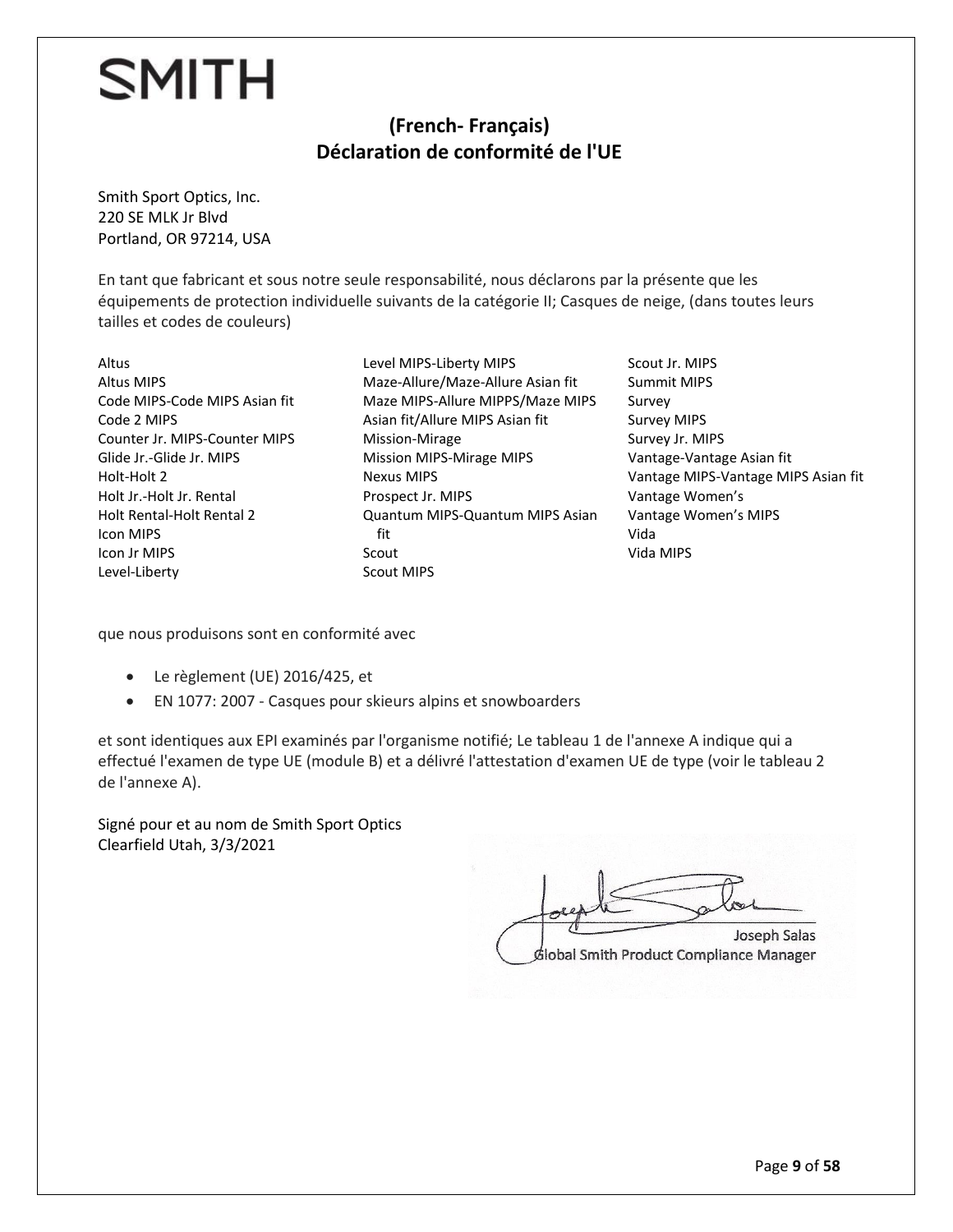#### **(German- Deutsche) EU-Konformitätserklärung**

Smith Sport Optics, Inc. 220 SE MLK Jr Blvd Portland, OR 97214, USA

Als Hersteller erklären wir unter unserer alleinigen Verantwortung, dass die folgenden persönlichen Schutzausrüstungen der Kategorie II: Schneehelme (in allen Größen und Farbcodes)

- Altus Altus MIPS Code MIPS-Code MIPS Asian fit Code 2 MIPS Counter Jr. MIPS-Counter MIPS Glide Jr.-Glide Jr. MIPS Holt-Holt 2 Holt Jr.-Holt Jr. Rental Holt Rental-Holt Rental 2 Icon MIPS Icon Jr MIPS Level-Liberty
- Level MIPS-Liberty MIPS Maze-Allure/Maze-Allure Asian fit Maze MIPS-Allure MIPPS/Maze MIPS Asian fit/Allure MIPS Asian fit Mission-Mirage Mission MIPS-Mirage MIPS Nexus MIPS Prospect Jr. MIPS Quantum MIPS-Quantum MIPS Asian fit Scout Scout MIPS
- Scout Jr. MIPS Summit MIPS Survey Survey MIPS Survey Jr. MIPS Vantage-Vantage Asian fit Vantage MIPS-Vantage MIPS Asian fit Vantage Women's Vantage Women's MIPS Vida Vida MIPS

dass wir produzieren sind konform mit

- Die Verordnung (EU) 2016/425 und
- EN 1077: 2007 Helme für Alpinskifahrer und Snowboarder

und sind identisch mit den PSA, die von der benannten Stelle geprüft wurden; Tabelle 1 der Anlage A zeigt, wer die EU-Baumusterprüfung (Modul B) durchgeführt und die EU-Baumusterprüfbescheinigung ausgestellt hat (siehe Tabelle 2 der Anlage A)

Unterzeichnet für und im namen von Smith Sport Optics Clearfield Utah, 3/3/2021

 $\mathcal{F}$  Salas Salas Salas Salas Salas Salas Salas Salas Salas Salas Salas Salas Salas Sala Loreante place Joseph Salas Global Smith Product Compliance Manager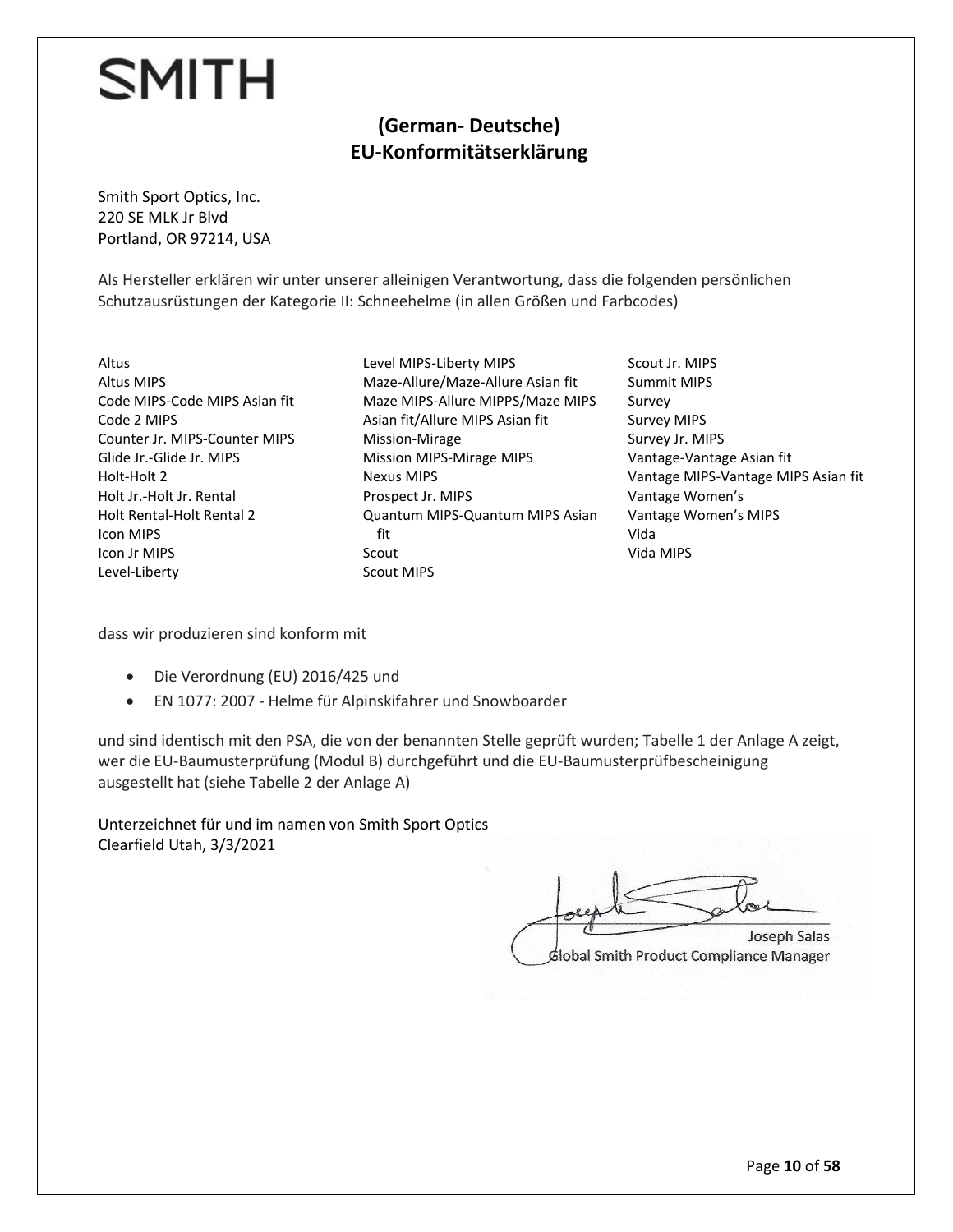#### **(Greek-Ελληνικά) Δήλωση συμμόρφωσης της ΕΕ**

Smith Sport Optics, Inc. 220 SE MLK Jr Blvd Portland, OR 97214, USA

Ως κατασκευαστής και υπό την αποκλειστική ευθύνη μας, δηλώνουμε ότι ο ακόλουθος εξοπλισμός ατομικής προστασίας της κατηγορίας II. Κράνη για χιόνι (σε όλα τα μεγέθη τους και τους κωδικούς χρωμάτων)

Altus Altus MIPS Code MIPS-Code MIPS Asian fit Code 2 MIPS Counter Jr. MIPS-Counter MIPS Glide Jr.-Glide Jr. MIPS Holt-Holt 2 Holt Jr.-Holt Jr. Rental Holt Rental-Holt Rental 2 Icon MIPS Icon Jr MIPS Level-Liberty

Level MIPS-Liberty MIPS Maze-Allure/Maze-Allure Asian fit Maze MIPS-Allure MIPPS/Maze MIPS Asian fit/Allure MIPS Asian fit Mission-Mirage Mission MIPS-Mirage MIPS Nexus MIPS Prospect Jr. MIPS Quantum MIPS-Quantum MIPS Asian fit Scout Scout MIPS

Scout Jr. MIPS Summit MIPS Survey Survey MIPS Survey Jr. MIPS Vantage-Vantage Asian fit Vantage MIPS-Vantage MIPS Asian fit Vantage Women's Vantage Women's MIPS Vida Vida MIPS

που παράγουμε είναι σύμφωνες με

- τον κανονισμό (ΕΕ) 2016/425, και
- EN 1077: 2007 κράνη για αλπικούς σκιέρ και snowboarders

και είναι πανομοιότυπα με τα ΜΑΠ που εξετάστηκαν από τον κοινοποιημένο οργανισμό · που παρουσιάζεται στον πίνακα 1 του προσαρτήματος Α, ο οποίος διενήργησε την εξέταση τύπου ΕΕ (ενότητα Β) και εξέδωσε το πιστοποιητικό εξέτασης τύπου ΕΕ που εμφαίνεται στον πίνακα 2 του προσαρτήματος Α

Υπογραφή για και εξ ονόματος του Smith Sport Optics Clearfield Utah, 3/3/2021

 $\sim$ Joseph Salas Global Smith Product Compliance Manager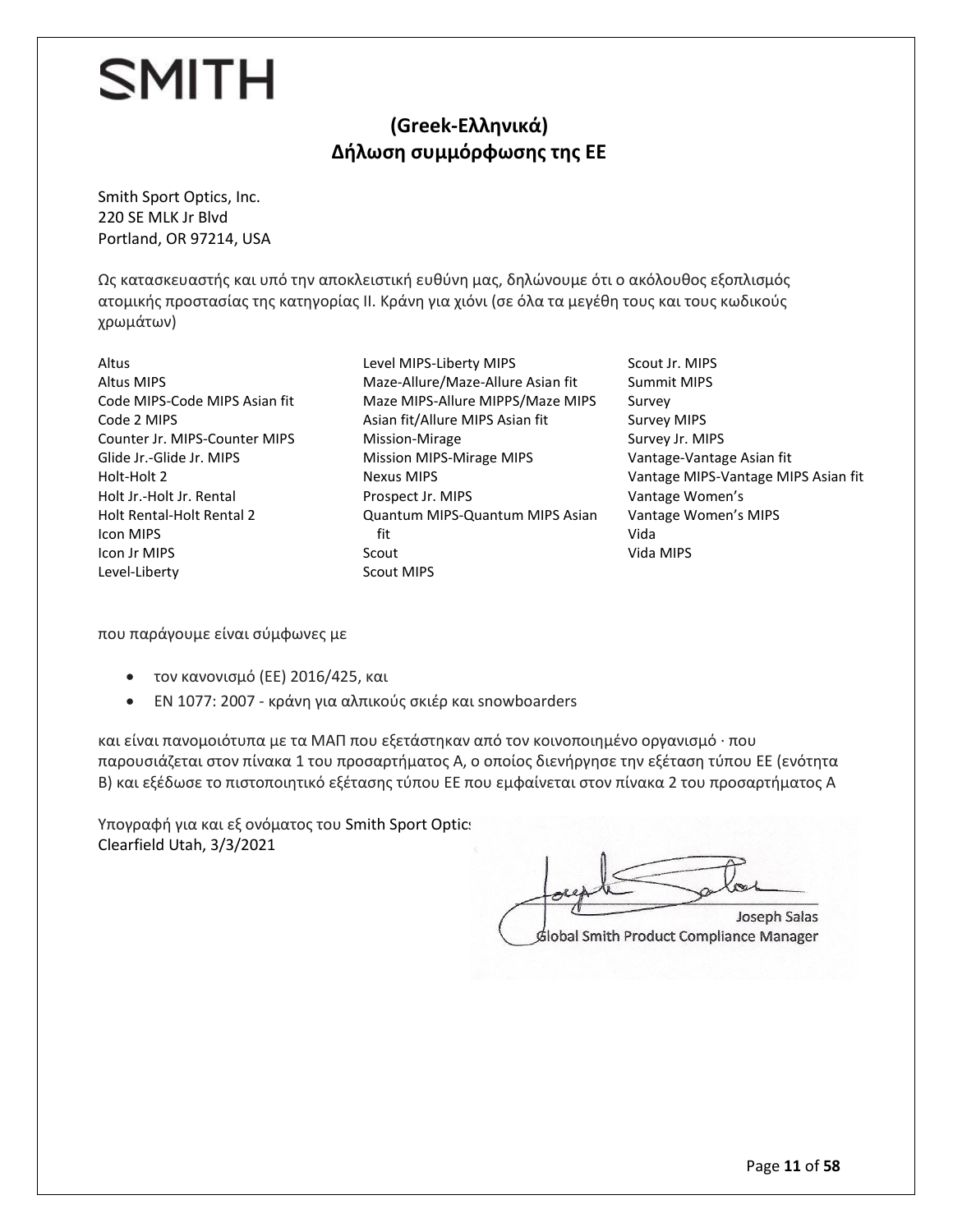#### **(Hungarian- Magyar) EU-megfelelőségi nyilatkozat**

Smith Sport Optics, Inc. 220 SE MLK Jr Blvd Portland, OR 97214, USA

Gyártóként és kizárólagos felelősségünkben ezúton kijelentjük, hogy a következő II. Kategóriájú személyi védőfelszerelések; Hó sisakok (minden méretben és színkódban)

Altus Altus MIPS Code MIPS-Code MIPS Asian fit Code 2 MIPS Counter Jr. MIPS-Counter MIPS Glide Jr.-Glide Jr. MIPS Holt-Holt 2 Holt Jr.-Holt Jr. Rental Holt Rental-Holt Rental 2 Icon MIPS Icon Jr MIPS Level-Liberty

- Level MIPS-Liberty MIPS Maze-Allure/Maze-Allure Asian fit Maze MIPS-Allure MIPPS/Maze MIPS Asian fit/Allure MIPS Asian fit Mission-Mirage Mission MIPS-Mirage MIPS Nexus MIPS Prospect Jr. MIPS Quantum MIPS-Quantum MIPS Asian fit Scout Scout MIPS
- Scout Jr. MIPS Summit MIPS Survey Survey MIPS Survey Jr. MIPS Vantage-Vantage Asian fit Vantage MIPS-Vantage MIPS Asian fit Vantage Women's Vantage Women's MIPS Vida Vida MIPS

amit gyártunk, megfelelnek

- A 2016/425 rendelet és a
- EN 1077: 2007 Alpesi síelők és snowboardosok sisakjai

azonosak a bejelentett szervezet által vizsgált PPE-vel; az A. függelék 1. táblázatában szereplő, aki elvégezte az EU-típusvizsgálatot (B modul), és kiadta az A. függelék 2. táblázatában szereplő EUtípusvizsgálati tanúsítványt.

Aláírva és nevében Smith Sport Optics Clearfield Utah, 3/3/2021

 $\mathcal{F}$  Salas Salas Salas Salas Salas Salas Salas Salas Salas Salas Salas Salas Salas Sala Lockethe plate **Joseph Salas** Global Smith Product Compliance Manager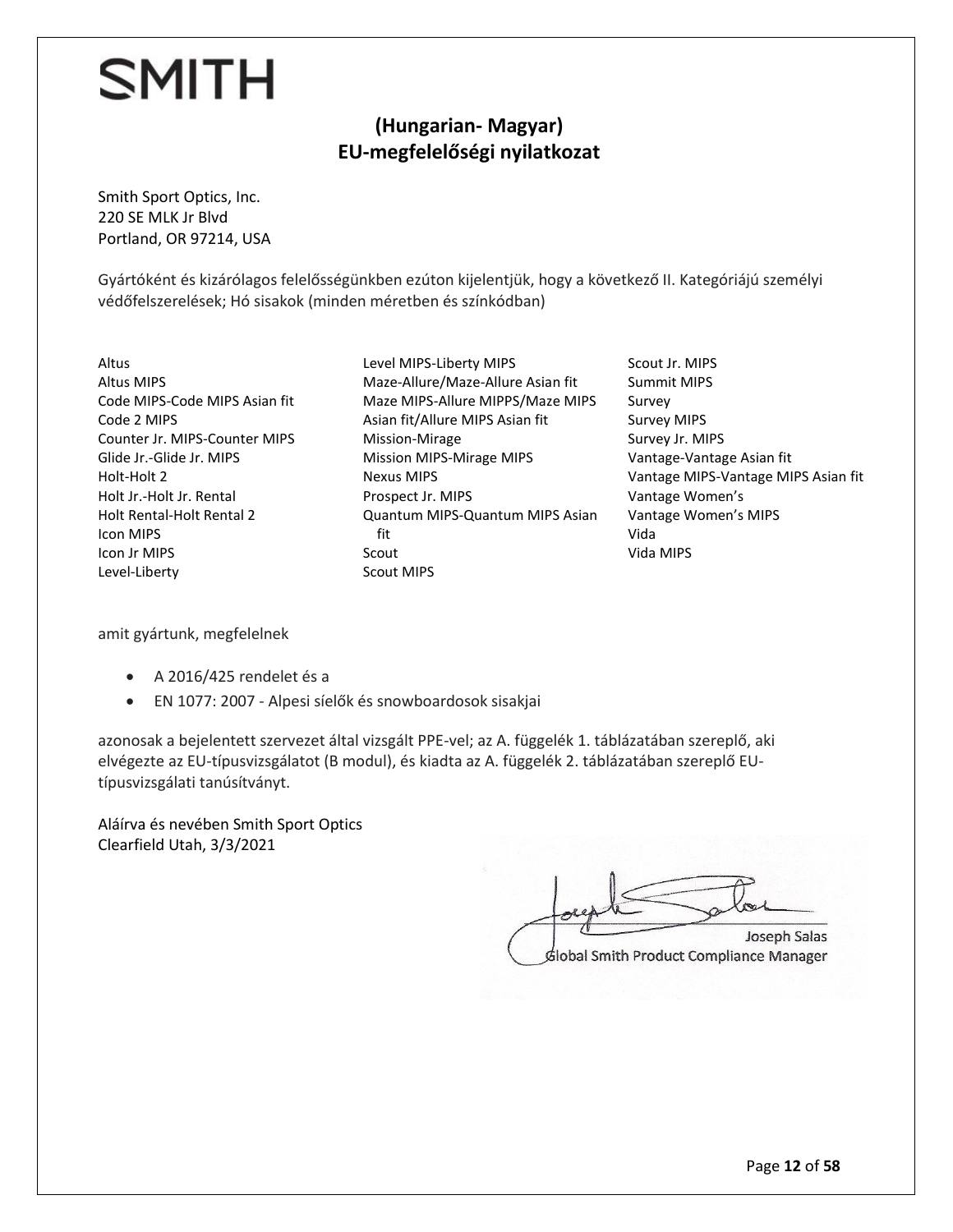#### **(Irish- Gaeilge) Dearbhú Comhréireachta an AE**

Smith Sport Optics, Inc. 220 SE MLK Jr Blvd Portland, OR 97214, USA

Mar mhonaróir agus mar fhreagracht aonair orainn, dearbhaímid leis seo go bhfuil na trealamh cosanta pearsanta seo a leanas de chatagóir II; Clogaid Sneachta, (i ngach méid agus dath atá orthu)

Altus Altus MIPS Code MIPS-Code MIPS Asian fit Code 2 MIPS Counter Jr. MIPS-Counter MIPS Glide Jr.-Glide Jr. MIPS Holt-Holt 2 Holt Jr.-Holt Jr. Rental Holt Rental-Holt Rental 2 Icon MIPS Icon Jr MIPS Level-Liberty

Level MIPS-Liberty MIPS Maze-Allure/Maze-Allure Asian fit Maze MIPS-Allure MIPPS/Maze MIPS Asian fit/Allure MIPS Asian fit Mission-Mirage Mission MIPS-Mirage MIPS Nexus MIPS Prospect Jr. MIPS Quantum MIPS-Quantum MIPS Asian fit Scout Scout MIPS

Scout Jr. MIPS Summit MIPS Survey Survey MIPS Survey Jr. MIPS Vantage-Vantage Asian fit Vantage MIPS-Vantage MIPS Asian fit Vantage Women's Vantage Women's MIPS Vida Vida MIPS

go bhfuilimid ag teacht leis

- An Rialachán (AE) 2016/425, agus
- EN 1077: 2007 Clogaidí le haghaidh sciálaithe agus clár sneachta alpach

agus is ionann iad agus an TCP a scrúdaigh an Comhlacht Fógraithe; a thaispeántar i dTábla 1 d'Aguisín A, a rinne an scrúdú cineáil AE (Modúl B) agus a d'eisigh an deimhniú ar scrúdú cineáil AE a thaispeántar i dTábla 2 d'Aguisín A

Sínithe ar son agus thar ceann Smith Sport Optics Clearfield Utah, 3/3/2021

 $\epsilon$  $\overline{\phantom{a}}$ Global Smith Product Compliance Manager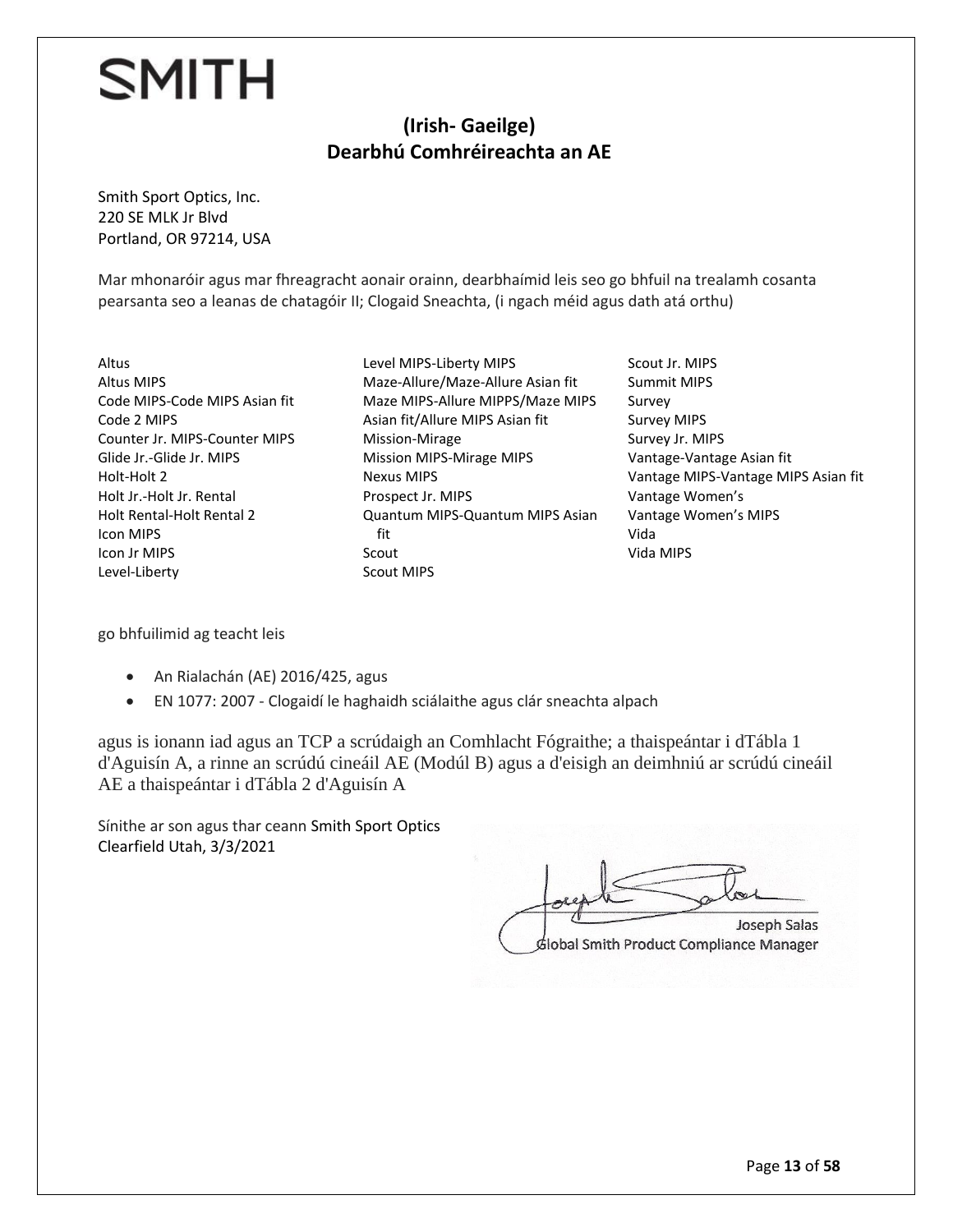#### **(Italian- Italiano) Dichiarazione di conformità UE**

Smith Sport Optics, Inc. 220 SE MLK Jr Blvd Portland, OR 97214, USA

In qualità di produttore e sotto nostra esclusiva responsabilità, dichiariamo qui di seguito che i seguenti equipaggiamenti di protezione personale di categoria II; Caschi da neve, (in tutte le loro dimensioni e codici colore)

Altus Altus MIPS Code MIPS-Code MIPS Asian fit Code 2 MIPS Counter Jr. MIPS-Counter MIPS Glide Jr.-Glide Jr. MIPS Holt-Holt 2 Holt Jr.-Holt Jr. Rental Holt Rental-Holt Rental 2 Icon MIPS Icon Jr MIPS Level-Liberty

Level MIPS-Liberty MIPS Maze-Allure/Maze-Allure Asian fit Maze MIPS-Allure MIPPS/Maze MIPS Asian fit/Allure MIPS Asian fit Mission-Mirage Mission MIPS-Mirage MIPS Nexus MIPS Prospect Jr. MIPS Quantum MIPS-Quantum MIPS Asian fit Scout Scout MIPS

Scout Jr. MIPS Summit MIPS Survey Survey MIPS Survey Jr. MIPS Vantage-Vantage Asian fit Vantage MIPS-Vantage MIPS Asian fit Vantage Women's Vantage Women's MIPS Vida Vida MIPS

che produciamo sono conformi a

- Il regolamento (UE) 2016/425, e
- EN 1077: 2007 Caschi per sciatori e snowboarder alpini

e sono identici al DPI che sono stati esaminati dall'Organismo Notificato; di cui alla tabella 1 dell'appendice A, che ha effettuato l'esame UE del tipo (modulo B) e ha rilasciato il certificato di esame UE del tipo che figura nella tabella 2 dell'appendice A

Firmato a nome e per conto di Smith Sport Optics Clearfield Utah, 3/3/2021

 $\omega$ Joseph Salas Global Smith Product Compliance Manager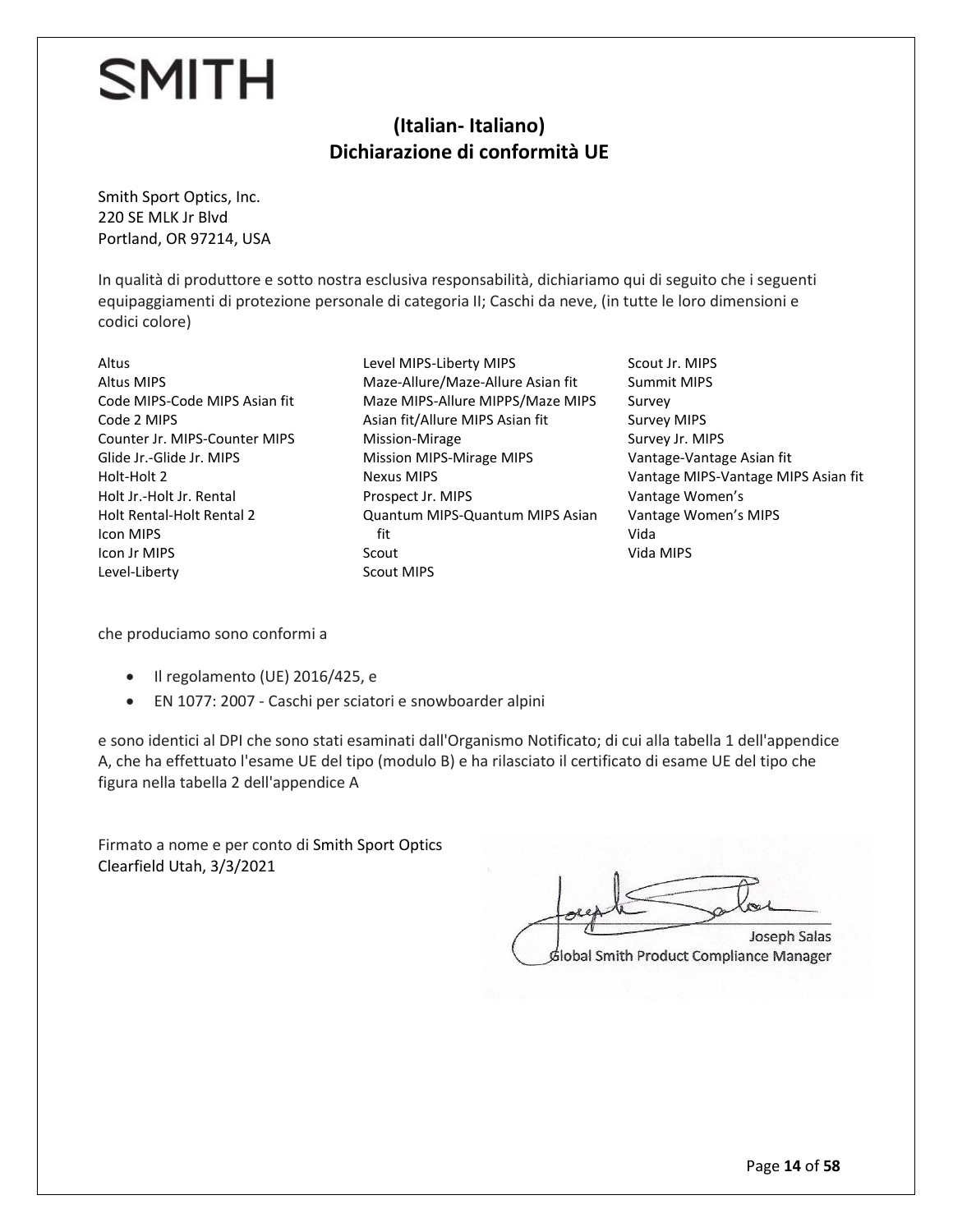#### **(Latvian- Latviešu) ES atbilstības deklarācija**

Smith Sport Optics, Inc. 220 SE MLK Jr Blvd Portland, OR 97214, USA

Kā ražotājs un tikai mūsu atbildībā mēs apliecinām, ka šādi individuālie II kategorijas individuālie aizsardzības līdzekļi; Sniega ķiveres (visos to izmēros un krāsu kodos)

Altus Altus MIPS Code MIPS-Code MIPS Asian fit Code 2 MIPS Counter Jr. MIPS-Counter MIPS Glide Jr.-Glide Jr. MIPS Holt-Holt 2 Holt Jr.-Holt Jr. Rental Holt Rental-Holt Rental 2 Icon MIPS Icon Jr MIPS Level-Liberty

- Level MIPS-Liberty MIPS Maze-Allure/Maze-Allure Asian fit Maze MIPS-Allure MIPPS/Maze MIPS Asian fit/Allure MIPS Asian fit Mission-Mirage Mission MIPS-Mirage MIPS Nexus MIPS Prospect Jr. MIPS Quantum MIPS-Quantum MIPS Asian fit Scout Scout MIPS
- Scout Jr. MIPS Summit MIPS Survey Survey MIPS Survey Jr. MIPS Vantage-Vantage Asian fit Vantage MIPS-Vantage MIPS Asian fit Vantage Women's Vantage Women's MIPS Vida Vida MIPS

ko mēs ražojam, atbilst

- Regula (ES) 2016/425 un
- EN 1077: 2007 ķiveres alpu slēpotājiem un snovbordistiem

un ir identiski IAL, ko pārbaudīja pilnvarotā iestāde; A tabulas 1. tabulā, kurš veica ES tipa pārbaudi (B modulis), un izsniedza ES tipa pārbaudes sertifikātu, kas norādīts A pielikuma 2. tabulā.

Parakstīts un vārdā Smith Sport Optics Clearfield Utah, 3/3/2021

Joseph Salas Global Smith Product Compliance Manager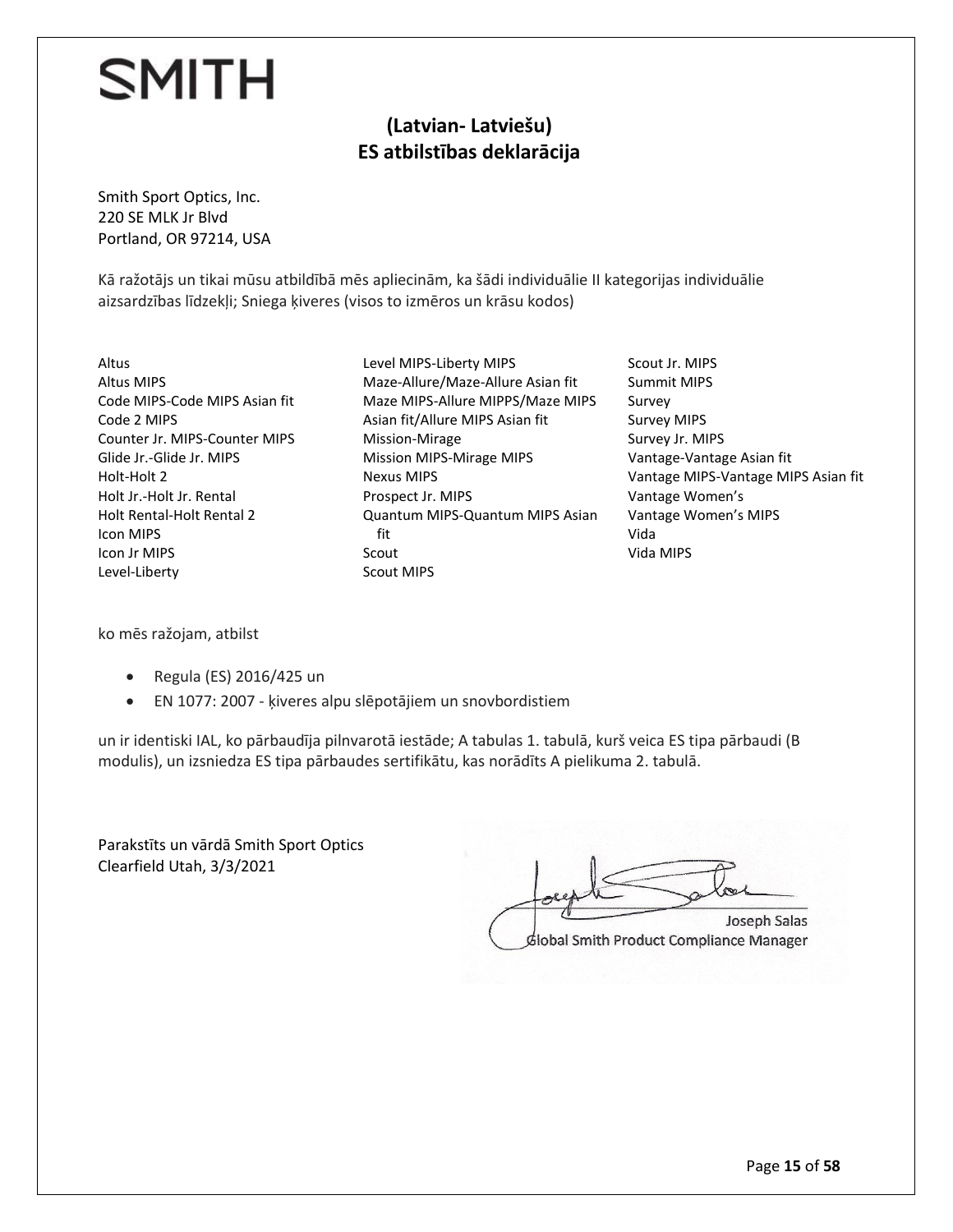#### **(Lithuanian- Lietuvių) ES atitikties deklaracija**

Smith Sport Optics, Inc. 220 SE MLK Jr Blvd Portland, OR 97214, USA

Kaip gamintojas ir mūsų atsakomybe mes pareiškiame, kad šios II kategorijos asmens apsaugos priemonės; Sniego šalmai (visais jų dydžiais ir spalvų kodais)

Altus Altus MIPS Code MIPS-Code MIPS Asian fit Code 2 MIPS Counter Jr. MIPS-Counter MIPS Glide Jr.-Glide Jr. MIPS Holt-Holt 2 Holt Jr.-Holt Jr. Rental Holt Rental-Holt Rental 2 Icon MIPS Icon Jr MIPS Level-Liberty

Level MIPS-Liberty MIPS Maze-Allure/Maze-Allure Asian fit Maze MIPS-Allure MIPPS/Maze MIPS Asian fit/Allure MIPS Asian fit Mission-Mirage Mission MIPS-Mirage MIPS Nexus MIPS Prospect Jr. MIPS Quantum MIPS-Quantum MIPS Asian fit Scout Scout MIPS

Scout Jr. MIPS Summit MIPS Survey Survey MIPS Survey Jr. MIPS Vantage-Vantage Asian fit Vantage MIPS-Vantage MIPS Asian fit Vantage Women's Vantage Women's MIPS Vida Vida MIPS

kuriuos gaminame, atitinka

- Reglamentas (ES) 2016/425 ir
- EN 1077: 2007 Alpių slidininkų ir snieglenčių sportininkų šalmai

ir yra tapačios AAP, kurias išnagrinėjo notifikuotoji įstaiga; A priedėlio 1 lentelėje, kuris atliko ES tipo tyrimą (B modulis) ir išdavė ES tipo tyrimo sertifikatą, nurodytą A priedo 2 lentelėje.

Pasirašyta ir jos vardu Smith Sport Optics Clearfield Utah, 3/3/2021

 $J_{cond}$  $G$ Global Smith Product Compliance Manager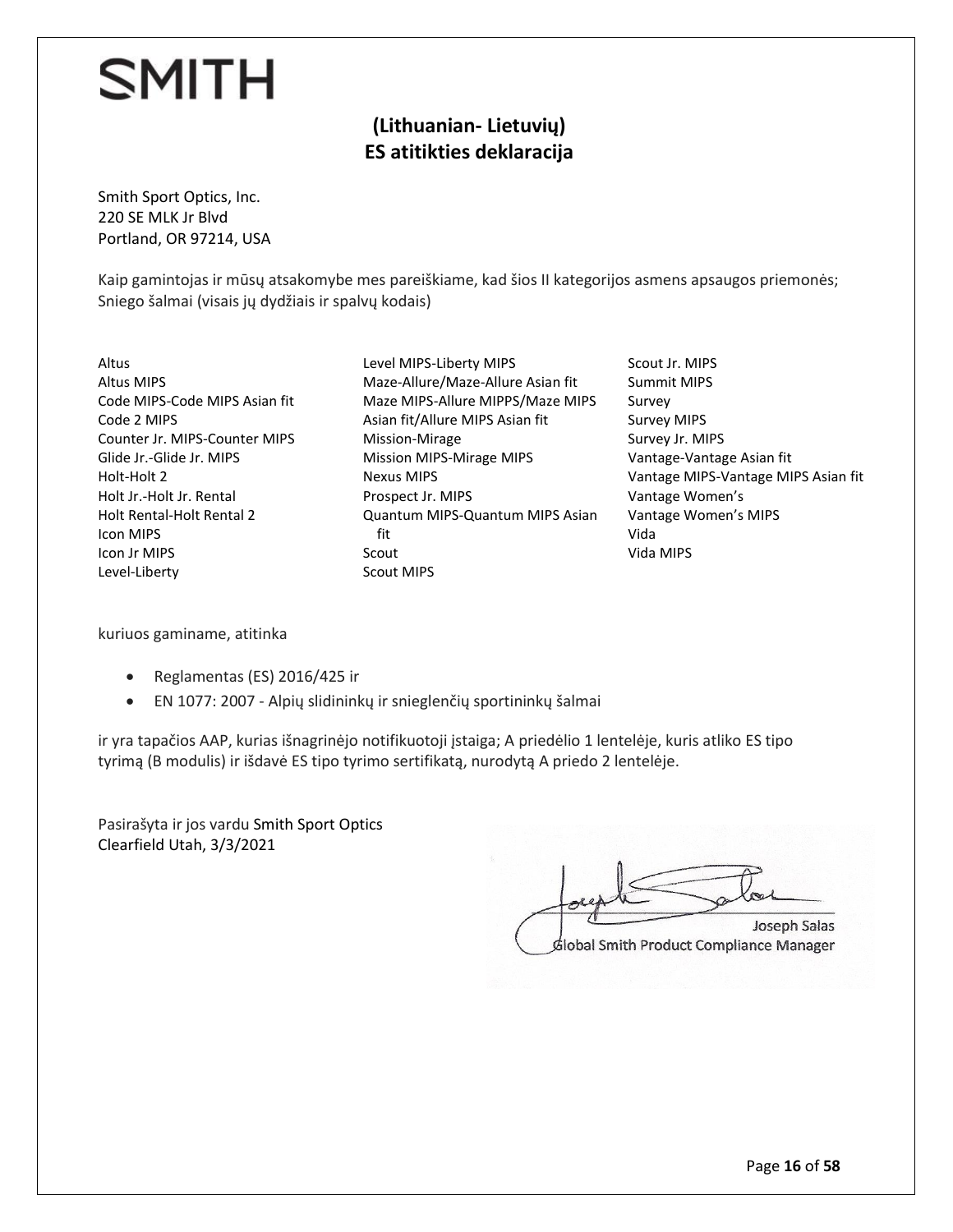#### **(Maltese- Malti) Dikjarazzjoni ta 'Konformità ta' l - UE**

Smith Sport Optics, Inc. 220 SE MLK Jr Blvd Portland, OR 97214, USA

Bħala manifattur u taħt ir-responsabbiltà unika tagħna, aħna hawnhekk niddikjaraw li t-tagħmir protettiv personali li ġej tal-kategorija II; Elmi tas-silġ, (fid-daqsijiet u l-kodiċi tal-kulur kollha tagħhom)

Altus Altus MIPS Code MIPS-Code MIPS Asian fit Code 2 MIPS Counter Jr. MIPS-Counter MIPS Glide Jr.-Glide Jr. MIPS Holt-Holt 2 Holt Jr.-Holt Jr. Rental Holt Rental-Holt Rental 2 Icon MIPS Icon Jr MIPS Level-Liberty

Level MIPS-Liberty MIPS Maze-Allure/Maze-Allure Asian fit Maze MIPS-Allure MIPPS/Maze MIPS Asian fit/Allure MIPS Asian fit Mission-Mirage Mission MIPS-Mirage MIPS Nexus MIPS Prospect Jr. MIPS Quantum MIPS-Quantum MIPS Asian fit Scout Scout MIPS

Scout Jr. MIPS Summit MIPS Survey Survey MIPS Survey Jr. MIPS Vantage-Vantage Asian fit Vantage MIPS-Vantage MIPS Asian fit Vantage Women's Vantage Women's MIPS Vida Vida MIPS

li nipproduċu huma konformi ma

- Ir-regolament (UE) 2016/425, u
- EN 1077: 2007 Elmi għal skiers Alpini u snowboarders

u huma identiċi għall-PPE li ġew eżaminati mill-Korp Notifikat; muri fit-Tabella 1 ta 'l-Appendiċi A, li wettaq l-eżami tat-tip ta' l-UE (Modulu B) u ħareġ iċ-ċertifikat tal-eżami tat-tip tal-UE li jidher fit-Tabella 2 tal-Appendiċi A

Iffirmat għal u f'isem Smith Sport Optics Clearfield Utah, 3/3/2021

Joseph Salas  $G$ Joseph Salas Global Smith Product Compliance Manager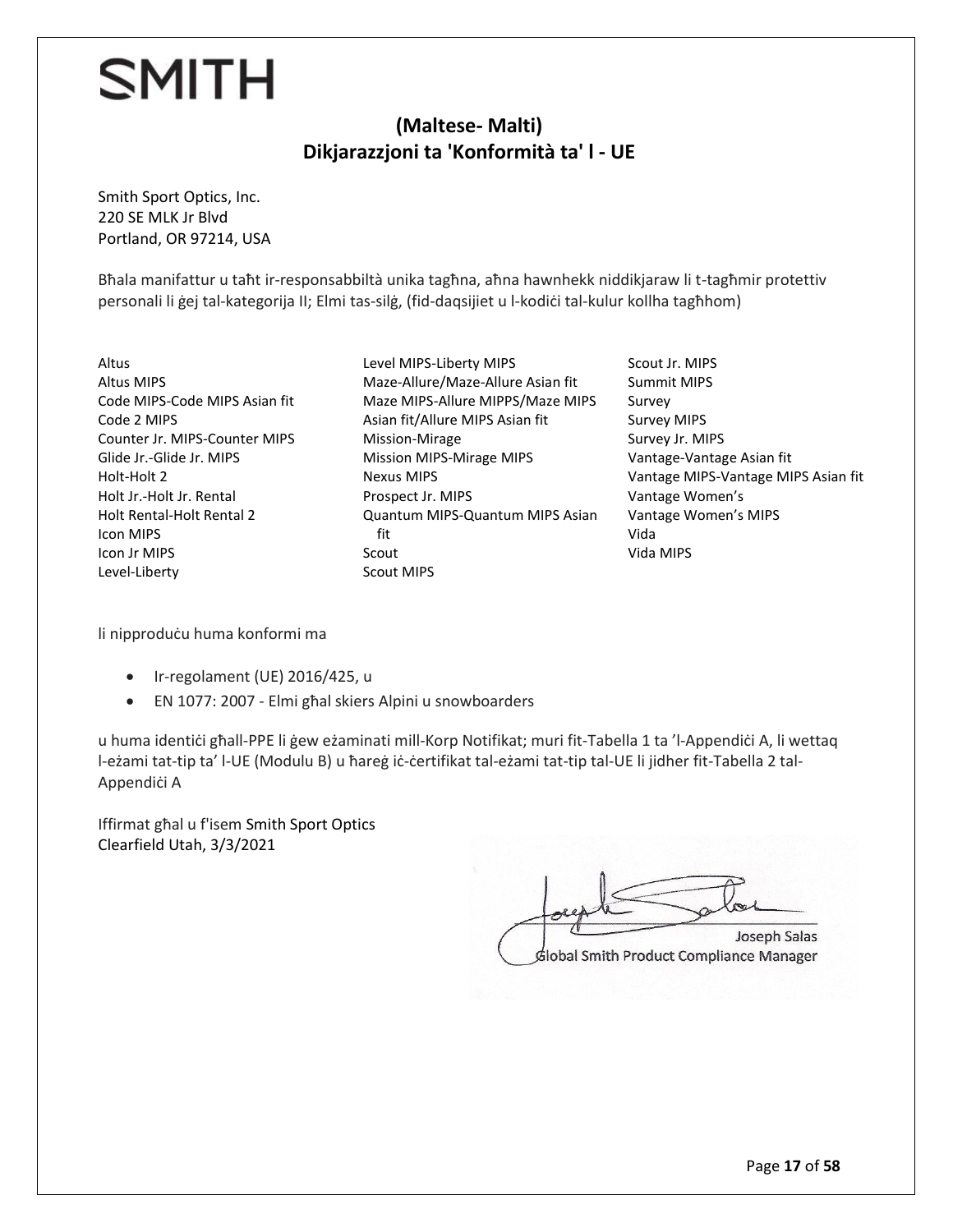#### **(Norwegian – Norsk) EU-erklæring om samsvar**

Smith Sport Optics, Inc. 220 SE MLK Jr Blvd Portland, OR 97214, USA

Som produsent og på eget ansvar erklærer vi at følgende personlige verneutstyr i kategori II; Snøhjelmer, (i alle størrelser og farger)

- Altus Altus MIPS Code MIPS-Code MIPS Asian fit Code 2 MIPS Counter Jr. MIPS-Counter MIPS Glide Jr.-Glide Jr. MIPS Holt-Holt 2 Holt Jr.-Holt Jr. Rental Holt Rental-Holt Rental 2 Icon MIPS Icon Jr MIPS Level-Liberty
- Level MIPS-Liberty MIPS Maze-Allure/Maze-Allure Asian fit Maze MIPS-Allure MIPPS/Maze MIPS Asian fit/Allure MIPS Asian fit Mission-Mirage Mission MIPS-Mirage MIPS Nexus MIPS Prospect Jr. MIPS Quantum MIPS-Quantum MIPS Asian fit Scout Scout MIPS
- Scout Jr. MIPS Summit MIPS Survey Survey MIPS Survey Jr. MIPS Vantage-Vantage Asian fit Vantage MIPS-Vantage MIPS Asian fit Vantage Women's Vantage Women's MIPS Vida Vida MIPS

som vi produserer er i samsvar med

- Forordningen EU 2016/425
- EN 1077: 2007 Hjelmer til alpint skiløpere og snowboardere

og er identiske med PPE som ble undersøkt av det meldte organet; vist i tabell 1 i vedlegg A, som utførte EU-typeprøven (modul B) og utstedte EU-typeprøvingssertifikatet som er vist i tabell 2 i vedlegg A

Signert for og på vegne av Smith Sport Optics Clearfield Utah, 3/3/2021

 $96$ Joseph Salas

Global Smith Product Compliance Manager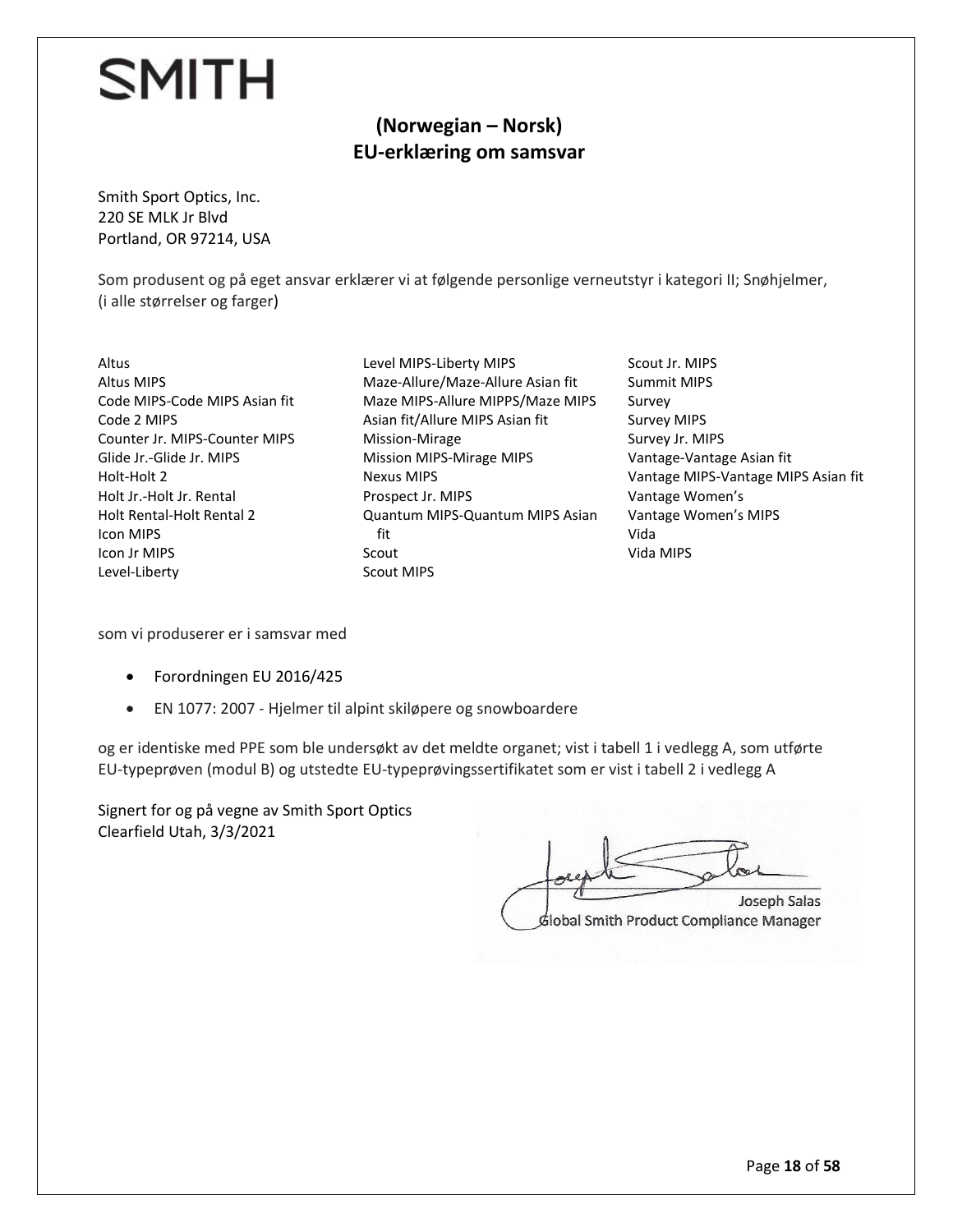#### **(Polish- Polskie) Deklaracja zgodności UE**

Smith Sport Optics, Inc. 220 SE MLK Jr Blvd Portland, OR 97214, USA

Jako producent i na naszą wyłączną odpowiedzialność niniejszym oświadczamy, że następujące środki ochrony indywidualnej kategorii II; Kaski śnieżne (we wszystkich rozmiarach i kodach kolorów)

- Altus Altus MIPS Code MIPS-Code MIPS Asian fit Code 2 MIPS Counter Jr. MIPS-Counter MIPS Glide Jr.-Glide Jr. MIPS Holt-Holt 2 Holt Jr.-Holt Jr. Rental Holt Rental-Holt Rental 2 Icon MIPS Icon Jr MIPS Level-Liberty
- Level MIPS-Liberty MIPS Maze-Allure/Maze-Allure Asian fit Maze MIPS-Allure MIPPS/Maze MIPS Asian fit/Allure MIPS Asian fit Mission-Mirage Mission MIPS-Mirage MIPS Nexus MIPS Prospect Jr. MIPS Quantum MIPS-Quantum MIPS Asian fit Scout Scout MIPS
- Scout Jr. MIPS Summit MIPS Survey Survey MIPS Survey Jr. MIPS Vantage-Vantage Asian fit Vantage MIPS-Vantage MIPS Asian fit Vantage Women's Vantage Women's MIPS Vida Vida MIPS

które produkujemy są zgodne z

- Rozporządzenie (UE) 2016/425, oraz
- EN 1077: 2007 hełmy dla narciarzy alpejskich i snowboardzistów

i są identyczne ze ŚOI, które zostały zbadane przez jednostkę notyfikowaną; pokazano w tabeli 1 w dodatku A, który przeprowadził badanie typu UE (moduł B) i wydał certyfikat badania typu UE, który przedstawiono w tabeli 2 w dodatku A

Podpisano w imieniu i na rzecz Smith Sport Optics Clearfield Utah, 3/3/2021

 $\circ$ Joseph Salas Global Smith Product Compliance Manager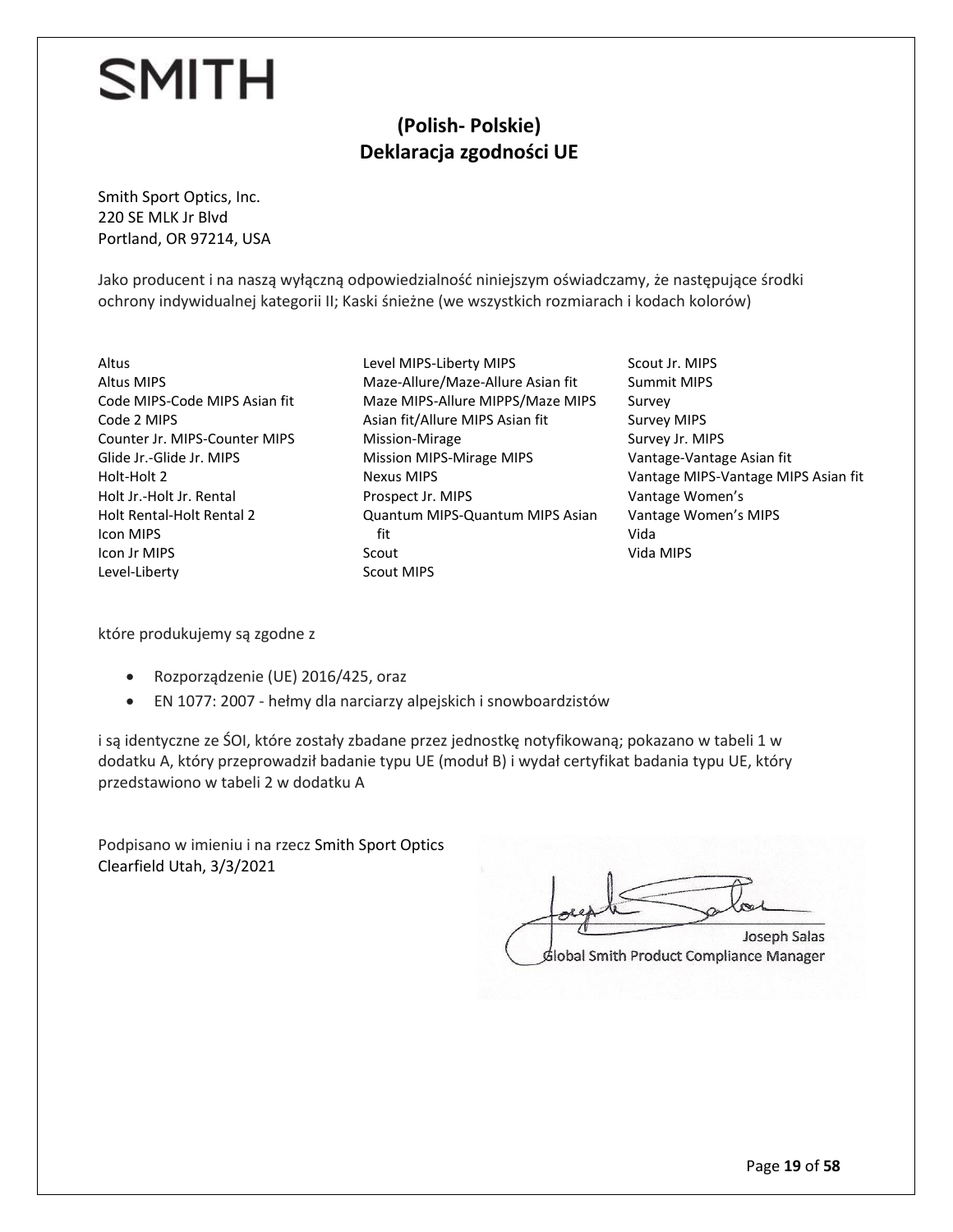#### **(Portuguese- Português) Declaração de Conformidade da UE**

Smith Sport Optics, Inc. 220 SE MLK Jr Blvd Portland, OR 97214, USA

Como fabricante e sob nossa exclusiva responsabilidade, declaramos que os seguintes equipamentos de proteção individual da categoria II; Capacetes de neve, (em todos os tamanhos e códigos de cores)

- Altus Altus MIPS Code MIPS-Code MIPS Asian fit Code 2 MIPS Counter Jr. MIPS-Counter MIPS Glide Jr.-Glide Jr. MIPS Holt-Holt 2 Holt Jr.-Holt Jr. Rental Holt Rental-Holt Rental 2 Icon MIPS Icon Jr MIPS Level-Liberty
- Level MIPS-Liberty MIPS Maze-Allure/Maze-Allure Asian fit Maze MIPS-Allure MIPPS/Maze MIPS Asian fit/Allure MIPS Asian fit Mission-Mirage Mission MIPS-Mirage MIPS Nexus MIPS Prospect Jr. MIPS Quantum MIPS-Quantum MIPS Asian fit Scout Scout MIPS
- Scout Jr. MIPS Summit MIPS Survey Survey MIPS Survey Jr. MIPS Vantage-Vantage Asian fit Vantage MIPS-Vantage MIPS Asian fit Vantage Women's Vantage Women's MIPS Vida Vida MIPS

que produzimos estão em conformidade com

- O Regulamento (UE) 2016/425, e
- EN 1077: 2007 Capacetes para esquiadores e snowboarders alpinos

e são idênticos aos EPI que foram examinados pelo Órgão Notificado; apresentado no quadro 1 do apêndice A, que realizou o exame UE de tipo (módulo B) e emitiu o certificado de exame UE de tipo, que é apresentado no quadro 2 do apêndice A

Assinado por e em nome de Smith Sport Optics Clearfield Utah, 3/3/2021

 $V_{\text{end}}$  $G$ Global Smith Product Compliance Manager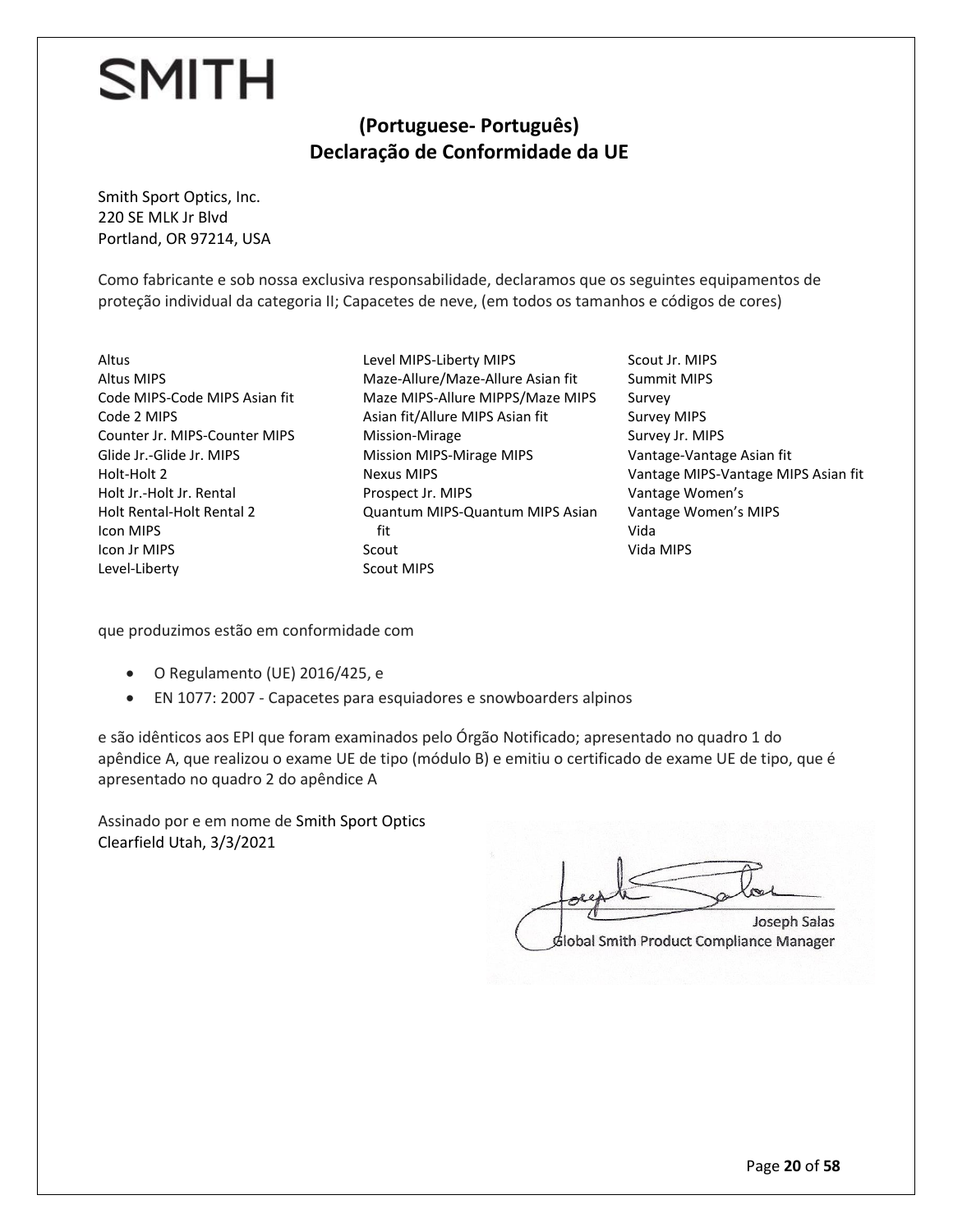#### **(Romanian- Română) Declarația UE de conformitate**

Smith Sport Optics, Inc. 220 SE MLK Jr Blvd Portland, OR 97214, USA

În calitate de producător și pe proprie răspundere, declarăm că următoarele echipamente de protecție personală din categoria II; Căști de zăpadă (în toate dimensiunile și codurile de culoare)

Altus Altus MIPS Code MIPS-Code MIPS Asian fit Code 2 MIPS Counter Jr. MIPS-Counter MIPS Glide Jr.-Glide Jr. MIPS Holt-Holt 2 Holt Jr.-Holt Jr. Rental Holt Rental-Holt Rental 2 Icon MIPS Icon Jr MIPS Level-Liberty

Level MIPS-Liberty MIPS Maze-Allure/Maze-Allure Asian fit Maze MIPS-Allure MIPPS/Maze MIPS Asian fit/Allure MIPS Asian fit Mission-Mirage Mission MIPS-Mirage MIPS Nexus MIPS Prospect Jr. MIPS Quantum MIPS-Quantum MIPS Asian fit Scout Scout MIPS

Scout Jr. MIPS Summit MIPS Survey Survey MIPS Survey Jr. MIPS Vantage-Vantage Asian fit Vantage MIPS-Vantage MIPS Asian fit Vantage Women's Vantage Women's MIPS Vida Vida MIPS

pe care le producem sunt în conformitate cu

- Regulamentul (UE) 2016/425 și
- EN 1077: 2007 căști pentru schiori și snowboarding alpini

și sunt identice cu EIP examinate de organismul notificat; prezentat în tabelul 1 din apendicele A, care a efectuat examinarea UE de tip (modulul B) și a eliberat certificatul de examinare UE de tip prezentat în tabelul 2 din apendicele A

Semnat pentru și în numele Smith Sport Optics Clearfield Utah, 3/3/2021

 $ol$ Joseph Salas Global Smith Product Compliance Manager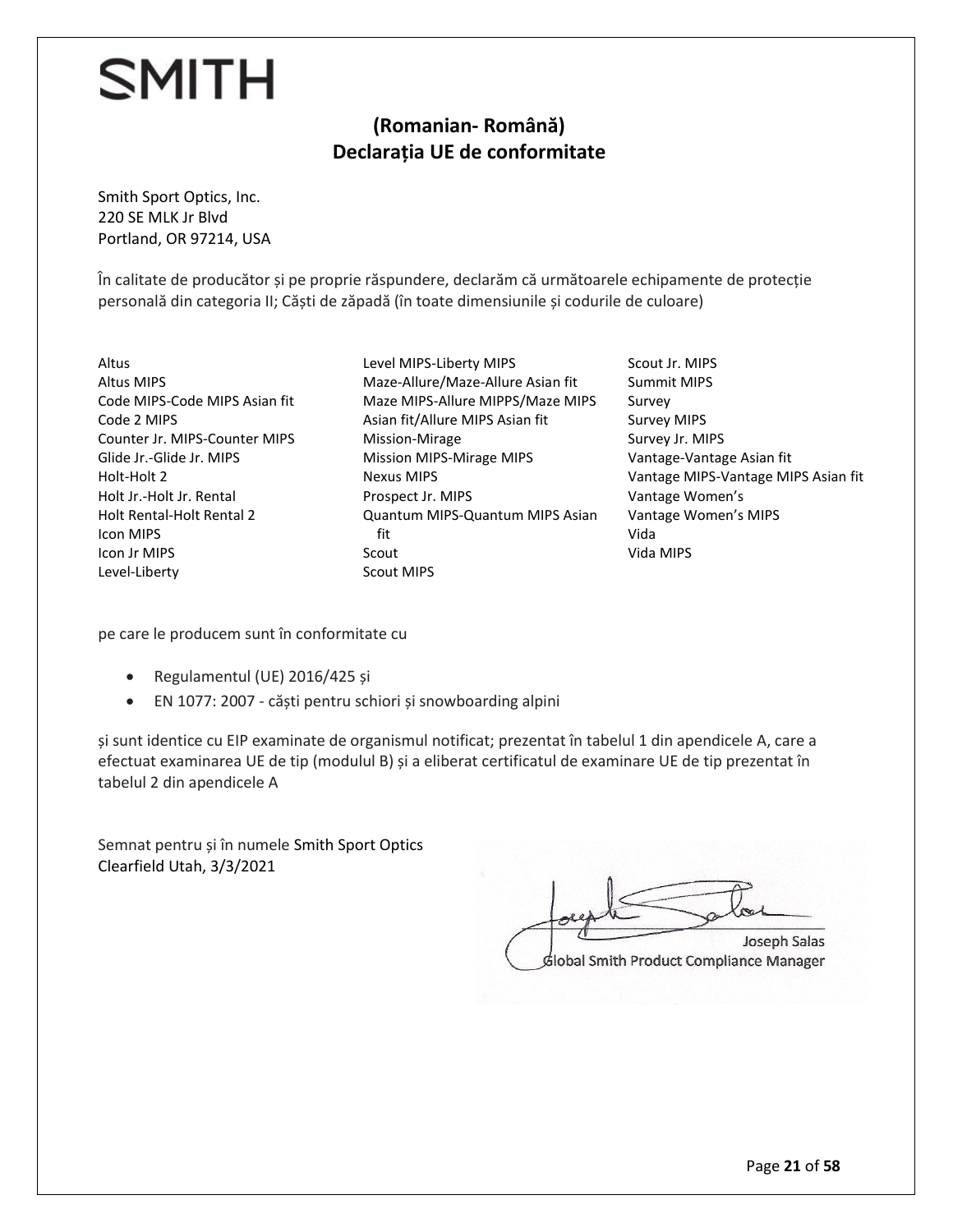#### **(Russian – русский) Декларация соответствия ЕС**

Smith Sport Optics, Inc. 220 SE MLK Jr Blvd Portland, OR 97214, USA

Как производитель и под нашу исключительную ответственность, мы заявляем, что следующие средства индивидуальной защиты категории II; Снег Шлемы, (всех размеров и цветовых кодов)

- Altus Altus MIPS Code MIPS-Code MIPS Asian fit Code 2 MIPS Counter Jr. MIPS-Counter MIPS Glide Jr.-Glide Jr. MIPS Holt-Holt 2 Holt Jr.-Holt Jr. Rental Holt Rental-Holt Rental 2 Icon MIPS Icon Jr MIPS Level-Liberty
- Level MIPS-Liberty MIPS Maze-Allure/Maze-Allure Asian fit Maze MIPS-Allure MIPPS/Maze MIPS Asian fit/Allure MIPS Asian fit Mission-Mirage Mission MIPS-Mirage MIPS Nexus MIPS Prospect Jr. MIPS Quantum MIPS-Quantum MIPS Asian fit Scout Scout MIPS
- Scout Jr. MIPS Summit MIPS Survey Survey MIPS Survey Jr. MIPS Vantage-Vantage Asian fit Vantage MIPS-Vantage MIPS Asian fit Vantage Women's Vantage Women's MIPS Vida Vida MIPS

что мы производим в соответствии с

- Регламент (ЕС) 2016/425, и
- EN 1077: 2007 Шлемы для горнолыжников и сноубордистов

и идентичны СИЗ, которые были проверены Уполномоченным органом; показано в Таблице 1 Приложения А, который провел проверку типа ЕС (Модуль В) и выдал сертификат проверки типа ЕС, который показан в Таблице 2 Приложения А

Подписано и от имени Smith Sport Optics Clearfield Utah, 3/3/2021

 $\alpha$ Joseph Salas Global Smith Product Compliance Manager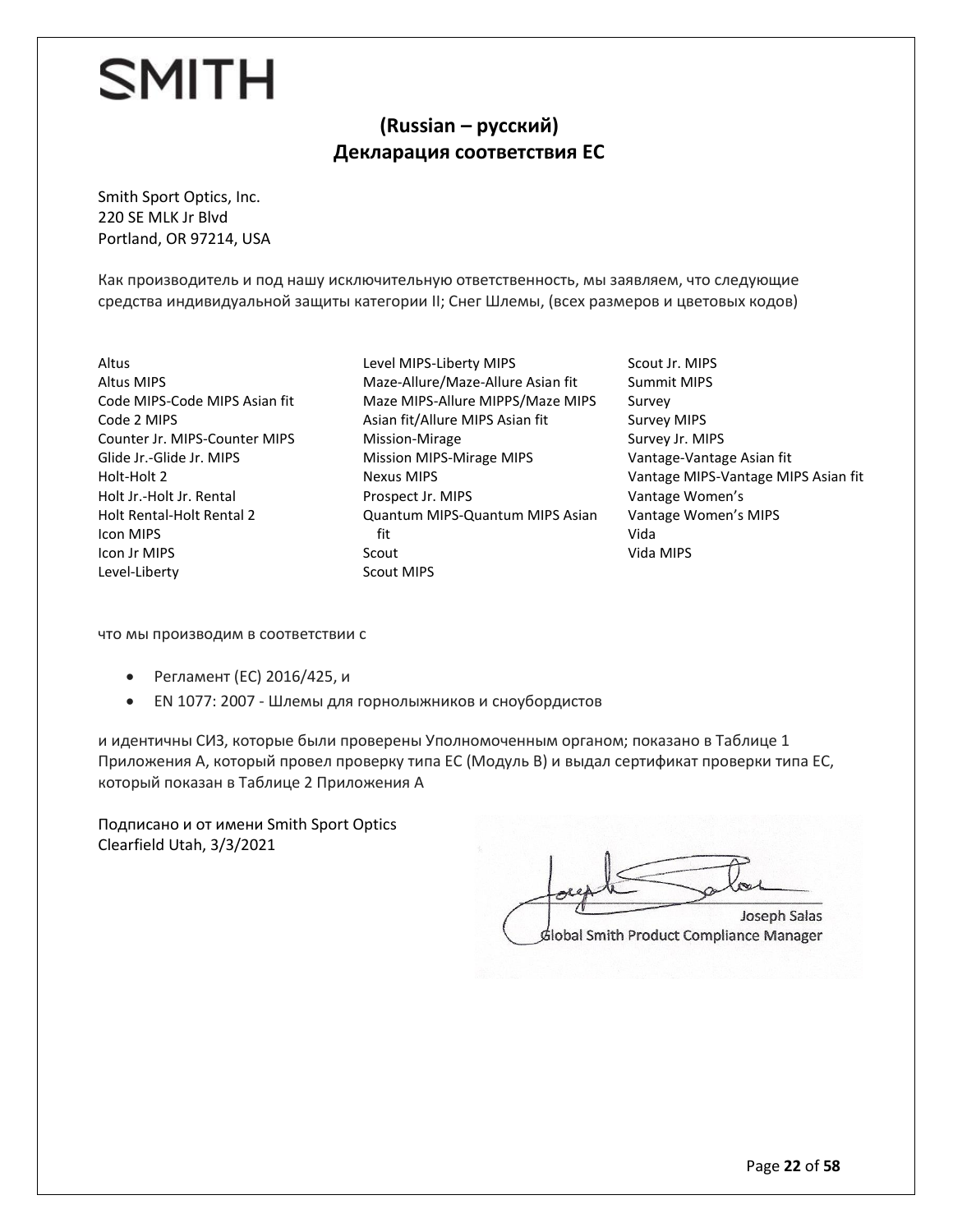#### **(Serbian – Српски) ЕУ декларација о усклађености**

Smith Sport Optics, Inc. 220 SE MLK Jr Blvd Portland, OR 97214, USA

Као произвођач и под нашом искључивом одговорношћу, овим изјављујемо да следећа лична заштитна опрема ИИ категорије; Кациге за снег, (у свим величинама и кодовима у боји)

- Allure-Allure Asian fit Altus Altus MIPS Code MIPS-Code MIPS Asian fit Code 2 MIPS Counter Jr. MIPS-Counter MIPS Glide Jr.-Glide Jr. MIPS Holt-Holt 2 Holt Jr.-Holt Jr. Rental Holt Rental-Holt Rental 2 Icon MIPS Icon Jr MIPS
- Level-Liberty Level MIPS-Liberty MIPS Maze-Allure/Maze-Allure Asian fit Maze MIPS-Allure MIPPS/Maze MIPS Asian fit/Allure MIPS Asian fit Mission-Mirage Mission MIPS-Mirage MIPS Nexus MIPS Prospect Jr. MIPS Quantum MIPS-Quantum MIPS Asian fit Scout
- Scout MIPS Scout Jr. MIPS Summit MIPS Survey Survey MIPS Survey Jr. MIPS Vantage-Vantage Asian fit Vantage MIPS-Vantage MIPS Asian fit Vantage Women's Vantage Women's MIPS Vida Vida MIPS

производимо у складу са

- Уредба (ЕУ) 2016/425, и
- ЕN 1077: 2007 Кациге за алпске скијаше и сновбоардере

и идентичне су ОЗО које је испитивано од стране нотификованог тела; приказан у Табели 1 у Прилогу А, који је извршио ЕУ преглед типа (Модул Б) и издао ЕУ сертификат о испитивању типа који је приказан у Табели 2 Додатка А

Потписано за иу име Smith Sport Optics Clearfield Utah, 3/3/2021

 $\iota$ Joseph Salas Global Smith Product Compliance Manager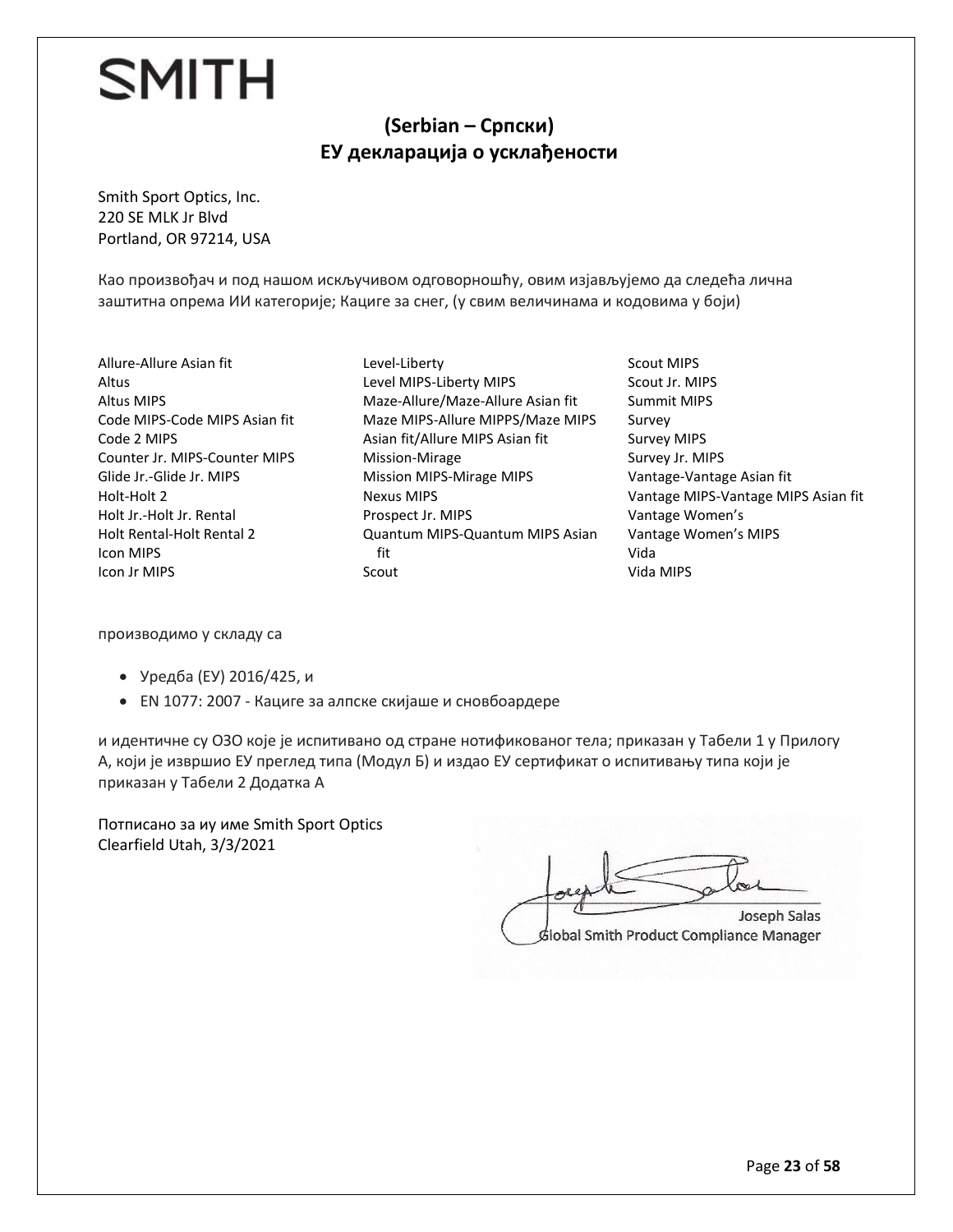#### **(Slovak- Slovenský) Vyhlásenie o zhode EÚ**

Smith Sport Optics, Inc. 220 SE MLK Jr Blvd Portland, OR 97214, USA

Ako výrobca a na našu vlastnú zodpovednosť týmto vyhlasujeme, že tieto osobné ochranné prostriedky kategórie II; Snehové prilby (vo všetkých veľkostiach a farebných kódoch)

- Altus Altus MIPS Code MIPS-Code MIPS Asian fit Code 2 MIPS Counter Jr. MIPS-Counter MIPS Glide Jr.-Glide Jr. MIPS Holt-Holt 2 Holt Jr.-Holt Jr. Rental Holt Rental-Holt Rental 2 Icon MIPS Icon Jr MIPS Level-Liberty
- Level MIPS-Liberty MIPS Maze-Allure/Maze-Allure Asian fit Maze MIPS-Allure MIPPS/Maze MIPS Asian fit/Allure MIPS Asian fit Mission-Mirage Mission MIPS-Mirage MIPS Nexus MIPS Prospect Jr. MIPS Quantum MIPS-Quantum MIPS Asian fit Scout Scout MIPS
- Scout Jr. MIPS Summit MIPS Survey Survey MIPS Survey Jr. MIPS Vantage-Vantage Asian fit Vantage MIPS-Vantage MIPS Asian fit Vantage Women's Vantage Women's MIPS Vida Vida MIPS

ktoré vyrábame, sú v súlade s

- Nariadenie (EÚ) 2016/425 a
- EN 1077: 2007 Prilby pre alpských lyžiarov a snowboardistov

a sú identické s OOP, ktoré preskúmal notifikovaný orgán; uvedené v tabuľke 1 doplnku A, ktorý vykonal typovú skúšku EÚ (modul B) a vydal osvedčenie o typovej skúške EÚ, ktoré sú uvedené v tabuľke 2 dodatku A

Podpísané pre av mene spoločnosti Smith Sport Optics Clearfield Utah, 3/3/2021

 $\bigcup_{\infty}$  $G$ **Joseph Salas** 

Global Smith Product Compliance Manager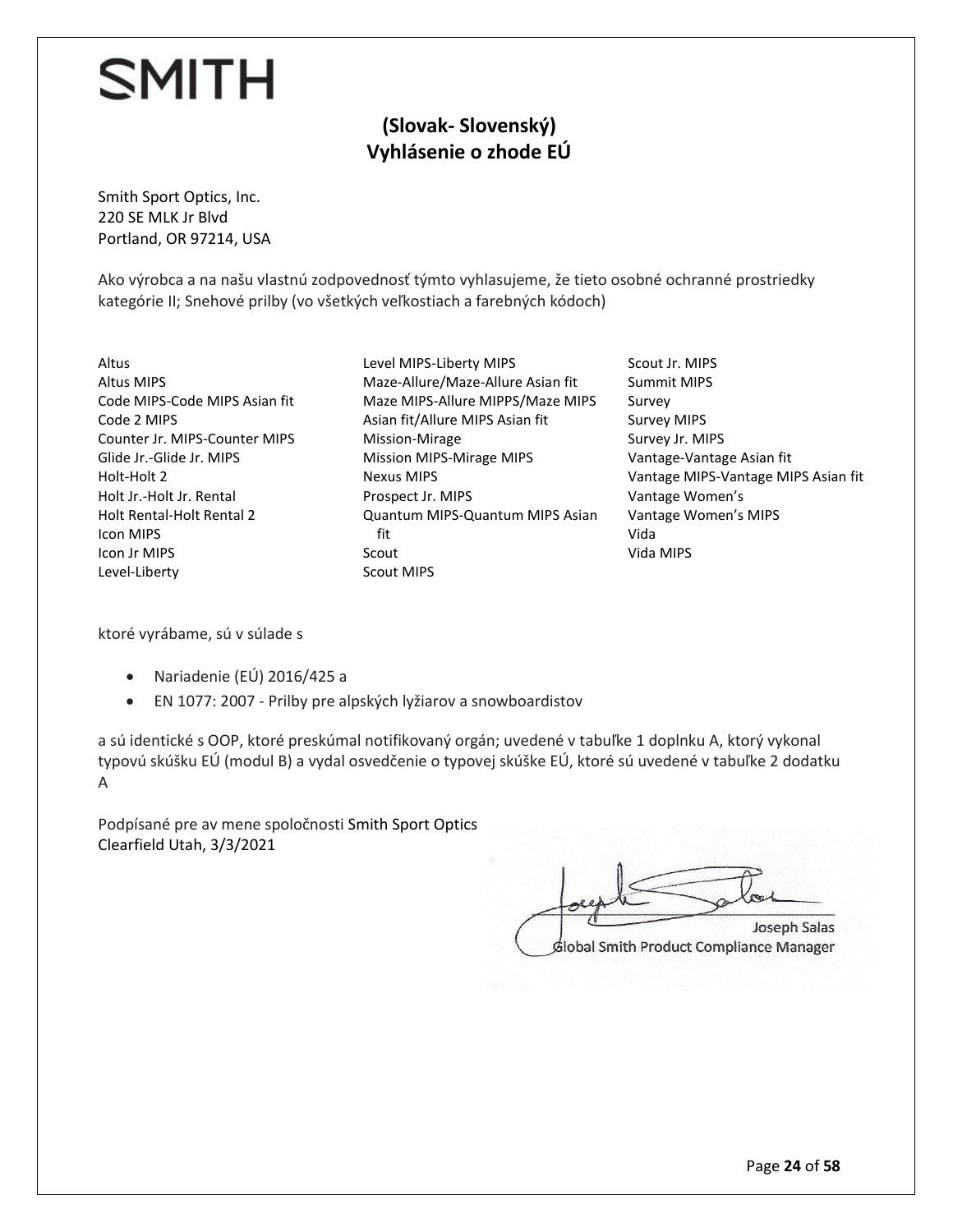#### **(Slovenian- Slovenščina) Izjava EU o skladnosti**

Smith Sport Optics, Inc. 220 SE MLK Jr Blvd Portland, OR 97214, USA

Kot proizvajalec in pod našo izključno odgovornostjo izjavljamo, da so naslednja osebna zaščitna oprema kategorije II; Snežne čelade (v vseh velikostih in barvnih kodah)

- Altus Altus MIPS Code MIPS-Code MIPS Asian fit Code 2 MIPS Counter Jr. MIPS-Counter MIPS Glide Jr.-Glide Jr. MIPS Holt-Holt 2 Holt Jr.-Holt Jr. Rental Holt Rental-Holt Rental 2 Icon MIPS Icon Jr MIPS Level-Liberty
- Level MIPS-Liberty MIPS Maze-Allure/Maze-Allure Asian fit Maze MIPS-Allure MIPPS/Maze MIPS Asian fit/Allure MIPS Asian fit Mission-Mirage Mission MIPS-Mirage MIPS Nexus MIPS Prospect Jr. MIPS Quantum MIPS-Quantum MIPS Asian fit Scout Scout MIPS
- Scout Jr. MIPS Summit MIPS Survey Survey MIPS Survey Jr. MIPS Vantage-Vantage Asian fit Vantage MIPS-Vantage MIPS Asian fit Vantage Women's Vantage Women's MIPS Vida Vida MIPS

ki jih izdelujemo, v skladu z

- Uredba (EU) 2016/425 in
- EN 107 7: 2007 čelade za alpske smučarje in deskarje na snegu

in so enake OZO, ki jo je pregledal priglašeni organ; prikazano v tabeli 1 v Dodatku A, ki je opravila EUpregled tipa (modul B) in izdala certifikat o EU-pregledu tipa, ki je prikazan v tabeli 2 v Dodatku A

Podpisano za in v imenu Smith Sport Optics Clearfield Utah, 3/3/2021

 $\mathcal{F}$  Salas Salas Salas Salas Salas Salas Salas Salas Salas Salas Salas Salas Salas Sala Lockethe plate **Joseph Salas** Global Smith Product Compliance Manager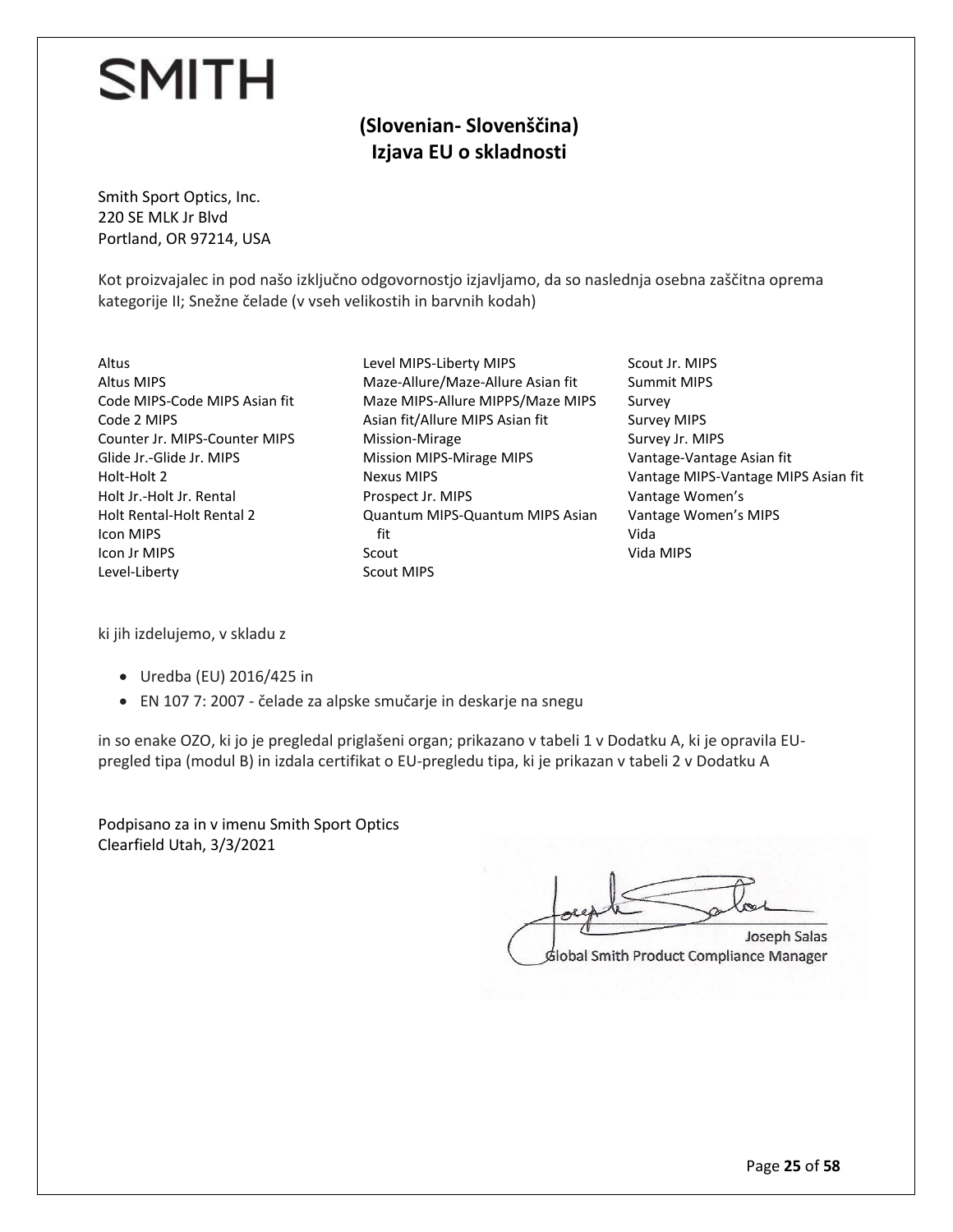#### **(Spanish- ESPAÑOL) Declaración de conformidad de la UE**

Smith Sport Optics, Inc. 220 SE MLK Jr Blvd Portland, OR 97214, USA

Como fabricante y bajo nuestra exclusiva responsabilidad, declaramos que los siguientes equipos de protección personal de categoría II son: Cascos de nieve, (en todos sus tamaños y códigos de color)

- Altus Altus MIPS Code MIPS-Code MIPS Asian fit Code 2 MIPS Counter Jr. MIPS-Counter MIPS Glide Jr.-Glide Jr. MIPS Holt-Holt 2 Holt Jr.-Holt Jr. Rental Holt Rental-Holt Rental 2 Icon MIPS Icon Jr MIPS Level-Liberty
- Level MIPS-Liberty MIPS Maze-Allure/Maze-Allure Asian fit Maze MIPS-Allure MIPPS/Maze MIPS Asian fit/Allure MIPS Asian fit Mission-Mirage Mission MIPS-Mirage MIPS Nexus MIPS Prospect Jr. MIPS Quantum MIPS-Quantum MIPS Asian fit Scout Scout MIPS
- Scout Jr. MIPS Summit MIPS Survey Survey MIPS Survey Jr. MIPS Vantage-Vantage Asian fit Vantage MIPS-Vantage MIPS Asian fit Vantage Women's Vantage Women's MIPS Vida Vida MIPS

que producimos estan en conformidad con

- El Reglamento (UE) 2016/425, y
- EN 1077: 2007 Cascos para esquiadores y snowboarders alpinos

y son idénticos a los PPE que fueron examinados por el organismo notificado; que se muestra en la Tabla 1 del Apéndice A, quienes realizaron el examen de tipo de la UE (Módulo B) y emitieron el certificado de examen de tipo de la UE que se muestra en la Tabla 2 del Apéndice A

Firmado para y en representacion de Smith Sport Optics Clearfield Utah, 3/3/2021

 $V_{\text{out}}$  $\sqrt{\frac{Gm}{n}}$ 

dlobal Smith Product Compliance Manager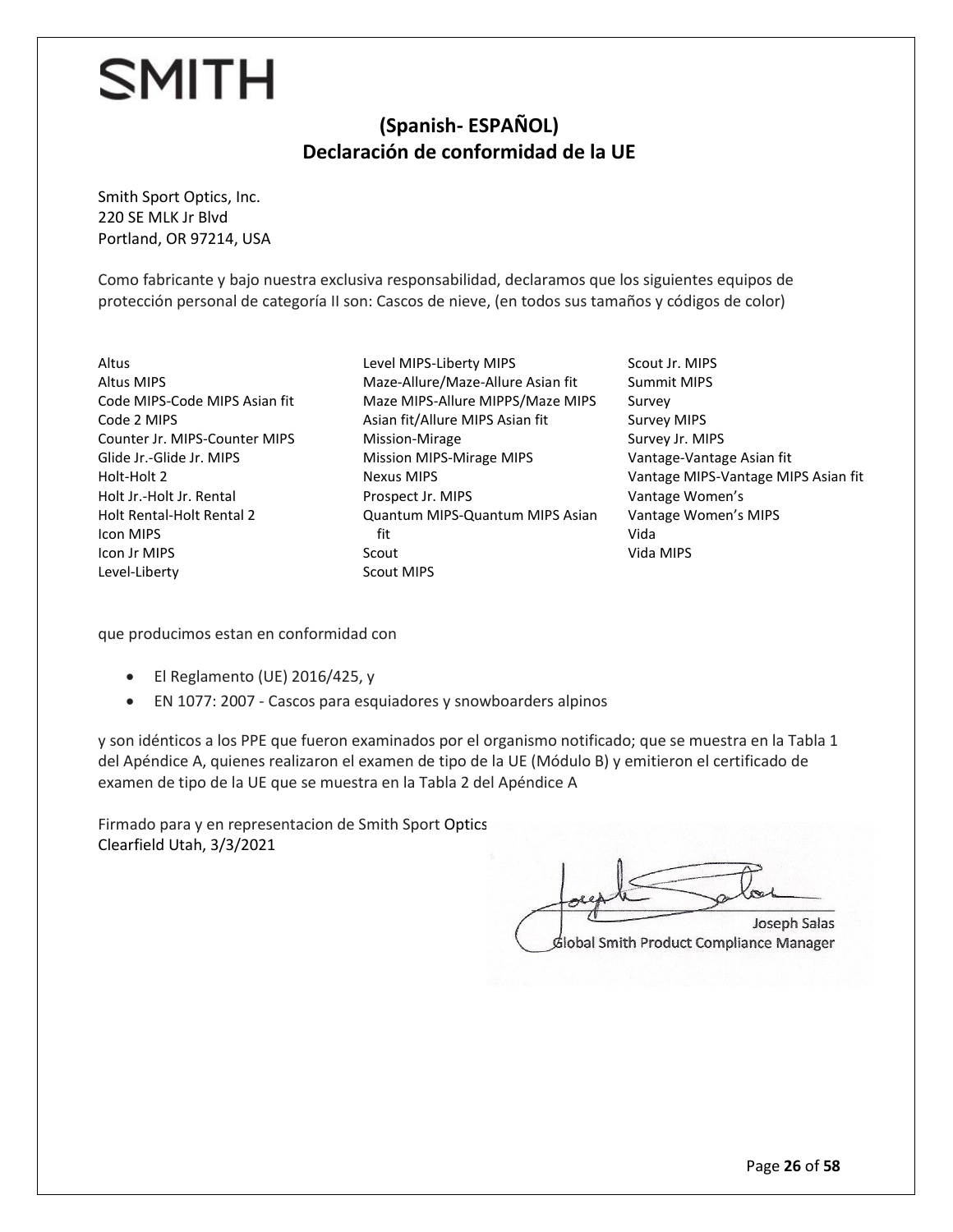#### **(Swedish- Svenska) EU-försäkran om överensstämmelse**

Smith Sport Optics, Inc. 220 SE MLK Jr Blvd Portland, OR 97214, USA

Som tillverkare och under eget ansvar förklarar vi härmed följande personliga skyddsutrustning enligt kategori II; Snöhjälmar, (i alla storlekar och färgkoder)

Altus Altus MIPS Code MIPS-Code MIPS Asian fit Code 2 MIPS Counter Jr. MIPS-Counter MIPS Glide Jr.-Glide Jr. MIPS Holt-Holt 2 Holt Jr.-Holt Jr. Rental Holt Rental-Holt Rental 2 Icon MIPS Icon Jr MIPS Level-Liberty

Level MIPS-Liberty MIPS Maze-Allure/Maze-Allure Asian fit Maze MIPS-Allure MIPPS/Maze MIPS Asian fit/Allure MIPS Asian fit Mission-Mirage Mission MIPS-Mirage MIPS Nexus MIPS Prospect Jr. MIPS Quantum MIPS-Quantum MIPS Asian fit Scout Scout MIPS

Scout Jr. MIPS Summit MIPS Survey Survey MIPS Survey Jr. MIPS Vantage-Vantage Asian fit Vantage MIPS-Vantage MIPS Asian fit Vantage Women's Vantage Women's MIPS Vida Vida MIPS

som vi producerar är i överensstämmelse med

- Förordningen (EU) 2016/425, och
- EN 1077: 2007 Hjälmar till alpinski och snowboardåkare

och är identiska med PPE som undersöktes av det anmälda organet. som visas i tabell 1 i tillägg A, som utförde EU-typkontrollen (modul B) och utfärdade EU-typkontrollintyget som visas i tabell 2 i tillägg A

Undertecknat för och på uppdrag av Smith Sport Optics Clearfield Utah, 3/3/2021

 $\bigcap$ Lorepte plate Joseph Salas Global Smith Product Compliance Manager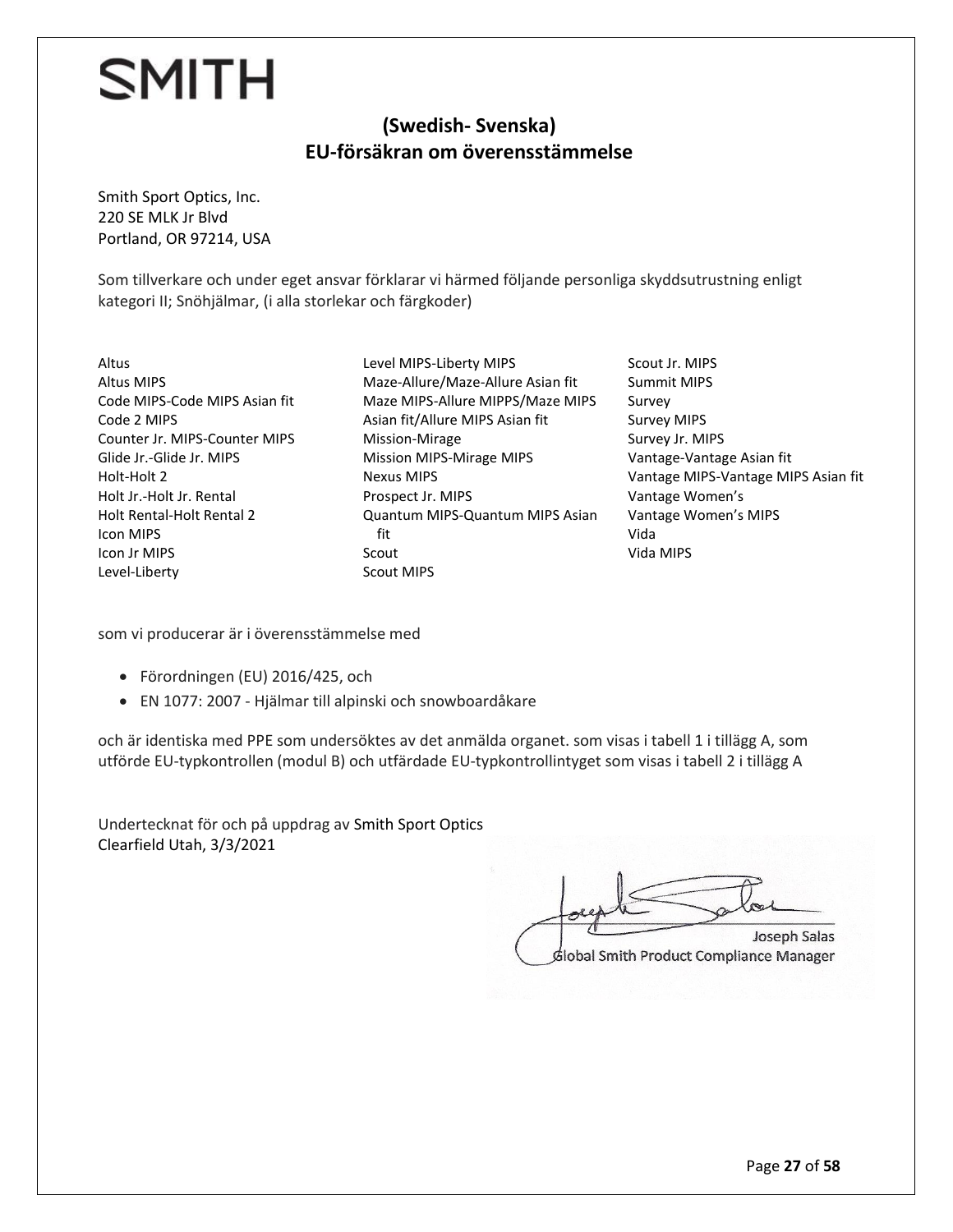#### **(Turkish – Türk) AB Uygunluk Beyanı**

Smith Sport Optics, Inc. 220 SE MLK Jr Blvd Portland, OR 97214, USA

Üretici olarak ve bizim sorumluluğumuz altında, aşağıdaki kategori II'nin kişisel koruyucu ekipmanının; Kar Kaskı, (her boyutta ve renk kodunda)

- Altus Altus MIPS Code MIPS-Code MIPS Asian fit Code 2 MIPS Counter Jr. MIPS-Counter MIPS Glide Jr.-Glide Jr. MIPS Holt-Holt 2 Holt Jr.-Holt Jr. Rental Holt Rental-Holt Rental 2 Icon MIPS Icon Jr MIPS Level-Liberty
- Level MIPS-Liberty MIPS Maze-Allure/Maze-Allure Asian fit Maze MIPS-Allure MIPPS/Maze MIPS Asian fit/Allure MIPS Asian fit Mission-Mirage Mission MIPS-Mirage MIPS Nexus MIPS Prospect Jr. MIPS Quantum MIPS-Quantum MIPS Asian fit Scout Scout MIPS
- Scout Jr. MIPS Summit MIPS Survey Survey MIPS Survey Jr. MIPS Vantage-Vantage Asian fit Vantage MIPS-Vantage MIPS Asian fit Vantage Women's Vantage Women's MIPS Vida Vida MIPS

ürettiğimiz ürünler

- Yönetmelik (AB) 2016/425 ve
- EN 1077: 2007 Alp kayakçıları ve snowboardcular için kasklar

ve Onaylanmış Kuruluş tarafından incelenen KKD ile aynıdır; AB tip muayenesini yapan (A Modülü B) ve Ek A'daki Tablo 2'de verilen AB tipi sınav sertifikasını veren Ek A'daki Tablo 1'de gösterilmiştir.

Adına ve adına imzalandı Smith Sport Optics Clearfield Utah, 3/3/2021

 $\pi$  $f_{\text{cell}}$  substitute Joseph Salas Global Smith Product Compliance Manager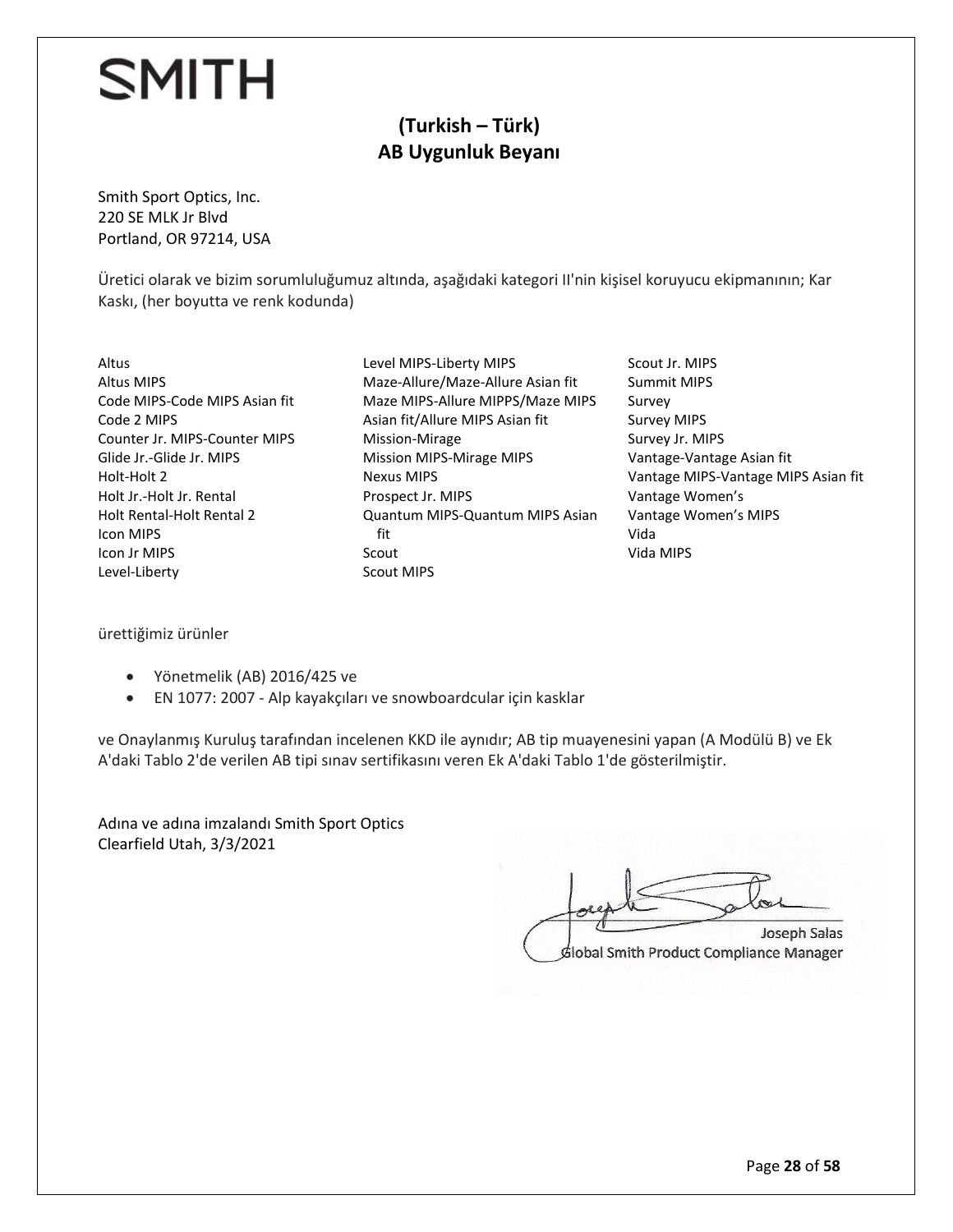#### **(Ukranian – Українська) Декларація відповідності ЄС**

Smith Sport Optics, Inc. 220 SE MLK Jr Blvd Portland, OR 97214, USA

Як виробник і на нашу виключну відповідальність, ми заявляємо, що такі засоби індивідуального захисту категорії II; Снігові каски (у всіх розмірах та кольорових кодах)

Altus Altus MIPS Code MIPS-Code MIPS Asian fit Code 2 MIPS Counter Jr. MIPS-Counter MIPS Glide Jr.-Glide Jr. MIPS Holt-Holt 2 Holt Jr.-Holt Jr. Rental Holt Rental-Holt Rental 2 Icon MIPS Icon Jr MIPS Level-Liberty

Level MIPS-Liberty MIPS Maze-Allure/Maze-Allure Asian fit Maze MIPS-Allure MIPPS/Maze MIPS Asian fit/Allure MIPS Asian fit Mission-Mirage Mission MIPS-Mirage MIPS Nexus MIPS Prospect Jr. MIPS Quantum MIPS-Quantum MIPS Asian fit Scout Scout MIPS

Scout Jr. MIPS Summit MIPS Survey Survey MIPS Survey Jr. MIPS Vantage-Vantage Asian fit Vantage MIPS-Vantage MIPS Asian fit Vantage Women's Vantage Women's MIPS Vida Vida MIPS

ми виробляємо відповідно до

- Регламент (ЄС) 2016/425, та
- EN 1077: 2007 каски для гірськолижників та сноубордистів

і ідентичні ЗІЗ, які були розглянуті Уповноваженим органом; показані в Таблиці 1 Додатка А, який виконав типовий огляд ЄС (Модуль В) і видав сертифікат ЄС про перевірку типу, який показаний у Таблиці 2 Додатка А

Підписано за і від імені Smith Sport Optics Clearfield Utah, 3/3/2021

 $\overline{U}$  $G$ **Joseph Salas** 

Slobal Smith Product Compliance Manager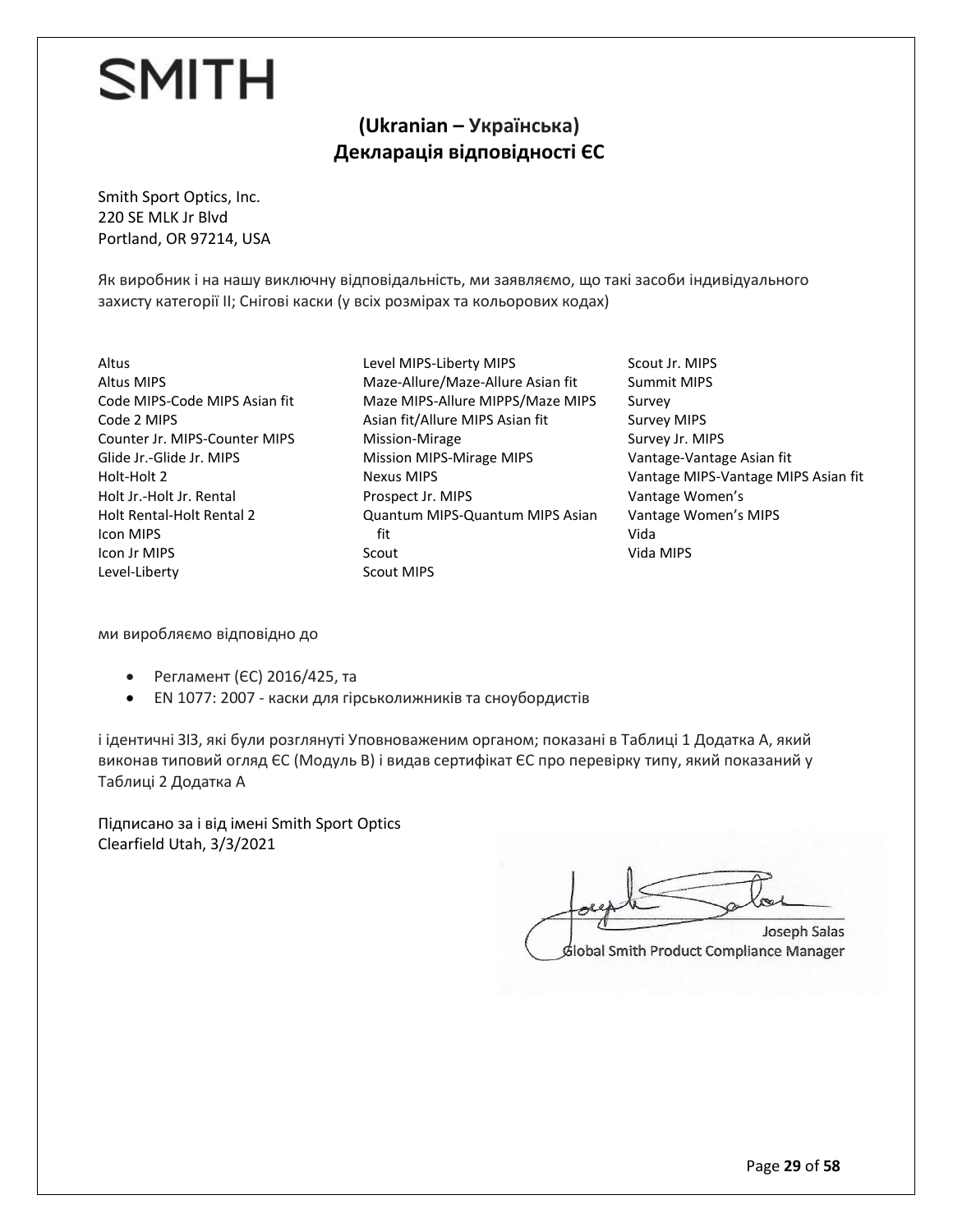## **APPENDIX A**

### **(English) Table 1 – Notified Body Information**

| <b>Notified Body</b>         | <b>Address</b>                                                     | <b>Number</b> |
|------------------------------|--------------------------------------------------------------------|---------------|
| <b>Alienor Certification</b> | ZA du Sanital, 21 Rue Albert Einstein, 86100 Chatellerault, France | 2754          |
| <b>CRITT Sport Loisirs</b>   | ZA du Sanital, 21 Rue Albert Einstein, 86100 Chatellerault, France | 0501          |
| SGS Fimko OY                 | Takomotie 8, FI-00380 Helsinki, Finland                            | 0598          |

#### **Table 2 – EC Certificates of Conformity**

| <b>Model</b>                      | <b>Certificate Number</b> | <b>Issued By</b>             |
|-----------------------------------|---------------------------|------------------------------|
| Altus/Altus MIPS                  | 2754/1033/158/12/19/1317  | <b>CRITT Sport Loisirs</b>   |
| Code MIPS                         | 0598/PPE/21/2866          | SGS Fimko Ltd.               |
| Code 2 MIPS                       | 2754/1033/158/10/21/0940  | <b>Alienor Certification</b> |
| Counter Jr. MIPS/ Counter MIPS    | 2754/1033/15809/20/0777   | <b>Alienor Certification</b> |
| Glide Jr./Glide Jr. MIPS          | 2754/1033/158/08/20/0615  | <b>Alienor Certification</b> |
| Holt-Holt 2                       | 0598/PPE/21/2977          | SGS Fimko Ltd.               |
| Holt Jr.- Holt Jr. Rental         | 0598/PPE/21/2927          | SGS Fimko Ltd.               |
| Holt Rental-Holt Rental 2         | 0598/PPE/21/2929          | SGS Fimko Ltd.               |
| Icon MIPS/Icon Jr. MIPS           | 2754/1033/158/12/19/1318  | <b>Alienor Certification</b> |
| Level/Liberty                     | FI19/963912               | <b>SGS FIMKO OY</b>          |
| Level MIPS/Liberty MIPS           | FI19/963880               | <b>SGS FIMKO OY</b>          |
| Maze/Allure                       | 0598/PPE/21/2978          | SGS Fimko Ltd.               |
| Maze MIPS/Allure MIPS             | 0598/PPE/21/2991          | SGS Fimko Ltd.               |
| Mirage/Mission                    | 0598/PPE/21/2836          | SGS Fimko Ltd.               |
| Mirage MIPS/Mission MIPS          | 0598/PPE/21/2868          | SGS Fimko Ltd.               |
| <b>Nexus MIPS</b>                 | 2754/1033/158/02/22/0041  | <b>Alienor Certification</b> |
| Prospect Jr. MIPS                 | 0598/PPE/21/2878          | SGS Fimko Ltd.               |
| <b>Quantum MIPS</b>               | 0598/PPE/22/2408          | SGS Fimko Ltd.               |
| Scout                             | 0598/PPE/21/2926          | SGS Fimko Ltd.               |
| Scout Jr. MIPS- Scout MIPS        | FI19/963901               | <b>SGS FIMKO OY</b>          |
| <b>Summit MIPS</b>                | 2754/1033/158/11/21/0996  | <b>Alienor Certification</b> |
| Survey/Survey MIPS                | 2754/1033/158/06/21/0959  | <b>Alienor Certification</b> |
| Survey Jr. MIPS                   | 2754/1033/158/06/21/0960  | <b>Alienor Certification</b> |
| Vantage/Vantage Women's           | 0598/PPE/21/3013          | SGS Fimko Ltd.               |
| Vantage MIPS/Vantage Women's MIPS | 0598/PPE/21/3012          | SGS Fimko Ltd.               |
| Vida/Vida MIPS                    | 2754/1033/158/12/19/1309  | <b>Alienor Certification</b> |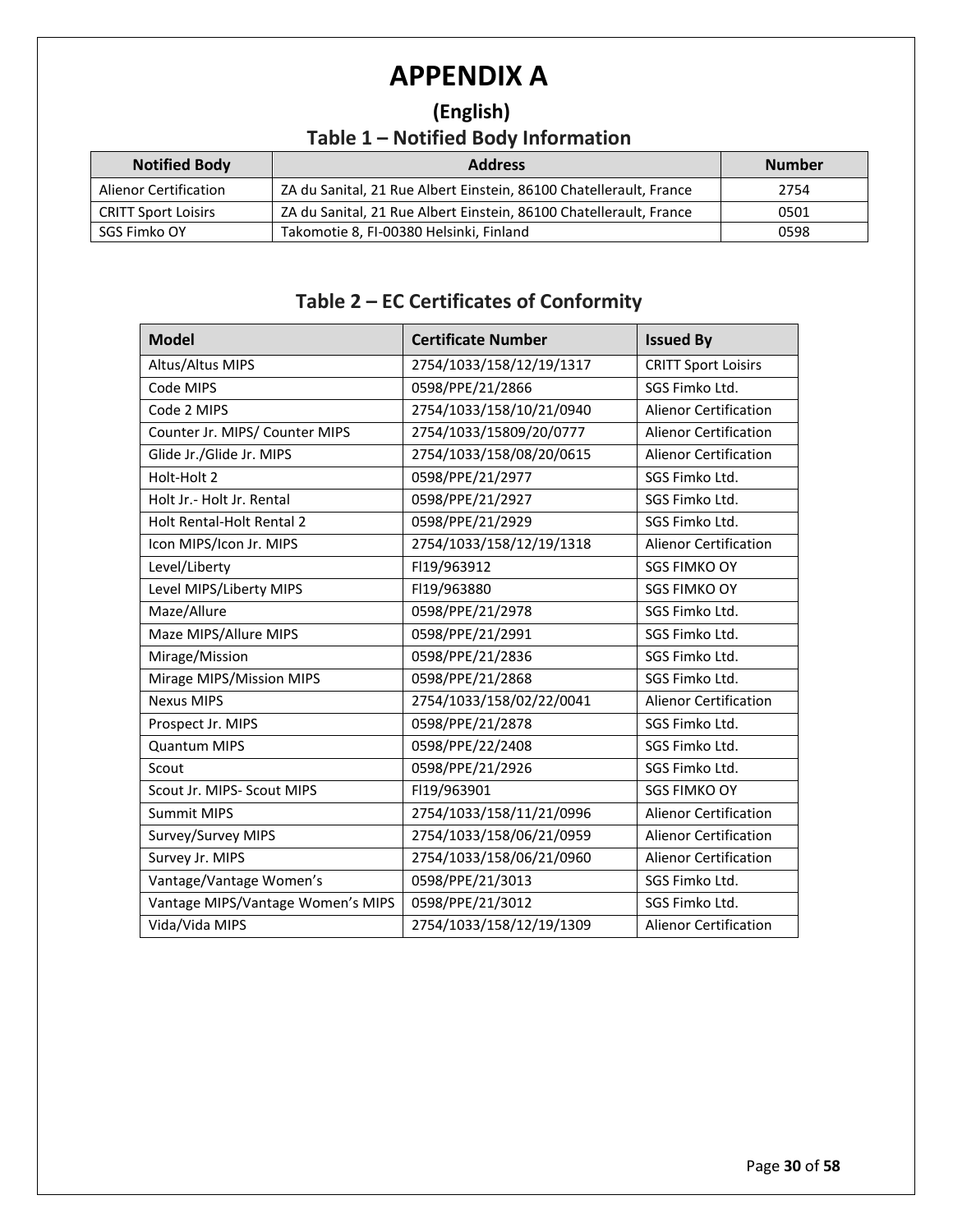# **ПРИЛОЖЕНИЕ A**

#### **(Bulgarian-български)**

#### **Таблица 1 - Информация за нотифицирания орган**

| Нотифициран орган            | адрес                                                              | номер |
|------------------------------|--------------------------------------------------------------------|-------|
| <b>Alienor Certification</b> | ZA du Sanital, 21 Rue Albert Einstein, 86100 Chatellerault, France | 2754  |
| <b>CRITT Sport Loisirs</b>   | ZA du Sanital, 21 Rue Albert Einstein, 86100 Chatellerault, France | 0501  |
| SGS Fimko OY                 | Takomotie 8, FI-00380 Helsinki, Finland                            | 0598  |

## **Таблица 2 - Сертификати за съответствие на ЕО**

| Модел                             | Номер на сертификата     | Издаден от                   |
|-----------------------------------|--------------------------|------------------------------|
| Altus/Altus MIPS                  | 2754/1033/158/12/19/1317 | <b>CRITT Sport Loisirs</b>   |
| Code MIPS                         | 0598/PPE/21/2866         | SGS Fimko Ltd.               |
| Code 2 MIPS                       | 2754/1033/158/10/21/0940 | <b>Alienor Certification</b> |
| Counter Jr. MIPS/ Counter MIPS    | 2754/1033/15809/20/0777  | <b>Alienor Certification</b> |
| Glide Jr./Glide Jr. MIPS          | 2754/1033/158/08/20/0615 | <b>Alienor Certification</b> |
| Holt-Holt 2                       | 0598/PPE/21/2977         | SGS Fimko Ltd.               |
| Holt Jr.- Holt Jr. Rental         | 0598/PPE/21/2927         | SGS Fimko Ltd.               |
| Holt Rental-Holt Rental 2         | 0598/PPE/21/2929         | SGS Fimko Ltd.               |
| Icon MIPS/Icon Jr. MIPS           | 2754/1033/158/12/19/1318 | <b>Alienor Certification</b> |
| Level/Liberty                     | FI19/963912              | <b>SGS FIMKO OY</b>          |
| Level MIPS/Liberty MIPS           | FI19/963880              | <b>SGS FIMKO OY</b>          |
| Maze/Allure                       | 0598/PPE/21/2978         | SGS Fimko Ltd.               |
| Maze MIPS/Allure MIPS             | 0598/PPE/21/2991         | SGS Fimko Ltd.               |
| Mirage/Mission                    | 0598/PPE/21/2836         | SGS Fimko Ltd.               |
| Mirage MIPS/Mission MIPS          | 0598/PPE/21/2868         | SGS Fimko Ltd.               |
| <b>Nexus MIPS</b>                 | 2754/1033/158/02/22/0041 | <b>Alienor Certification</b> |
| Prospect Jr. MIPS                 | 0598/PPE/21/2878         | SGS Fimko Ltd.               |
| <b>Quantum MIPS</b>               | 0598/PPE/22/2408         | SGS Fimko Ltd.               |
| Scout                             | 0598/PPE/21/2926         | SGS Fimko Ltd.               |
| Scout Jr. MIPS- Scout MIPS        | FI19/963901              | <b>SGS FIMKO OY</b>          |
| <b>Summit MIPS</b>                | 2754/1033/158/11/21/0996 | <b>Alienor Certification</b> |
| Survey/Survey MIPS                | 2754/1033/158/06/21/0959 | <b>Alienor Certification</b> |
| Survey Jr. MIPS                   | 2754/1033/158/06/21/0960 | <b>Alienor Certification</b> |
| Vantage/Vantage Women's           | 0598/PPE/21/3013         | SGS Fimko Ltd.               |
| Vantage MIPS/Vantage Women's MIPS | 0598/PPE/21/3012         | SGS Fimko Ltd.               |
| Vida/Vida MIPS                    | 2754/1033/158/12/19/1309 | <b>Alienor Certification</b> |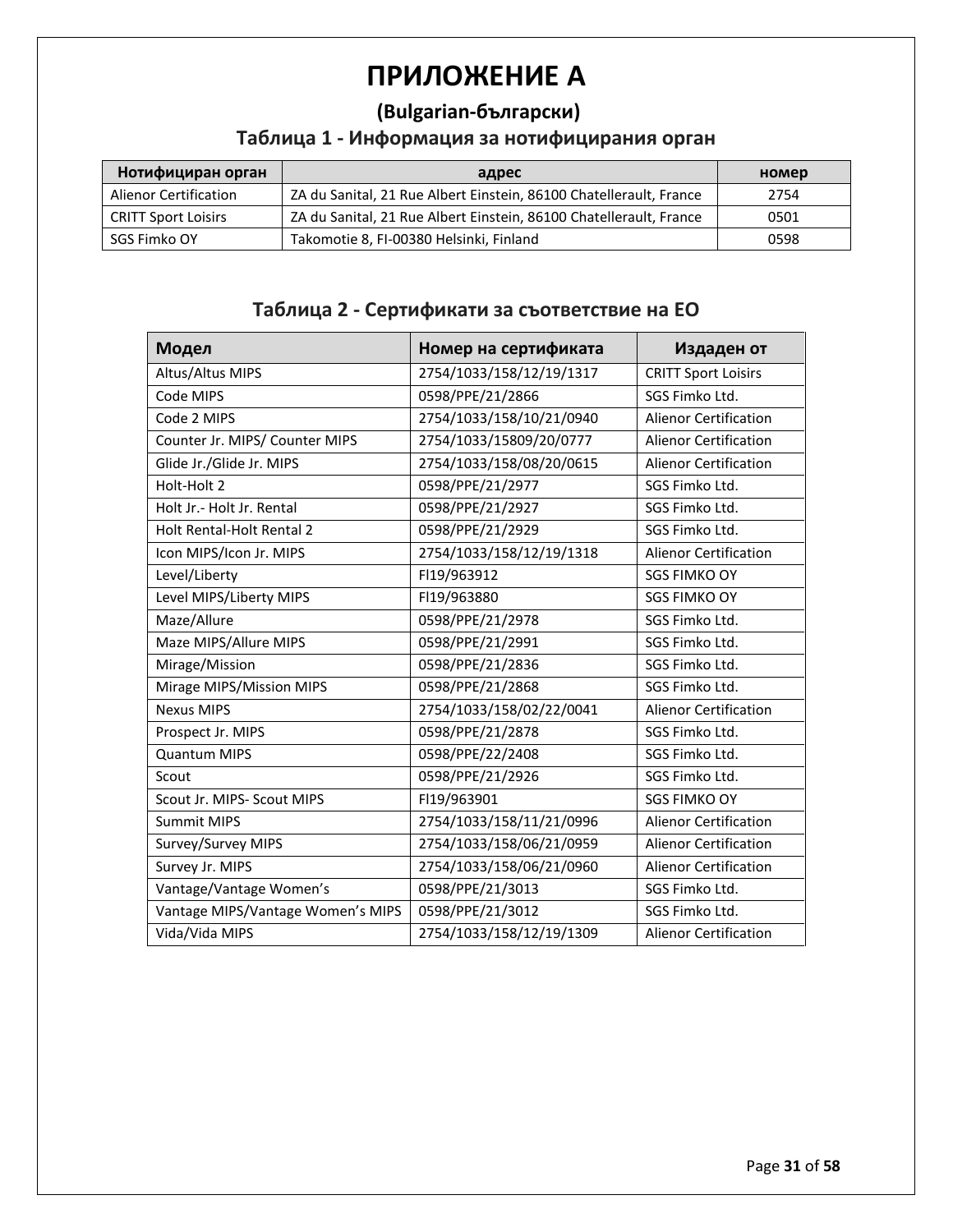# **DODATAK A**

## **(Croatian- Hrvatski)**

## **Tablica 1 - Podaci o prijavljenom tijelu**

| Prijavljeno tijelo         | Adresa                                                             | broj |
|----------------------------|--------------------------------------------------------------------|------|
| Alienor Certification      | ZA du Sanital, 21 Rue Albert Einstein, 86100 Chatellerault, France | 2754 |
| <b>CRITT Sport Loisirs</b> | ZA du Sanital, 21 Rue Albert Einstein, 86100 Chatellerault, France | 0501 |
| SGS Fimko OY               | Takomotie 8, FI-00380 Helsinki, Finland                            | 0598 |

| <b>Model</b>                      | Broj certifikata         | Izdano od                    |
|-----------------------------------|--------------------------|------------------------------|
| Altus/Altus MIPS                  | 2754/1033/158/12/19/1317 | <b>CRITT Sport Loisirs</b>   |
| Code MIPS                         | 0598/PPE/21/2866         | SGS Fimko Ltd.               |
| Code 2 MIPS                       | 2754/1033/158/10/21/0940 | <b>Alienor Certification</b> |
| Counter Jr. MIPS/ Counter MIPS    | 2754/1033/15809/20/0777  | <b>Alienor Certification</b> |
| Glide Jr./Glide Jr. MIPS          | 2754/1033/158/08/20/0615 | <b>Alienor Certification</b> |
| Holt-Holt 2                       | 0598/PPE/21/2977         | SGS Fimko Ltd.               |
| Holt Jr.- Holt Jr. Rental         | 0598/PPE/21/2927         | SGS Fimko Ltd.               |
| Holt Rental-Holt Rental 2         | 0598/PPE/21/2929         | SGS Fimko Ltd.               |
| Icon MIPS/Icon Jr. MIPS           | 2754/1033/158/12/19/1318 | <b>Alienor Certification</b> |
| Level/Liberty                     | FI19/963912              | <b>SGS FIMKO OY</b>          |
| Level MIPS/Liberty MIPS           | FI19/963880              | <b>SGS FIMKO OY</b>          |
| Maze/Allure                       | 0598/PPE/21/2978         | SGS Fimko Ltd.               |
| Maze MIPS/Allure MIPS             | 0598/PPE/21/2991         | SGS Fimko Ltd.               |
| Mirage/Mission                    | 0598/PPE/21/2836         | SGS Fimko Ltd.               |
| Mirage MIPS/Mission MIPS          | 0598/PPE/21/2868         | SGS Fimko Ltd.               |
| <b>Nexus MIPS</b>                 | 2754/1033/158/02/22/0041 | <b>Alienor Certification</b> |
| Prospect Jr. MIPS                 | 0598/PPE/21/2878         | SGS Fimko Ltd.               |
| <b>Quantum MIPS</b>               | 0598/PPE/22/2408         | SGS Fimko Ltd.               |
| Scout                             | 0598/PPE/21/2926         | SGS Fimko Ltd.               |
| Scout Jr. MIPS- Scout MIPS        | FI19/963901              | <b>SGS FIMKO OY</b>          |
| <b>Summit MIPS</b>                | 2754/1033/158/11/21/0996 | <b>Alienor Certification</b> |
| Survey/Survey MIPS                | 2754/1033/158/06/21/0959 | <b>Alienor Certification</b> |
| Survey Jr. MIPS                   | 2754/1033/158/06/21/0960 | Alienor Certification        |
| Vantage/Vantage Women's           | 0598/PPE/21/3013         | SGS Fimko Ltd.               |
| Vantage MIPS/Vantage Women's MIPS | 0598/PPE/21/3012         | SGS Fimko Ltd.               |
| Vida/Vida MIPS                    | 2754/1033/158/12/19/1309 | <b>Alienor Certification</b> |

## **Tablica 2 - EZ potvrde o sukladnosti**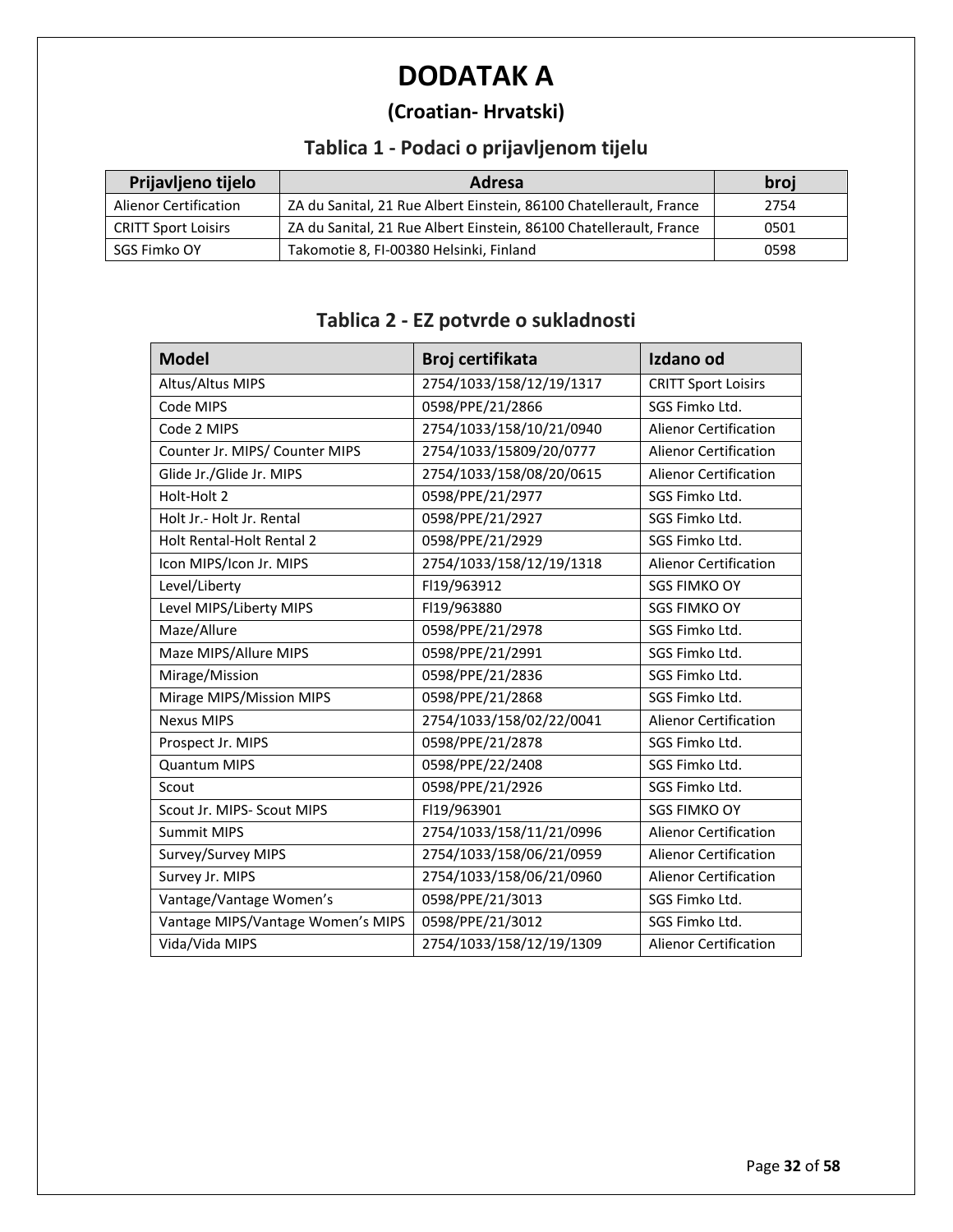# **PŘÍLOHA A**

#### **(Czech- čeština)**

## **Tabulka 1 - Informace o notifikovaném orgánu**

| Notifikovaná osoba           | Adresa                                                             | číslo |
|------------------------------|--------------------------------------------------------------------|-------|
| <b>Alienor Certification</b> | ZA du Sanital, 21 Rue Albert Einstein, 86100 Chatellerault, France | 2754  |
| <b>CRITT Sport Loisirs</b>   | ZA du Sanital, 21 Rue Albert Einstein, 86100 Chatellerault, France | 0501  |
| SGS Fimko OY                 | Takomotie 8, FI-00380 Helsinki, Finland                            | 0598  |

## **Tabulka 2 - Osvědčení ES o shodě**

| <b>Modelka</b>                    | Číslo certifikátu        | Vystaveno                    |
|-----------------------------------|--------------------------|------------------------------|
| Altus/Altus MIPS                  | 2754/1033/158/12/19/1317 | <b>CRITT Sport Loisirs</b>   |
| Code MIPS                         | 0598/PPE/21/2866         | SGS Fimko Ltd.               |
| Code 2 MIPS                       | 2754/1033/158/10/21/0940 | <b>Alienor Certification</b> |
| Counter Jr. MIPS/ Counter MIPS    | 2754/1033/15809/20/0777  | <b>Alienor Certification</b> |
| Glide Jr./Glide Jr. MIPS          | 2754/1033/158/08/20/0615 | <b>Alienor Certification</b> |
| Holt-Holt 2                       | 0598/PPE/21/2977         | SGS Fimko Ltd.               |
| Holt Jr. - Holt Jr. Rental        | 0598/PPE/21/2927         | SGS Fimko Ltd.               |
| Holt Rental-Holt Rental 2         | 0598/PPE/21/2929         | SGS Fimko Ltd.               |
| Icon MIPS/Icon Jr. MIPS           | 2754/1033/158/12/19/1318 | <b>Alienor Certification</b> |
| Level/Liberty                     | FI19/963912              | <b>SGS FIMKO OY</b>          |
| Level MIPS/Liberty MIPS           | FI19/963880              | <b>SGS FIMKO OY</b>          |
| Maze/Allure                       | 0598/PPE/21/2978         | SGS Fimko Ltd.               |
| Maze MIPS/Allure MIPS             | 0598/PPE/21/2991         | SGS Fimko Ltd.               |
| Mirage/Mission                    | 0598/PPE/21/2836         | SGS Fimko Ltd.               |
| Mirage MIPS/Mission MIPS          | 0598/PPE/21/2868         | SGS Fimko Ltd.               |
| <b>Nexus MIPS</b>                 | 2754/1033/158/02/22/0041 | <b>Alienor Certification</b> |
| Prospect Jr. MIPS                 | 0598/PPE/21/2878         | SGS Fimko Ltd.               |
| <b>Quantum MIPS</b>               | 0598/PPE/22/2408         | SGS Fimko Ltd.               |
| Scout                             | 0598/PPE/21/2926         | SGS Fimko Ltd.               |
| Scout Jr. MIPS- Scout MIPS        | FI19/963901              | <b>SGS FIMKO OY</b>          |
| <b>Summit MIPS</b>                | 2754/1033/158/11/21/0996 | <b>Alienor Certification</b> |
| Survey/Survey MIPS                | 2754/1033/158/06/21/0959 | <b>Alienor Certification</b> |
| Survey Jr. MIPS                   | 2754/1033/158/06/21/0960 | <b>Alienor Certification</b> |
| Vantage/Vantage Women's           | 0598/PPE/21/3013         | SGS Fimko Ltd.               |
| Vantage MIPS/Vantage Women's MIPS | 0598/PPE/21/3012         | SGS Fimko Ltd.               |
| Vida/Vida MIPS                    | 2754/1033/158/12/19/1309 | <b>Alienor Certification</b> |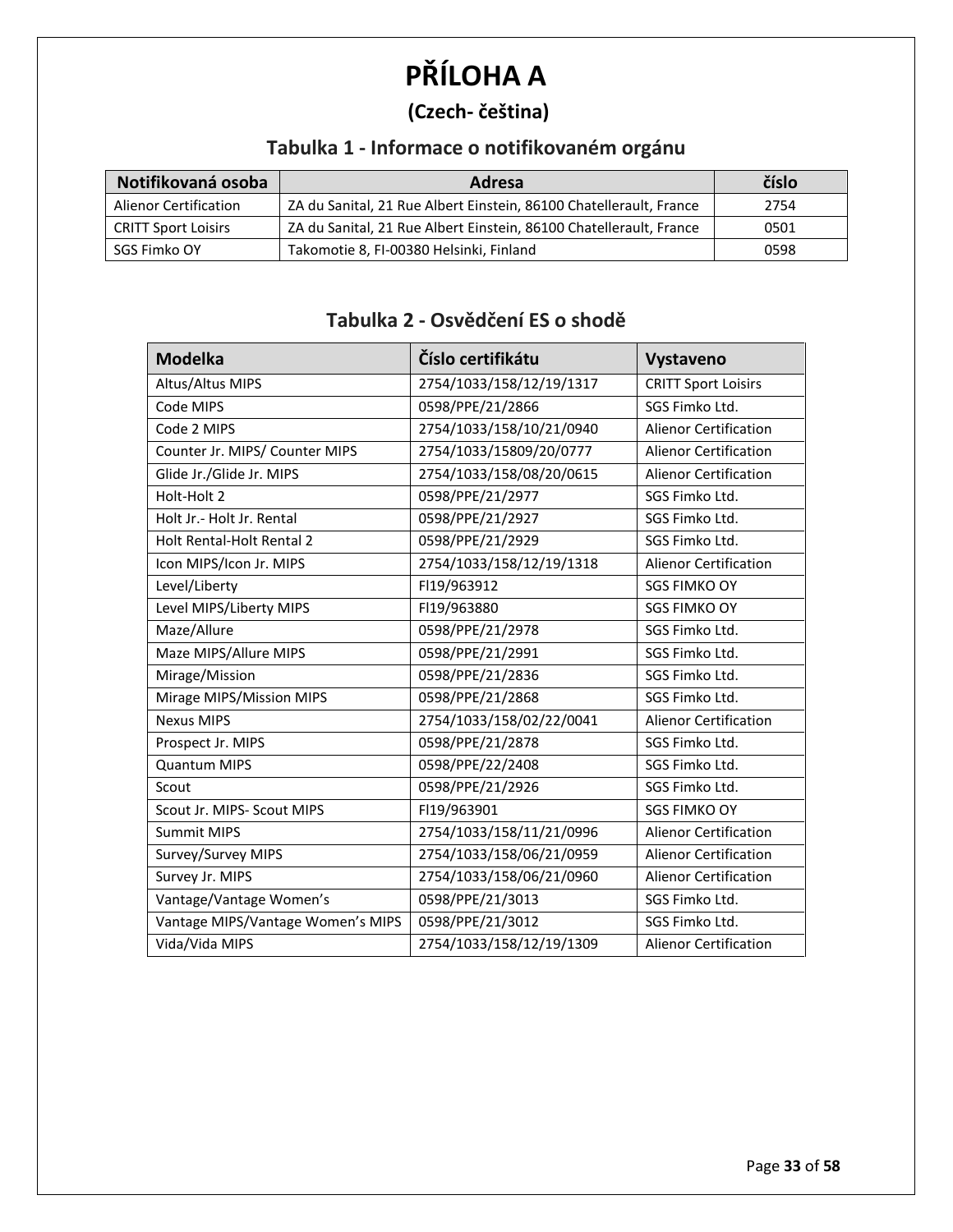# **BILAG A**

## **(Danish- DANSK)**

## **Bord 1 – Oplysninger om bemyndiget organ**

| <b>Bemyndiget organ</b>      | <b>Adresse</b>                                                     | <b>Nummer</b> |
|------------------------------|--------------------------------------------------------------------|---------------|
| <b>Alienor Certification</b> | ZA du Sanital, 21 Rue Albert Einstein, 86100 Chatellerault, France | 2754          |
| <b>CRITT Sport Loisirs</b>   | ZA du Sanital, 21 Rue Albert Einstein, 86100 Chatellerault, France | 0501          |
| SGS Fimko OY                 | Takomotie 8, FI-00380 Helsinki, Finland                            | 0598          |

#### **Bord 2 - EF- Overensstemmelse certifikater**

| <b>Model</b>                      | Certifikat nummer        | <b>Udstedt af</b>            |
|-----------------------------------|--------------------------|------------------------------|
| Altus/Altus MIPS                  | 2754/1033/158/12/19/1317 | <b>CRITT Sport Loisirs</b>   |
| Code MIPS                         | 0598/PPE/21/2866         | SGS Fimko Ltd.               |
| Code 2 MIPS                       | 2754/1033/158/10/21/0940 | <b>Alienor Certification</b> |
| Counter Jr. MIPS/ Counter MIPS    | 2754/1033/15809/20/0777  | <b>Alienor Certification</b> |
| Glide Jr./Glide Jr. MIPS          | 2754/1033/158/08/20/0615 | <b>Alienor Certification</b> |
| Holt-Holt 2                       | 0598/PPE/21/2977         | SGS Fimko Ltd.               |
| Holt Jr.- Holt Jr. Rental         | 0598/PPE/21/2927         | SGS Fimko Ltd.               |
| <b>Holt Rental-Holt Rental 2</b>  | 0598/PPE/21/2929         | SGS Fimko Ltd.               |
| Icon MIPS/Icon Jr. MIPS           | 2754/1033/158/12/19/1318 | Alienor Certification        |
| Level/Liberty                     | FI19/963912              | <b>SGS FIMKO OY</b>          |
| Level MIPS/Liberty MIPS           | FI19/963880              | <b>SGS FIMKO OY</b>          |
| Maze/Allure                       | 0598/PPE/21/2978         | SGS Fimko Ltd.               |
| Maze MIPS/Allure MIPS             | 0598/PPE/21/2991         | SGS Fimko Ltd.               |
| Mirage/Mission                    | 0598/PPE/21/2836         | SGS Fimko Ltd.               |
| Mirage MIPS/Mission MIPS          | 0598/PPE/21/2868         | SGS Fimko Ltd.               |
| <b>Nexus MIPS</b>                 | 2754/1033/158/02/22/0041 | <b>Alienor Certification</b> |
| Prospect Jr. MIPS                 | 0598/PPE/21/2878         | SGS Fimko Ltd.               |
| <b>Quantum MIPS</b>               | 0598/PPE/22/2408         | SGS Fimko Ltd.               |
| Scout                             | 0598/PPE/21/2926         | SGS Fimko Ltd.               |
| Scout Jr. MIPS- Scout MIPS        | FI19/963901              | <b>SGS FIMKO OY</b>          |
| <b>Summit MIPS</b>                | 2754/1033/158/11/21/0996 | <b>Alienor Certification</b> |
| Survey/Survey MIPS                | 2754/1033/158/06/21/0959 | <b>Alienor Certification</b> |
| Survey Jr. MIPS                   | 2754/1033/158/06/21/0960 | <b>Alienor Certification</b> |
| Vantage/Vantage Women's           | 0598/PPE/21/3013         | SGS Fimko Ltd.               |
| Vantage MIPS/Vantage Women's MIPS | 0598/PPE/21/3012         | SGS Fimko Ltd.               |
| Vida/Vida MIPS                    | 2754/1033/158/12/19/1309 | <b>Alienor Certification</b> |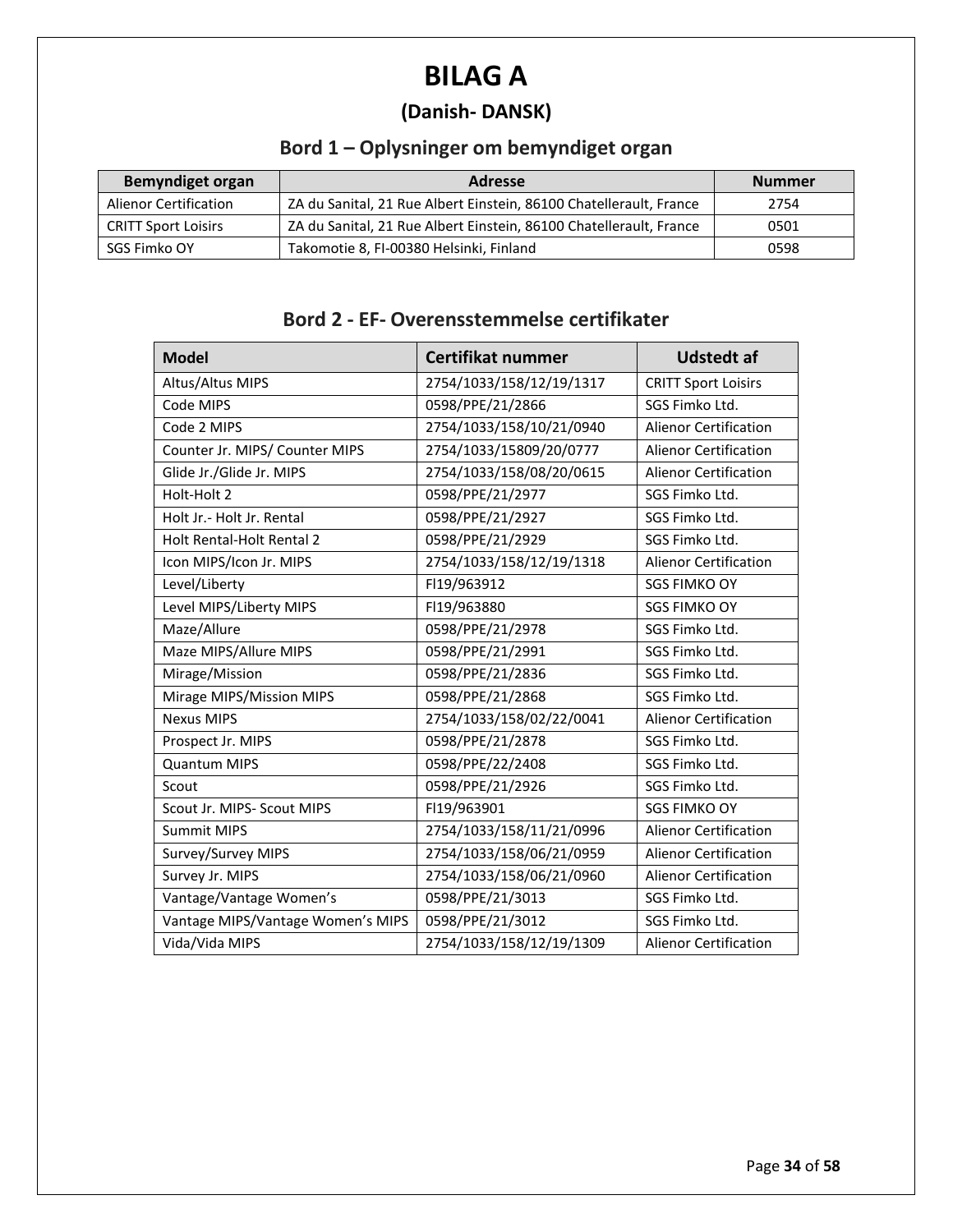# **Bijlage A**

## **(Dutch- Nederlands)**

## **Tafel 1 – Informatie van aangemelde instantie**

| Aangemelde instantie         | <b>Adres</b>                                                       | <b>Nummer</b> |
|------------------------------|--------------------------------------------------------------------|---------------|
| <b>Alienor Certification</b> | ZA du Sanital, 21 Rue Albert Einstein, 86100 Chatellerault, France | 2754          |
| <b>CRITT Sport Loisirs</b>   | ZA du Sanital, 21 Rue Albert Einstein, 86100 Chatellerault, France | 0501          |
| SGS Fimko OY                 | Takomotie 8, FI-00380 Helsinki, Finland                            | 0598          |

#### **Tafel 2 – EG-conformiteits certificaten**

| <b>Model</b>                      | <b>Certificaat Nummer</b> | Uitgegeven door              |
|-----------------------------------|---------------------------|------------------------------|
| Altus/Altus MIPS                  | 2754/1033/158/12/19/1317  | <b>CRITT Sport Loisirs</b>   |
| Code MIPS                         | 0598/PPE/21/2866          | SGS Fimko Ltd.               |
| Code 2 MIPS                       | 2754/1033/158/10/21/0940  | <b>Alienor Certification</b> |
| Counter Jr. MIPS/ Counter MIPS    | 2754/1033/15809/20/0777   | <b>Alienor Certification</b> |
| Glide Jr./Glide Jr. MIPS          | 2754/1033/158/08/20/0615  | <b>Alienor Certification</b> |
| Holt-Holt 2                       | 0598/PPE/21/2977          | SGS Fimko Ltd.               |
| Holt Jr.- Holt Jr. Rental         | 0598/PPE/21/2927          | SGS Fimko Ltd.               |
| <b>Holt Rental-Holt Rental 2</b>  | 0598/PPE/21/2929          | SGS Fimko Ltd.               |
| Icon MIPS/Icon Jr. MIPS           | 2754/1033/158/12/19/1318  | <b>Alienor Certification</b> |
| Level/Liberty                     | FI19/963912               | <b>SGS FIMKO OY</b>          |
| Level MIPS/Liberty MIPS           | FI19/963880               | <b>SGS FIMKO OY</b>          |
| Maze/Allure                       | 0598/PPE/21/2978          | SGS Fimko Ltd.               |
| Maze MIPS/Allure MIPS             | 0598/PPE/21/2991          | SGS Fimko Ltd.               |
| Mirage/Mission                    | 0598/PPE/21/2836          | SGS Fimko Ltd.               |
| Mirage MIPS/Mission MIPS          | 0598/PPE/21/2868          | SGS Fimko Ltd.               |
| <b>Nexus MIPS</b>                 | 2754/1033/158/02/22/0041  | <b>Alienor Certification</b> |
| Prospect Jr. MIPS                 | 0598/PPE/21/2878          | SGS Fimko Ltd.               |
| <b>Quantum MIPS</b>               | 0598/PPE/22/2408          | SGS Fimko Ltd.               |
| Scout                             | 0598/PPE/21/2926          | SGS Fimko Ltd.               |
| Scout Jr. MIPS- Scout MIPS        | FI19/963901               | <b>SGS FIMKO OY</b>          |
| <b>Summit MIPS</b>                | 2754/1033/158/11/21/0996  | <b>Alienor Certification</b> |
| Survey/Survey MIPS                | 2754/1033/158/06/21/0959  | <b>Alienor Certification</b> |
| Survey Jr. MIPS                   | 2754/1033/158/06/21/0960  | <b>Alienor Certification</b> |
| Vantage/Vantage Women's           | 0598/PPE/21/3013          | SGS Fimko Ltd.               |
| Vantage MIPS/Vantage Women's MIPS | 0598/PPE/21/3012          | SGS Fimko Ltd.               |
| Vida/Vida MIPS                    | 2754/1033/158/12/19/1309  | Alienor Certification        |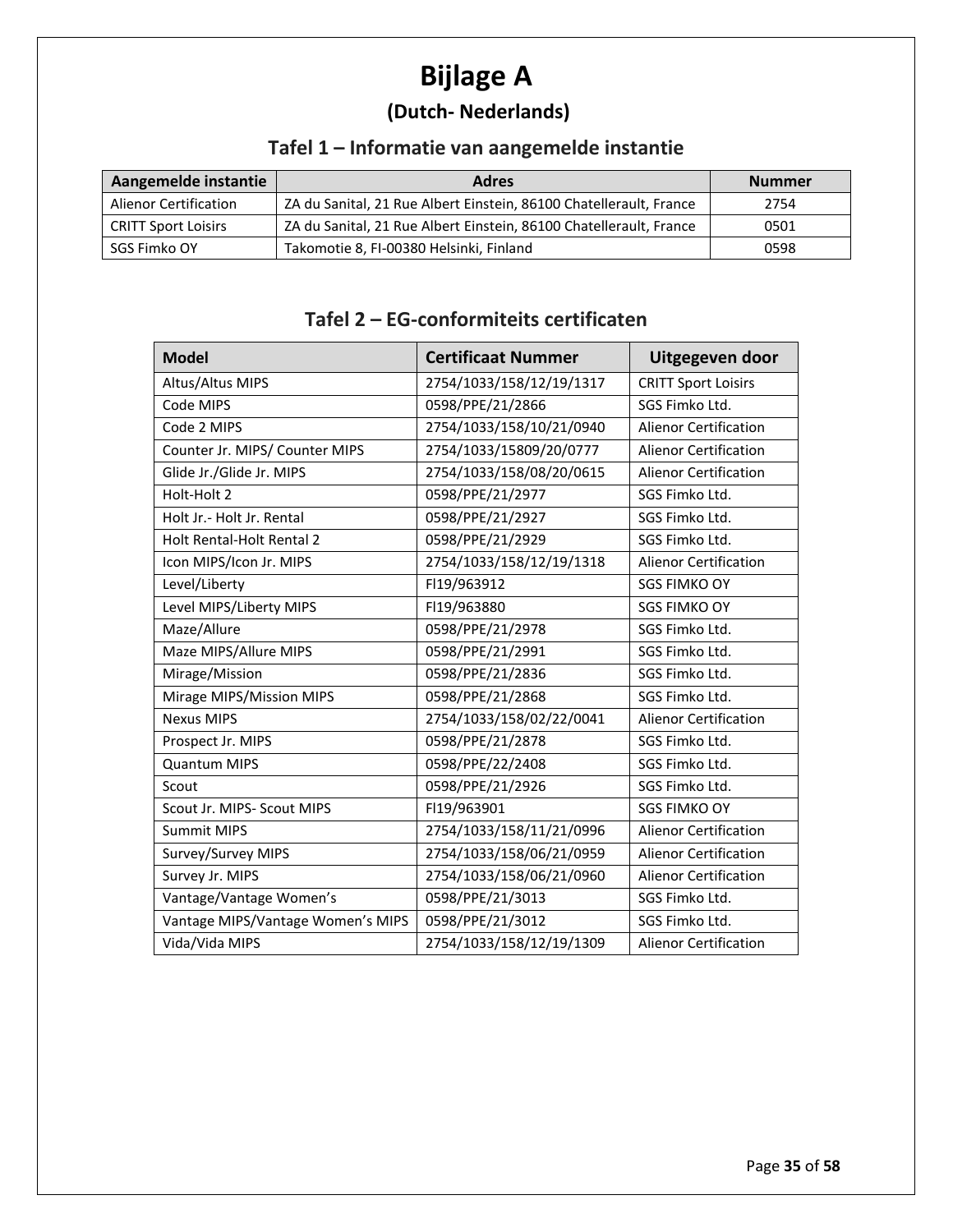# **LISA A**

## **(Estonian- Eesti keel)**

#### **Tabel 1 – Teavitatud asutuse teave**

| <b>Teavitatud asutuse</b>  | <b>Aadress</b>                                                     | <b>Number</b> |
|----------------------------|--------------------------------------------------------------------|---------------|
| Alienor Certification      | ZA du Sanital, 21 Rue Albert Einstein, 86100 Chatellerault, France | 2754          |
| <b>CRITT Sport Loisirs</b> | ZA du Sanital, 21 Rue Albert Einstein, 86100 Chatellerault, France | 0501          |
| SGS Fimko OY               | Takomotie 8, FI-00380 Helsinki, Finland                            | 0598          |

## **Table 2 – EÜ vastavustunnistused**

| <b>Mudel</b>                      | Sertifikaadi number      | Välja antud                  |
|-----------------------------------|--------------------------|------------------------------|
| Altus/Altus MIPS                  | 2754/1033/158/12/19/1317 | <b>CRITT Sport Loisirs</b>   |
| Code MIPS                         | 0598/PPE/21/2866         | SGS Fimko Ltd.               |
| Code 2 MIPS                       | 2754/1033/158/10/21/0940 | <b>Alienor Certification</b> |
| Counter Jr. MIPS/ Counter MIPS    | 2754/1033/15809/20/0777  | <b>Alienor Certification</b> |
| Glide Jr./Glide Jr. MIPS          | 2754/1033/158/08/20/0615 | <b>Alienor Certification</b> |
| Holt-Holt 2                       | 0598/PPE/21/2977         | SGS Fimko Ltd.               |
| Holt Jr.- Holt Jr. Rental         | 0598/PPE/21/2927         | SGS Fimko Ltd.               |
| Holt Rental-Holt Rental 2         | 0598/PPE/21/2929         | SGS Fimko Ltd.               |
| Icon MIPS/Icon Jr. MIPS           | 2754/1033/158/12/19/1318 | <b>Alienor Certification</b> |
| Level/Liberty                     | FI19/963912              | <b>SGS FIMKO OY</b>          |
| Level MIPS/Liberty MIPS           | FI19/963880              | <b>SGS FIMKO OY</b>          |
| Maze/Allure                       | 0598/PPE/21/2978         | SGS Fimko Ltd.               |
| Maze MIPS/Allure MIPS             | 0598/PPE/21/2991         | SGS Fimko Ltd.               |
| Mirage/Mission                    | 0598/PPE/21/2836         | SGS Fimko Ltd.               |
| Mirage MIPS/Mission MIPS          | 0598/PPE/21/2868         | SGS Fimko Ltd.               |
| <b>Nexus MIPS</b>                 | 2754/1033/158/02/22/0041 | <b>Alienor Certification</b> |
| Prospect Jr. MIPS                 | 0598/PPE/21/2878         | SGS Fimko Ltd.               |
| <b>Quantum MIPS</b>               | 0598/PPE/22/2408         | SGS Fimko Ltd.               |
| Scout                             | 0598/PPE/21/2926         | SGS Fimko Ltd.               |
| Scout Jr. MIPS- Scout MIPS        | FI19/963901              | <b>SGS FIMKO OY</b>          |
| <b>Summit MIPS</b>                | 2754/1033/158/11/21/0996 | <b>Alienor Certification</b> |
| Survey/Survey MIPS                | 2754/1033/158/06/21/0959 | <b>Alienor Certification</b> |
| Survey Jr. MIPS                   | 2754/1033/158/06/21/0960 | <b>Alienor Certification</b> |
| Vantage/Vantage Women's           | 0598/PPE/21/3013         | SGS Fimko Ltd.               |
| Vantage MIPS/Vantage Women's MIPS | 0598/PPE/21/3012         | SGS Fimko Ltd.               |
| Vida/Vida MIPS                    | 2754/1033/158/12/19/1309 | <b>Alienor Certification</b> |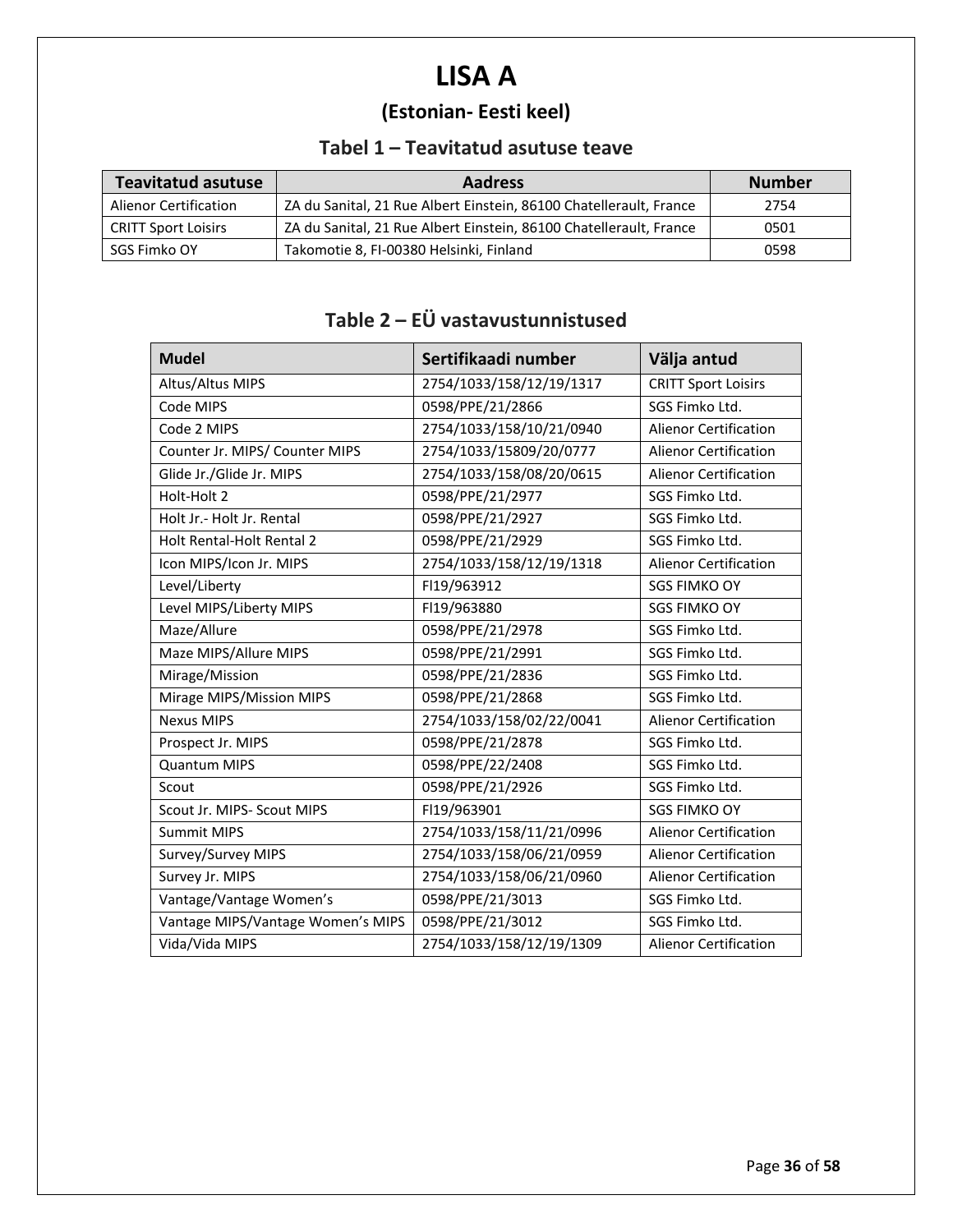# **LIITE A**

## **(Finnish- Suomalainen)**

#### **Taulukko 1 - Ilmoitetun laitoksen tiedot**

| <b>Ilmoitettu laitos</b>     | Osoite                                                             | <b>Numero</b> |
|------------------------------|--------------------------------------------------------------------|---------------|
| <b>Alienor Certification</b> | ZA du Sanital, 21 Rue Albert Einstein, 86100 Chatellerault, France | 2754          |
| <b>CRITT Sport Loisirs</b>   | ZA du Sanital, 21 Rue Albert Einstein, 86100 Chatellerault, France | 0501          |
| SGS Fimko OY                 | Takomotie 8, FI-00380 Helsinki, Finland                            | 0598          |

#### **Taulukko 2 - EY-vaatimustenmukaisuustodistukset**

| <b>Malli</b>                      | Sertifikaatin numero     | Myöntänyt                    |
|-----------------------------------|--------------------------|------------------------------|
| Altus/Altus MIPS                  | 2754/1033/158/12/19/1317 | <b>CRITT Sport Loisirs</b>   |
| Code MIPS                         | 0598/PPE/21/2866         | SGS Fimko Ltd.               |
| Code 2 MIPS                       | 2754/1033/158/10/21/0940 | <b>Alienor Certification</b> |
| Counter Jr. MIPS/ Counter MIPS    | 2754/1033/15809/20/0777  | <b>Alienor Certification</b> |
| Glide Jr./Glide Jr. MIPS          | 2754/1033/158/08/20/0615 | <b>Alienor Certification</b> |
| Holt-Holt 2                       | 0598/PPE/21/2977         | SGS Fimko Ltd.               |
| Holt Jr. - Holt Jr. Rental        | 0598/PPE/21/2927         | SGS Fimko Ltd.               |
| Holt Rental-Holt Rental 2         | 0598/PPE/21/2929         | SGS Fimko Ltd.               |
| Icon MIPS/Icon Jr. MIPS           | 2754/1033/158/12/19/1318 | <b>Alienor Certification</b> |
| Level/Liberty                     | FI19/963912              | <b>SGS FIMKO OY</b>          |
| Level MIPS/Liberty MIPS           | FI19/963880              | <b>SGS FIMKO OY</b>          |
| Maze/Allure                       | 0598/PPE/21/2978         | SGS Fimko Ltd.               |
| Maze MIPS/Allure MIPS             | 0598/PPE/21/2991         | SGS Fimko Ltd.               |
| Mirage/Mission                    | 0598/PPE/21/2836         | SGS Fimko Ltd.               |
| Mirage MIPS/Mission MIPS          | 0598/PPE/21/2868         | SGS Fimko Ltd.               |
| <b>Nexus MIPS</b>                 | 2754/1033/158/02/22/0041 | <b>Alienor Certification</b> |
| Prospect Jr. MIPS                 | 0598/PPE/21/2878         | SGS Fimko Ltd.               |
| <b>Quantum MIPS</b>               | 0598/PPE/22/2408         | SGS Fimko Ltd.               |
| Scout                             | 0598/PPE/21/2926         | SGS Fimko Ltd.               |
| Scout Jr. MIPS- Scout MIPS        | FI19/963901              | <b>SGS FIMKO OY</b>          |
| <b>Summit MIPS</b>                | 2754/1033/158/11/21/0996 | <b>Alienor Certification</b> |
| Survey/Survey MIPS                | 2754/1033/158/06/21/0959 | <b>Alienor Certification</b> |
| Survey Jr. MIPS                   | 2754/1033/158/06/21/0960 | Alienor Certification        |
| Vantage/Vantage Women's           | 0598/PPE/21/3013         | SGS Fimko Ltd.               |
| Vantage MIPS/Vantage Women's MIPS | 0598/PPE/21/3012         | SGS Fimko Ltd.               |
| Vida/Vida MIPS                    | 2754/1033/158/12/19/1309 | <b>Alienor Certification</b> |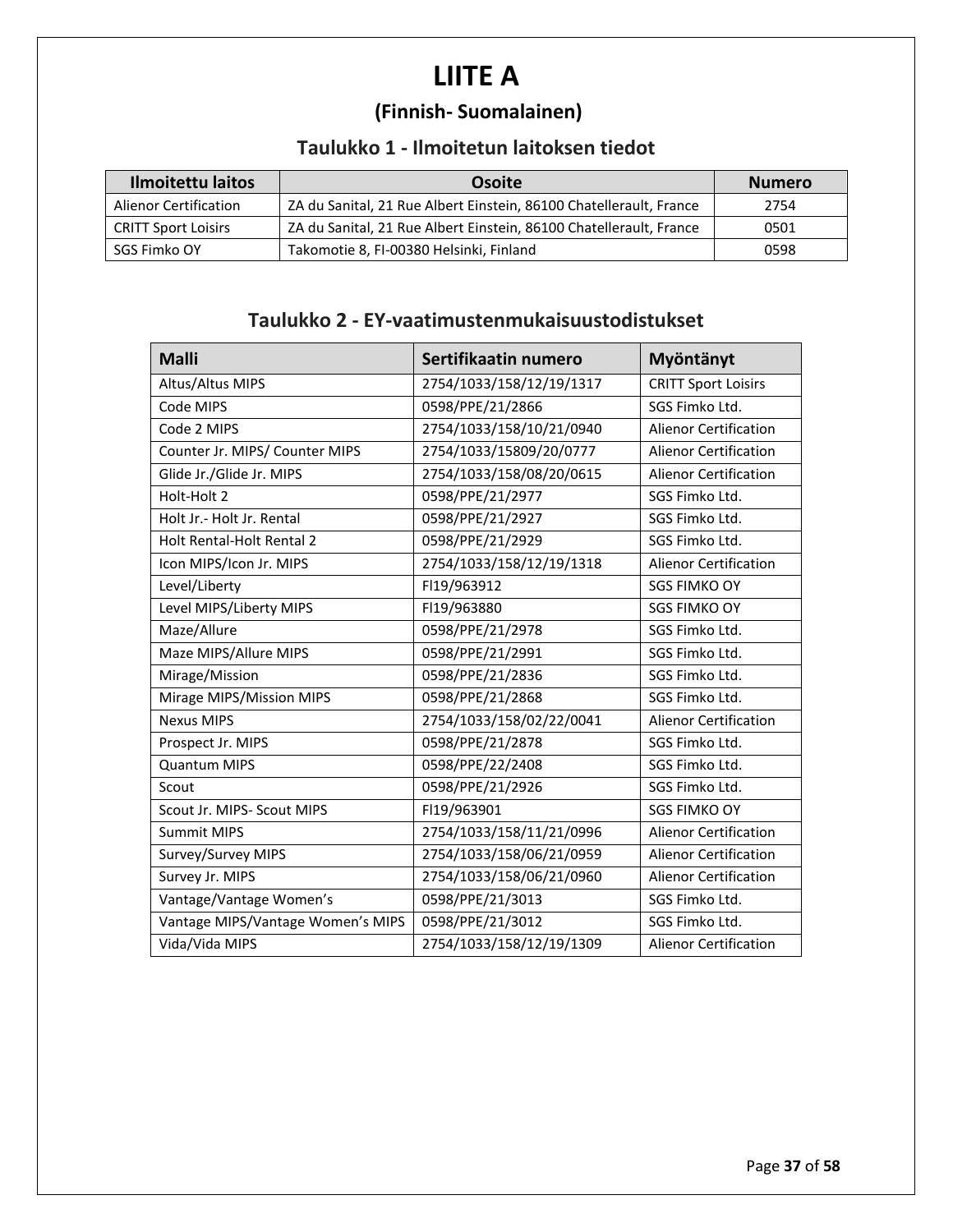# **ANNEXE A**

## **(French- Français)**

## **Tableau 1 - Informations sur l'organisme notifié**

| Organisme notifié            | <b>Adresse</b>                                                     | <b>Nombre</b> |
|------------------------------|--------------------------------------------------------------------|---------------|
| <b>Alienor Certification</b> | ZA du Sanital, 21 Rue Albert Einstein, 86100 Chatellerault, France | 2754          |
| <b>CRITT Sport Loisirs</b>   | ZA du Sanital, 21 Rue Albert Einstein, 86100 Chatellerault, France | 0501          |
| SGS Fimko OY                 | Takomotie 8, FI-00380 Helsinki, Finland                            | 0598          |

#### **Tableau 2 - Certificats de conformité CE**

| <b>Modèle</b>                     | Numéro de certificat     | Délivré par                  |
|-----------------------------------|--------------------------|------------------------------|
| Altus/Altus MIPS                  | 2754/1033/158/12/19/1317 | <b>CRITT Sport Loisirs</b>   |
| Code MIPS                         | 0598/PPE/21/2866         | SGS Fimko Ltd.               |
| Code 2 MIPS                       | 2754/1033/158/10/21/0940 | <b>Alienor Certification</b> |
| Counter Jr. MIPS/ Counter MIPS    | 2754/1033/15809/20/0777  | <b>Alienor Certification</b> |
| Glide Jr./Glide Jr. MIPS          | 2754/1033/158/08/20/0615 | <b>Alienor Certification</b> |
| Holt-Holt 2                       | 0598/PPE/21/2977         | SGS Fimko Ltd.               |
| Holt Jr.- Holt Jr. Rental         | 0598/PPE/21/2927         | SGS Fimko Ltd.               |
| Holt Rental-Holt Rental 2         | 0598/PPE/21/2929         | SGS Fimko Ltd.               |
| Icon MIPS/Icon Jr. MIPS           | 2754/1033/158/12/19/1318 | <b>Alienor Certification</b> |
| Level/Liberty                     | FI19/963912              | <b>SGS FIMKO OY</b>          |
| Level MIPS/Liberty MIPS           | FI19/963880              | <b>SGS FIMKO OY</b>          |
| Maze/Allure                       | 0598/PPE/21/2978         | SGS Fimko Ltd.               |
| Maze MIPS/Allure MIPS             | 0598/PPE/21/2991         | SGS Fimko Ltd.               |
| Mirage/Mission                    | 0598/PPE/21/2836         | SGS Fimko Ltd.               |
| Mirage MIPS/Mission MIPS          | 0598/PPE/21/2868         | SGS Fimko Ltd.               |
| <b>Nexus MIPS</b>                 | 2754/1033/158/02/22/0041 | <b>Alienor Certification</b> |
| Prospect Jr. MIPS                 | 0598/PPE/21/2878         | SGS Fimko Ltd.               |
| <b>Quantum MIPS</b>               | 0598/PPE/22/2408         | SGS Fimko Ltd.               |
| Scout                             | 0598/PPE/21/2926         | SGS Fimko Ltd.               |
| Scout Jr. MIPS- Scout MIPS        | FI19/963901              | <b>SGS FIMKO OY</b>          |
| <b>Summit MIPS</b>                | 2754/1033/158/11/21/0996 | <b>Alienor Certification</b> |
| Survey/Survey MIPS                | 2754/1033/158/06/21/0959 | <b>Alienor Certification</b> |
| Survey Jr. MIPS                   | 2754/1033/158/06/21/0960 | <b>Alienor Certification</b> |
| Vantage/Vantage Women's           | 0598/PPE/21/3013         | SGS Fimko Ltd.               |
| Vantage MIPS/Vantage Women's MIPS | 0598/PPE/21/3012         | SGS Fimko Ltd.               |
| Vida/Vida MIPS                    | 2754/1033/158/12/19/1309 | <b>Alienor Certification</b> |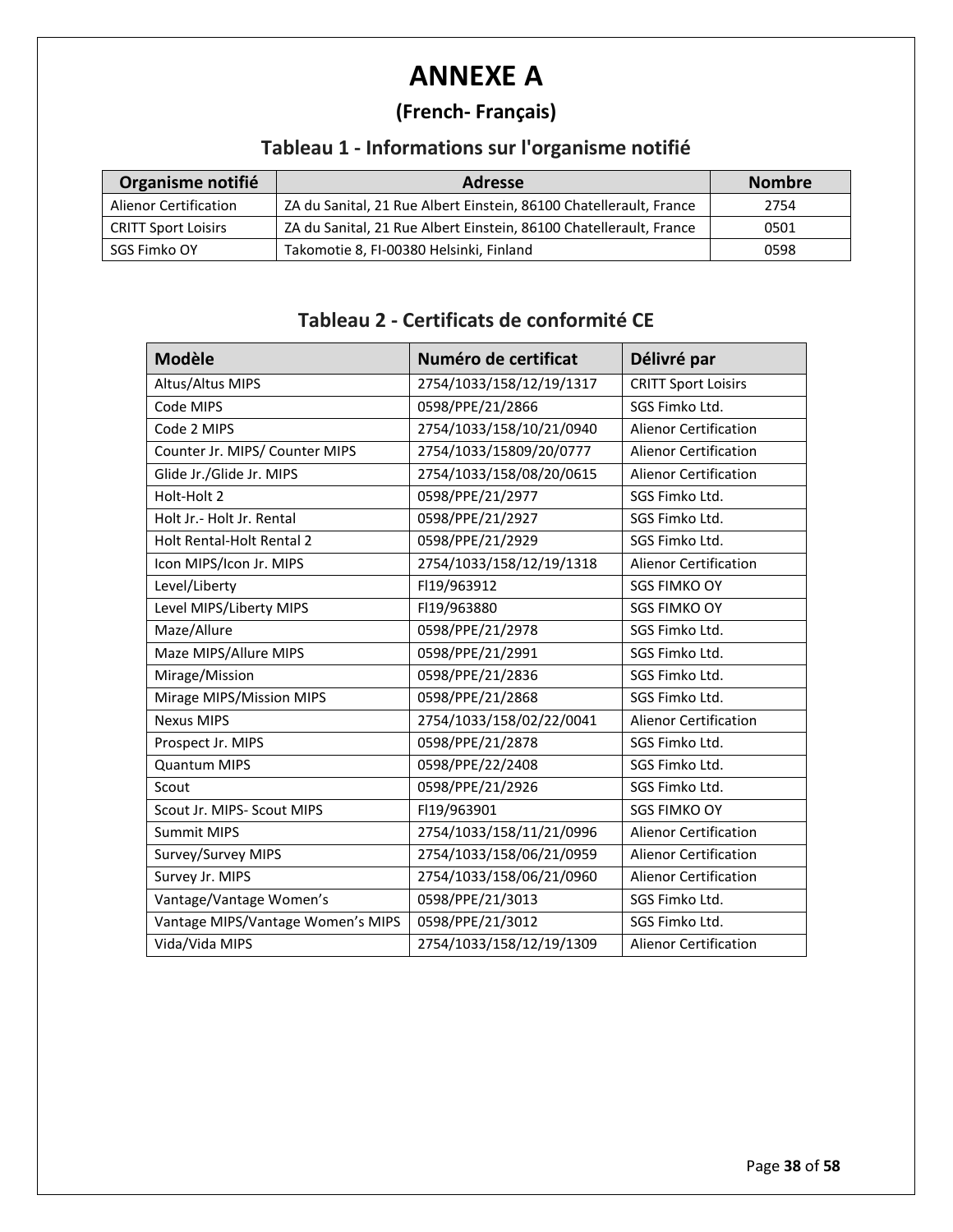# **AHNANG A**

## **(German- Deutsche)**

#### **Tabelle 1 - Benannte Stelle**

| <b>Benannte Stelle</b>       | <b>Adresse</b>                                                     | <b>Nummer</b> |
|------------------------------|--------------------------------------------------------------------|---------------|
| <b>Alienor Certification</b> | ZA du Sanital, 21 Rue Albert Einstein, 86100 Chatellerault, France | 2754          |
| <b>CRITT Sport Loisirs</b>   | ZA du Sanital, 21 Rue Albert Einstein, 86100 Chatellerault, France | 0501          |
| SGS Fimko OY                 | Takomotie 8, FI-00380 Helsinki, Finland                            | 0598          |

#### **Tabelle 2 - EG-Konformitätszertifikate**

| <b>Modell</b>                     | Zertifikatsnummer        | Herausgegeben von            |
|-----------------------------------|--------------------------|------------------------------|
| Altus/Altus MIPS                  | 2754/1033/158/12/19/1317 | <b>CRITT Sport Loisirs</b>   |
| Code MIPS                         | 0598/PPE/21/2866         | SGS Fimko Ltd.               |
| Code 2 MIPS                       | 2754/1033/158/10/21/0940 | <b>Alienor Certification</b> |
| Counter Jr. MIPS/ Counter MIPS    | 2754/1033/15809/20/0777  | <b>Alienor Certification</b> |
| Glide Jr./Glide Jr. MIPS          | 2754/1033/158/08/20/0615 | <b>Alienor Certification</b> |
| Holt-Holt 2                       | 0598/PPE/21/2977         | SGS Fimko Ltd.               |
| Holt Jr.- Holt Jr. Rental         | 0598/PPE/21/2927         | SGS Fimko Ltd.               |
| Holt Rental-Holt Rental 2         | 0598/PPE/21/2929         | SGS Fimko Ltd.               |
| Icon MIPS/Icon Jr. MIPS           | 2754/1033/158/12/19/1318 | <b>Alienor Certification</b> |
| Level/Liberty                     | FI19/963912              | <b>SGS FIMKO OY</b>          |
| Level MIPS/Liberty MIPS           | FI19/963880              | <b>SGS FIMKO OY</b>          |
| Maze/Allure                       | 0598/PPE/21/2978         | SGS Fimko Ltd.               |
| Maze MIPS/Allure MIPS             | 0598/PPE/21/2991         | SGS Fimko Ltd.               |
| Mirage/Mission                    | 0598/PPE/21/2836         | SGS Fimko Ltd.               |
| Mirage MIPS/Mission MIPS          | 0598/PPE/21/2868         | SGS Fimko Ltd.               |
| <b>Nexus MIPS</b>                 | 2754/1033/158/02/22/0041 | <b>Alienor Certification</b> |
| Prospect Jr. MIPS                 | 0598/PPE/21/2878         | SGS Fimko Ltd.               |
| <b>Quantum MIPS</b>               | 0598/PPE/22/2408         | SGS Fimko Ltd.               |
| Scout                             | 0598/PPE/21/2926         | SGS Fimko Ltd.               |
| Scout Jr. MIPS- Scout MIPS        | FI19/963901              | <b>SGS FIMKO OY</b>          |
| <b>Summit MIPS</b>                | 2754/1033/158/11/21/0996 | <b>Alienor Certification</b> |
| Survey/Survey MIPS                | 2754/1033/158/06/21/0959 | <b>Alienor Certification</b> |
| Survey Jr. MIPS                   | 2754/1033/158/06/21/0960 | <b>Alienor Certification</b> |
| Vantage/Vantage Women's           | 0598/PPE/21/3013         | SGS Fimko Ltd.               |
| Vantage MIPS/Vantage Women's MIPS | 0598/PPE/21/3012         | SGS Fimko Ltd.               |
| Vida/Vida MIPS                    | 2754/1033/158/12/19/1309 | <b>Alienor Certification</b> |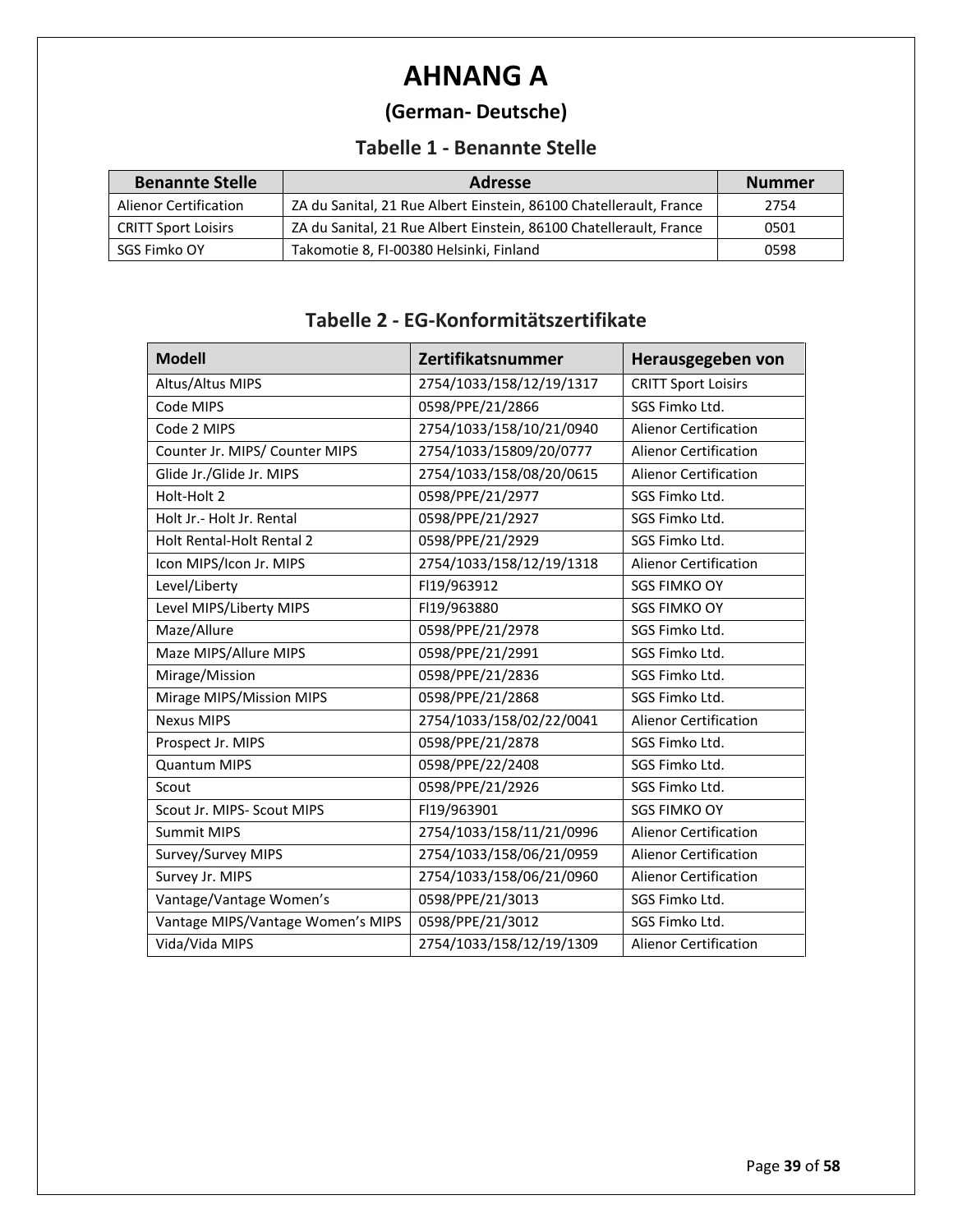## **ΠΑΡΑΡΤΗΜΑ A**

#### **(Greek-Ελληνικά)**

#### **Πίνακας 1 - Πληροφορίες του κοινοποιημένου οργανισμού**

| Κοινοποιημένος οργανισμός    | Διεύθυνση                                                          | Αριθμός |
|------------------------------|--------------------------------------------------------------------|---------|
| <b>Alienor Certification</b> | ZA du Sanital, 21 Rue Albert Einstein, 86100 Chatellerault, France | 2754    |
| <b>CRITT Sport Loisirs</b>   | ZA du Sanital, 21 Rue Albert Einstein, 86100 Chatellerault, France | 0501    |
| SGS Fimko OY                 | Takomotie 8, FI-00380 Helsinki, Finland                            | 0598    |

#### **Μοντέλο Αριθμός πιστοποιητικού Εκδόθηκε από** Altus/Altus MIPS | 2754/1033/158/12/19/1317 | CRITT Sport Loisirs Code MIPS **CODE 1998/PPE/21/2866** SGS Fimko Ltd. Code 2 MIPS 2754/1033/158/10/21/0940 Alienor Certification Counter Jr. MIPS/ Counter MIPS 2754/1033/15809/20/0777 Alienor Certification Glide Jr./Glide Jr. MIPS 2754/1033/158/08/20/0615 Alienor Certification Holt-Holt 2 0598/PPE/21/2977 SGS Fimko Ltd. Holt Jr.- Holt Jr. Rental **DESERI** 0598/PPE/21/2927 SGS Fimko Ltd. Holt Rental-Holt Rental 2 0598/PPE/21/2929 SGS Fimko Ltd. Icon MIPS/Icon Jr. MIPS 2754/1033/158/12/19/1318 | Alienor Certification Level/Liberty Fl19/963912 SGS FIMKO OY Level MIPS/Liberty MIPS | FI19/963880 SGS FIMKO OY Maze/Allure **1898/PPE/21/2978** SGS Fimko Ltd. Maze MIPS/Allure MIPS **DETER 1898/PPE/21/2991** SGS Fimko Ltd. Mirage/Mission 1598/PPE/21/2836 SGS Fimko Ltd. Mirage MIPS/Mission MIPS **DESIGN 10598/PPE/21/2868** SGS Fimko Ltd. Nexus MIPS 2754/1033/158/02/22/0041 Alienor Certification Prospect Jr. MIPS | 0598/PPE/21/2878 | SGS Fimko Ltd. Quantum MIPS **DEVILLE 10598/PPE/22/2408** SGS Fimko Ltd. Scout **12000** 0598/PPE/21/2926 Scout SGS Fimko Ltd. Scout Jr. MIPS- Scout MIPS **FILLE 19/963901** SGS FIMKO OY Summit MIPS 2754/1033/158/11/21/0996 Alienor Certification Survey/Survey MIPS 2754/1033/158/06/21/0959 Alienor Certification Survey Jr. MIPS 2754/1033/158/06/21/0960 Alienor Certification Vantage/Vantage Women's | 0598/PPE/21/3013 | SGS Fimko Ltd. Vantage MIPS/Vantage Women's MIPS | 0598/PPE/21/3012 SGS Fimko Ltd. Vida/Vida MIPS 2754/1033/158/12/19/1309 Alienor Certification

#### **Πίνακας 2 - Πιστοποιητικά συμμόρφωσης ΕΚ**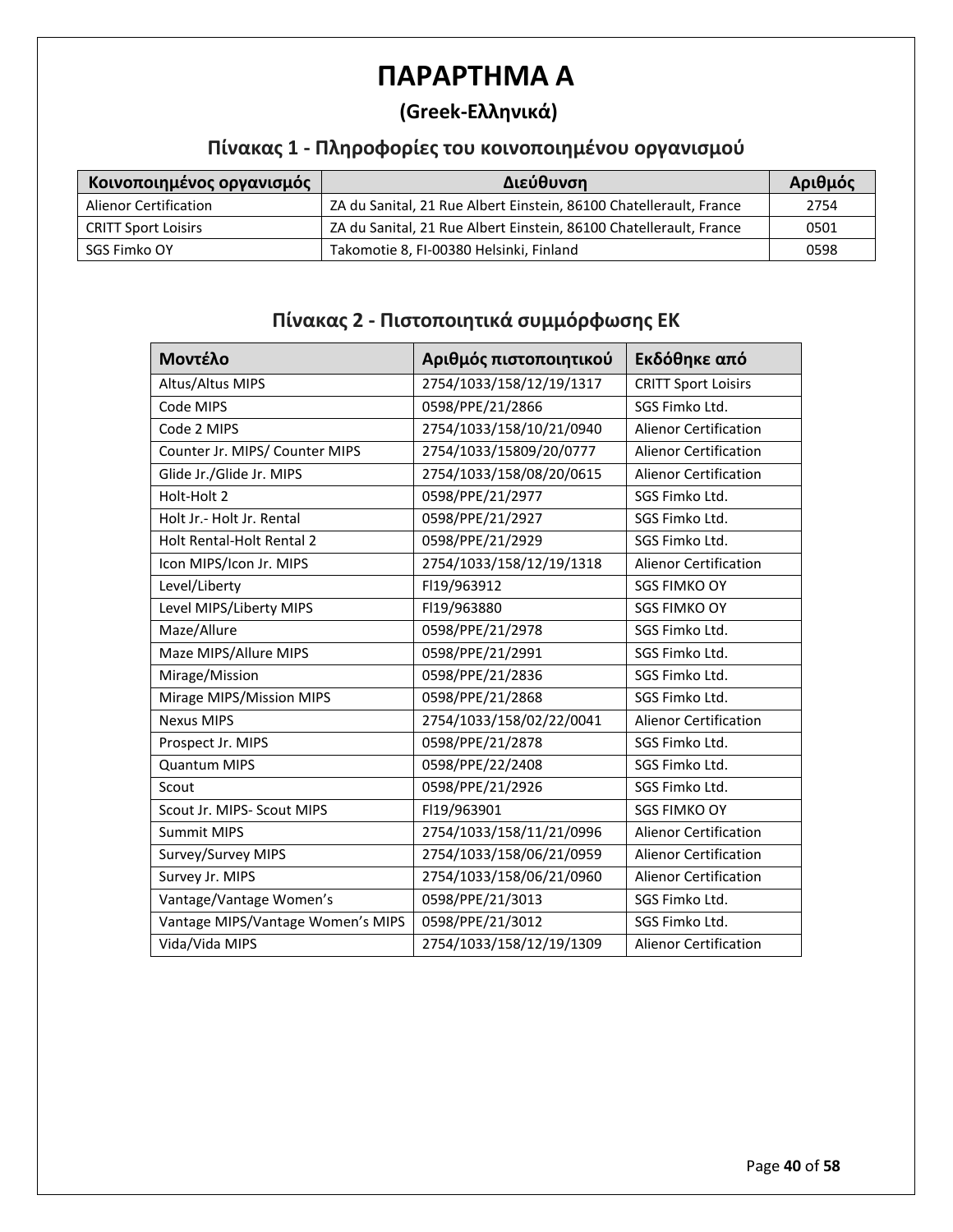# **A FÜGGELÉK**

## **(Hungarian- Magyar)**

## **1. Táblázat - A bejelentett szervezet információi**

| <b>KBejelentett szervezet</b> | Cím                                                                | Szám |
|-------------------------------|--------------------------------------------------------------------|------|
| <b>Alienor Certification</b>  | ZA du Sanital, 21 Rue Albert Einstein, 86100 Chatellerault, France | 2754 |
| <b>CRITT Sport Loisirs</b>    | ZA du Sanital, 21 Rue Albert Einstein, 86100 Chatellerault, France | 0501 |
| SGS Fimko OY                  | Takomotie 8, FI-00380 Helsinki, Finland                            | 0598 |

## **2. Táblázat - EK-megfelelőségi tanúsítványok**

| <b>Modell</b>                     | Bizonyítvány száma       | Által kiadott                |
|-----------------------------------|--------------------------|------------------------------|
| Altus/Altus MIPS                  | 2754/1033/158/12/19/1317 | <b>CRITT Sport Loisirs</b>   |
| Code MIPS                         | 0598/PPE/21/2866         | SGS Fimko Ltd.               |
| Code 2 MIPS                       | 2754/1033/158/10/21/0940 | <b>Alienor Certification</b> |
| Counter Jr. MIPS/ Counter MIPS    | 2754/1033/15809/20/0777  | <b>Alienor Certification</b> |
| Glide Jr./Glide Jr. MIPS          | 2754/1033/158/08/20/0615 | <b>Alienor Certification</b> |
| Holt-Holt 2                       | 0598/PPE/21/2977         | SGS Fimko Ltd.               |
| Holt Jr.- Holt Jr. Rental         | 0598/PPE/21/2927         | SGS Fimko Ltd.               |
| <b>Holt Rental-Holt Rental 2</b>  | 0598/PPE/21/2929         | SGS Fimko Ltd.               |
| Icon MIPS/Icon Jr. MIPS           | 2754/1033/158/12/19/1318 | <b>Alienor Certification</b> |
| Level/Liberty                     | FI19/963912              | <b>SGS FIMKO OY</b>          |
| Level MIPS/Liberty MIPS           | FI19/963880              | <b>SGS FIMKO OY</b>          |
| Maze/Allure                       | 0598/PPE/21/2978         | SGS Fimko Ltd.               |
| Maze MIPS/Allure MIPS             | 0598/PPE/21/2991         | SGS Fimko Ltd.               |
| Mirage/Mission                    | 0598/PPE/21/2836         | SGS Fimko Ltd.               |
| Mirage MIPS/Mission MIPS          | 0598/PPE/21/2868         | SGS Fimko Ltd.               |
| <b>Nexus MIPS</b>                 | 2754/1033/158/02/22/0041 | <b>Alienor Certification</b> |
| Prospect Jr. MIPS                 | 0598/PPE/21/2878         | SGS Fimko Ltd.               |
| <b>Quantum MIPS</b>               | 0598/PPE/22/2408         | SGS Fimko Ltd.               |
| Scout                             | 0598/PPE/21/2926         | SGS Fimko Ltd.               |
| Scout Jr. MIPS- Scout MIPS        | FI19/963901              | <b>SGS FIMKO OY</b>          |
| <b>Summit MIPS</b>                | 2754/1033/158/11/21/0996 | <b>Alienor Certification</b> |
| Survey/Survey MIPS                | 2754/1033/158/06/21/0959 | <b>Alienor Certification</b> |
| Survey Jr. MIPS                   | 2754/1033/158/06/21/0960 | <b>Alienor Certification</b> |
| Vantage/Vantage Women's           | 0598/PPE/21/3013         | SGS Fimko Ltd.               |
| Vantage MIPS/Vantage Women's MIPS | 0598/PPE/21/3012         | SGS Fimko Ltd.               |
| Vida/Vida MIPS                    | 2754/1033/158/12/19/1309 | <b>Alienor Certification</b> |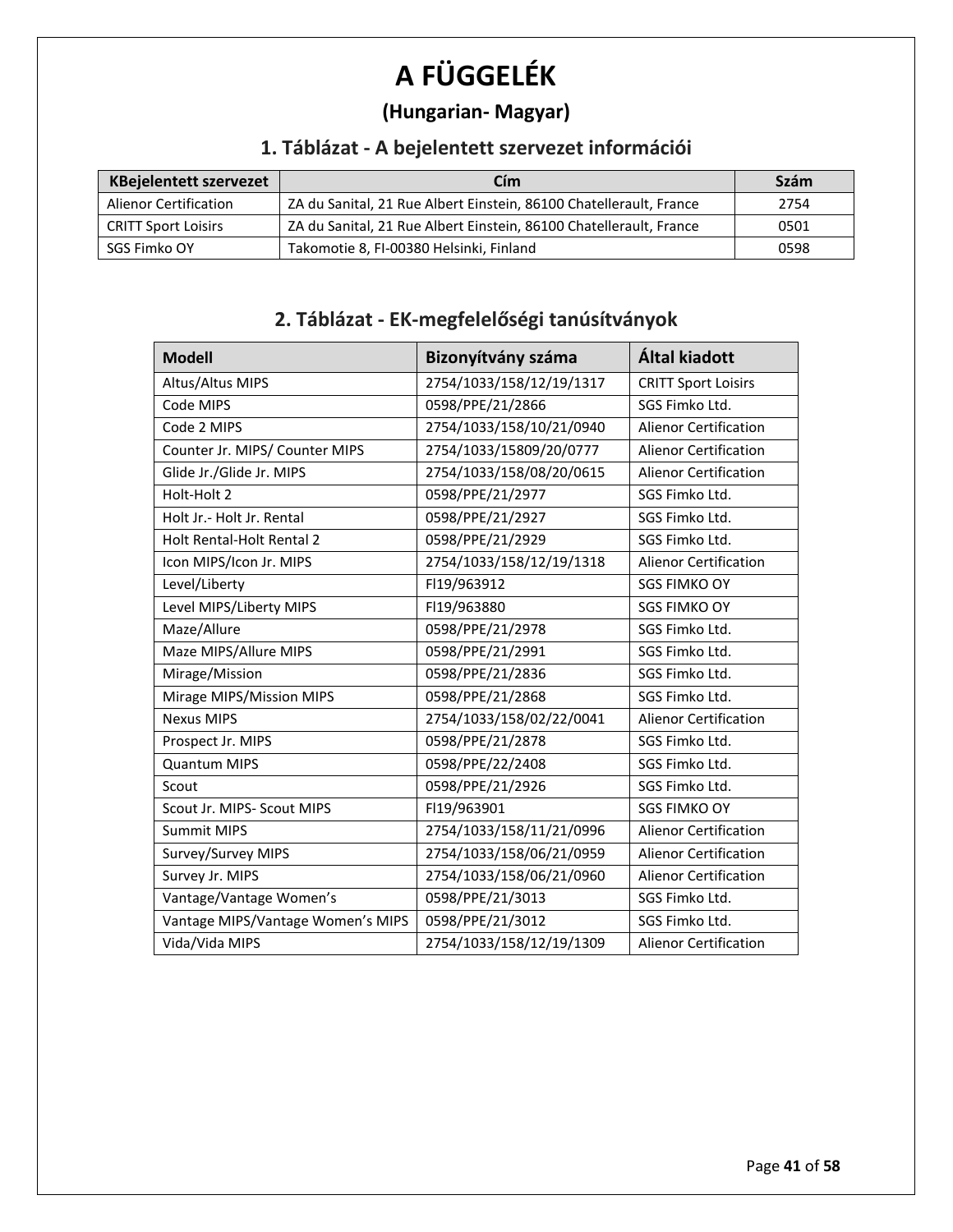# **AGUISÍN A**

## **(Irish- Gaeilge)**

## **Tábla 1 - Faisnéis maidir leis an gComhlacht Fógartha**

| <b>Comhlacht Fógraithe</b>   | Seoladh                                                            | Líon |
|------------------------------|--------------------------------------------------------------------|------|
| <b>Alienor Certification</b> | ZA du Sanital, 21 Rue Albert Einstein, 86100 Chatellerault, France | 2754 |
| <b>CRITT Sport Loisirs</b>   | ZA du Sanital, 21 Rue Albert Einstein, 86100 Chatellerault, France | 0501 |
| SGS Fimko OY                 | Takomotie 8, FI-00380 Helsinki, Finland                            | 0598 |

#### **Tábla 2 - Deimhnithe Comhréireachta an CE**

| <b>Mionsamhail</b>                | <b>Uimhir an Teastais</b> | Arna n-eisiúint ag           |
|-----------------------------------|---------------------------|------------------------------|
| Altus/Altus MIPS                  | 2754/1033/158/12/19/1317  | <b>CRITT Sport Loisirs</b>   |
| Code MIPS                         | 0598/PPE/21/2866          | SGS Fimko Ltd.               |
| Code 2 MIPS                       | 2754/1033/158/10/21/0940  | <b>Alienor Certification</b> |
| Counter Jr. MIPS/ Counter MIPS    | 2754/1033/15809/20/0777   | <b>Alienor Certification</b> |
| Glide Jr./Glide Jr. MIPS          | 2754/1033/158/08/20/0615  | <b>Alienor Certification</b> |
| Holt-Holt 2                       | 0598/PPE/21/2977          | SGS Fimko Ltd.               |
| Holt Jr. - Holt Jr. Rental        | 0598/PPE/21/2927          | SGS Fimko Ltd.               |
| Holt Rental-Holt Rental 2         | 0598/PPE/21/2929          | SGS Fimko Ltd.               |
| Icon MIPS/Icon Jr. MIPS           | 2754/1033/158/12/19/1318  | <b>Alienor Certification</b> |
| Level/Liberty                     | FI19/963912               | <b>SGS FIMKO OY</b>          |
| Level MIPS/Liberty MIPS           | FI19/963880               | <b>SGS FIMKO OY</b>          |
| Maze/Allure                       | 0598/PPE/21/2978          | SGS Fimko Ltd.               |
| Maze MIPS/Allure MIPS             | 0598/PPE/21/2991          | SGS Fimko Ltd.               |
| Mirage/Mission                    | 0598/PPE/21/2836          | SGS Fimko Ltd.               |
| Mirage MIPS/Mission MIPS          | 0598/PPE/21/2868          | SGS Fimko Ltd.               |
| <b>Nexus MIPS</b>                 | 2754/1033/158/02/22/0041  | <b>Alienor Certification</b> |
| Prospect Jr. MIPS                 | 0598/PPE/21/2878          | SGS Fimko Ltd.               |
| <b>Quantum MIPS</b>               | 0598/PPE/22/2408          | SGS Fimko Ltd.               |
| Scout                             | 0598/PPE/21/2926          | SGS Fimko Ltd.               |
| Scout Jr. MIPS- Scout MIPS        | FI19/963901               | <b>SGS FIMKO OY</b>          |
| <b>Summit MIPS</b>                | 2754/1033/158/11/21/0996  | <b>Alienor Certification</b> |
| Survey/Survey MIPS                | 2754/1033/158/06/21/0959  | <b>Alienor Certification</b> |
| Survey Jr. MIPS                   | 2754/1033/158/06/21/0960  | <b>Alienor Certification</b> |
| Vantage/Vantage Women's           | 0598/PPE/21/3013          | SGS Fimko Ltd.               |
| Vantage MIPS/Vantage Women's MIPS | 0598/PPE/21/3012          | SGS Fimko Ltd.               |
| Vida/Vida MIPS                    | 2754/1033/158/12/19/1309  | <b>Alienor Certification</b> |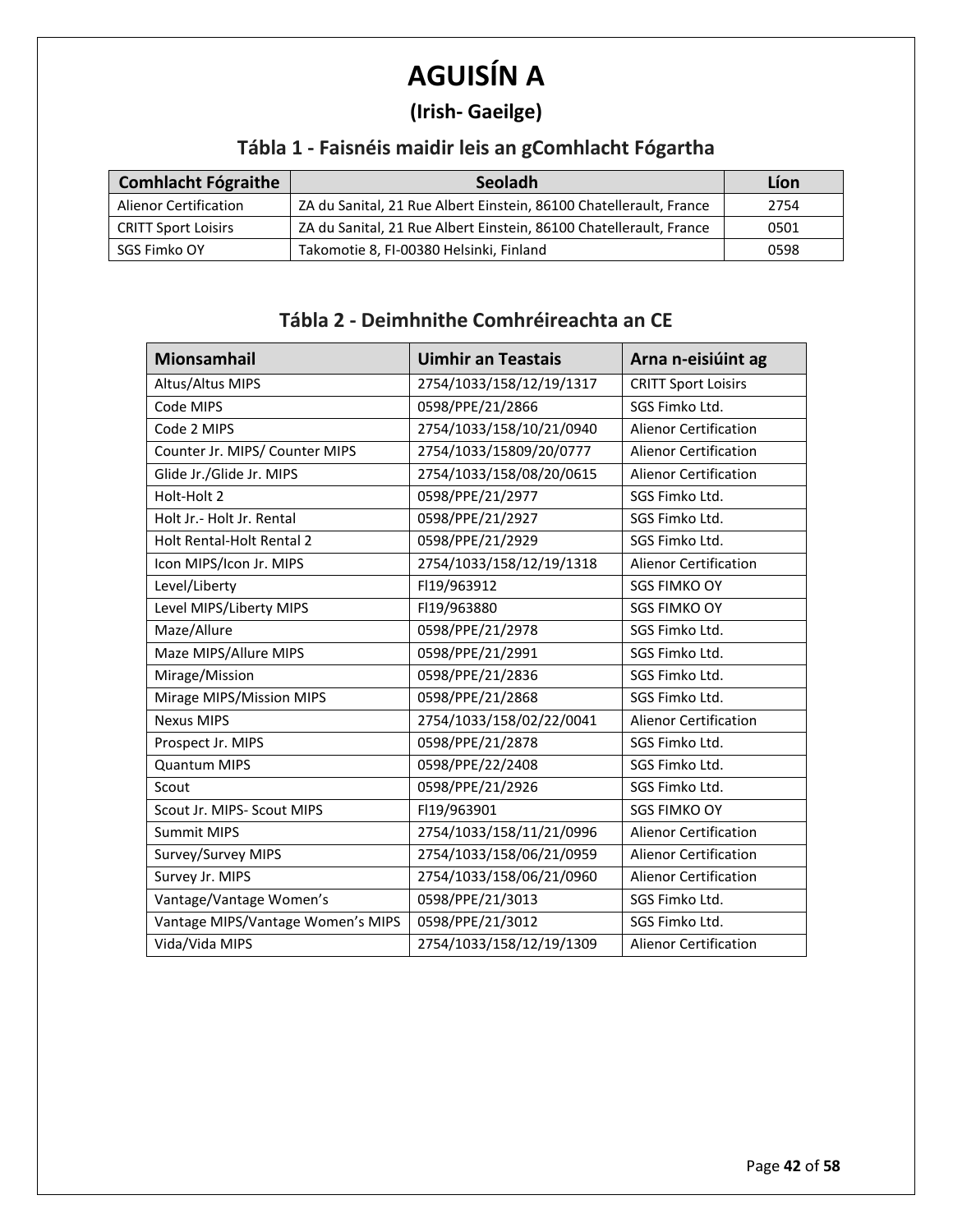# **APPENDICE A**

## **(Italian- Italiano)**

## **Tabella 1 - Informazioni sull'organismo notificato**

| Corpo notificato             | Indirizzo                                                          | <b>Numero</b> |
|------------------------------|--------------------------------------------------------------------|---------------|
| <b>Alienor Certification</b> | ZA du Sanital, 21 Rue Albert Einstein, 86100 Chatellerault, France | 2754          |
| <b>CRITT Sport Loisirs</b>   | ZA du Sanital, 21 Rue Albert Einstein, 86100 Chatellerault, France | 0501          |
| SGS Fimko OY                 | Takomotie 8, FI-00380 Helsinki, Finland                            | 0598          |

#### **Tabella 2 - Certificati di conformità CE**

| <b>Modello</b>                    | Numero di certificato    | Rilasciato da                |
|-----------------------------------|--------------------------|------------------------------|
| Altus/Altus MIPS                  | 2754/1033/158/12/19/1317 | <b>CRITT Sport Loisirs</b>   |
| Code MIPS                         | 0598/PPE/21/2866         | SGS Fimko Ltd.               |
| Code 2 MIPS                       | 2754/1033/158/10/21/0940 | <b>Alienor Certification</b> |
| Counter Jr. MIPS/ Counter MIPS    | 2754/1033/15809/20/0777  | <b>Alienor Certification</b> |
| Glide Jr./Glide Jr. MIPS          | 2754/1033/158/08/20/0615 | <b>Alienor Certification</b> |
| Holt-Holt 2                       | 0598/PPE/21/2977         | SGS Fimko Ltd.               |
| Holt Jr. - Holt Jr. Rental        | 0598/PPE/21/2927         | SGS Fimko Ltd.               |
| <b>Holt Rental-Holt Rental 2</b>  | 0598/PPE/21/2929         | SGS Fimko Ltd.               |
| Icon MIPS/Icon Jr. MIPS           | 2754/1033/158/12/19/1318 | <b>Alienor Certification</b> |
| Level/Liberty                     | FI19/963912              | <b>SGS FIMKO OY</b>          |
| Level MIPS/Liberty MIPS           | FI19/963880              | <b>SGS FIMKO OY</b>          |
| Maze/Allure                       | 0598/PPE/21/2978         | SGS Fimko Ltd.               |
| Maze MIPS/Allure MIPS             | 0598/PPE/21/2991         | SGS Fimko Ltd.               |
| Mirage/Mission                    | 0598/PPE/21/2836         | SGS Fimko Ltd.               |
| Mirage MIPS/Mission MIPS          | 0598/PPE/21/2868         | SGS Fimko Ltd.               |
| <b>Nexus MIPS</b>                 | 2754/1033/158/02/22/0041 | <b>Alienor Certification</b> |
| Prospect Jr. MIPS                 | 0598/PPE/21/2878         | SGS Fimko Ltd.               |
| <b>Quantum MIPS</b>               | 0598/PPE/22/2408         | SGS Fimko Ltd.               |
| Scout                             | 0598/PPE/21/2926         | SGS Fimko Ltd.               |
| Scout Jr. MIPS- Scout MIPS        | FI19/963901              | <b>SGS FIMKO OY</b>          |
| Summit MIPS                       | 2754/1033/158/11/21/0996 | <b>Alienor Certification</b> |
| Survey/Survey MIPS                | 2754/1033/158/06/21/0959 | <b>Alienor Certification</b> |
| Survey Jr. MIPS                   | 2754/1033/158/06/21/0960 | <b>Alienor Certification</b> |
| Vantage/Vantage Women's           | 0598/PPE/21/3013         | SGS Fimko Ltd.               |
| Vantage MIPS/Vantage Women's MIPS | 0598/PPE/21/3012         | SGS Fimko Ltd.               |
| Vida/Vida MIPS                    | 2754/1033/158/12/19/1309 | <b>Alienor Certification</b> |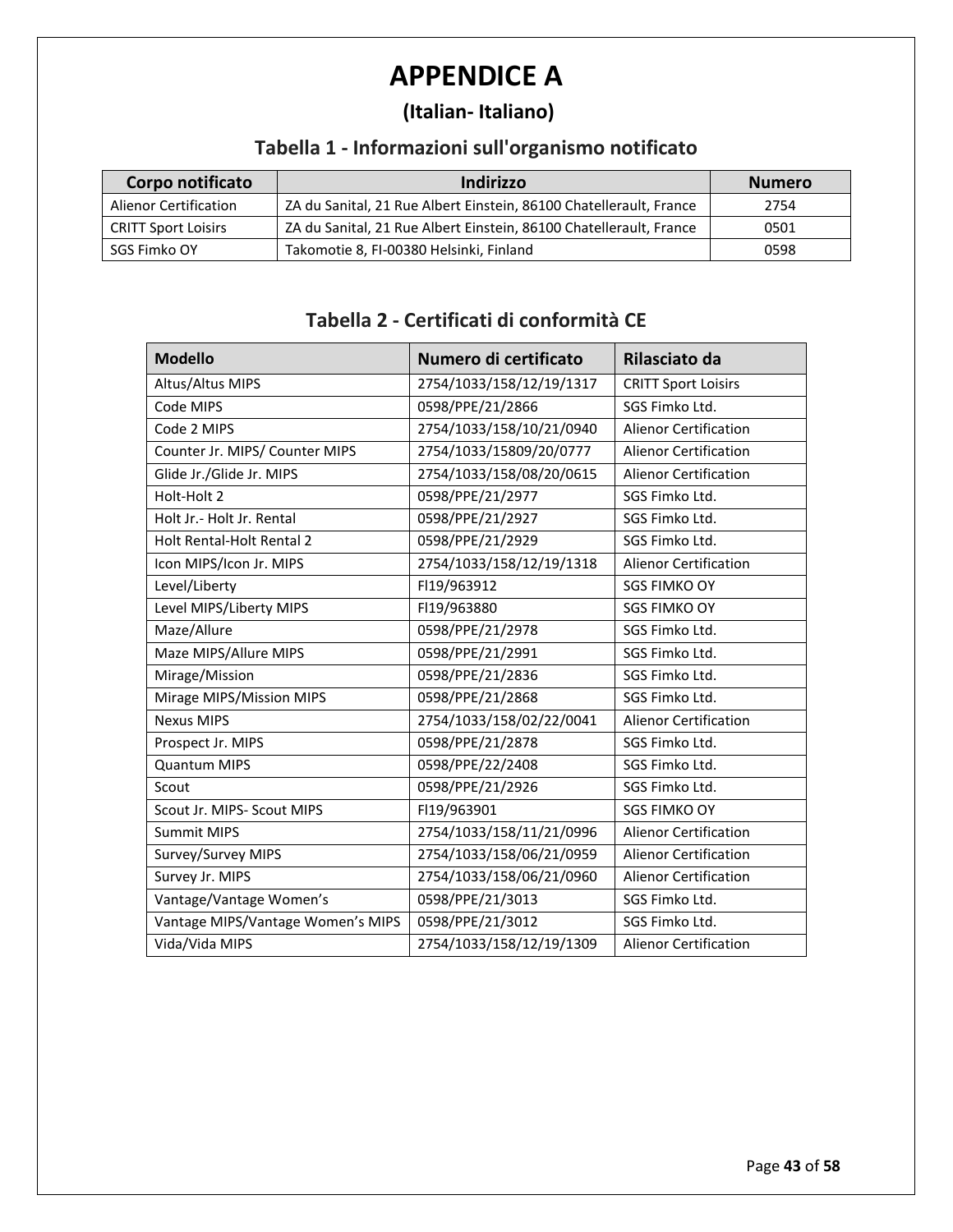# **PIELIKUMS A**

## **(Latvian- Latviešu)**

## **1. Tabula - paziņotās institūcijas informācija**

| Pazinotā institūcija         | Adrese                                                             | <b>Numurs</b> |
|------------------------------|--------------------------------------------------------------------|---------------|
| <b>Alienor Certification</b> | ZA du Sanital, 21 Rue Albert Einstein, 86100 Chatellerault, France | 2754          |
| <b>CRITT Sport Loisirs</b>   | ZA du Sanital, 21 Rue Albert Einstein, 86100 Chatellerault, France | 0501          |
| SGS Fimko OY                 | Takomotie 8, FI-00380 Helsinki, Finland                            | 0598          |

#### **2. Tabula - EK atbilstības sertifikāti**

| <b>Modelis</b>                    | Sertifikāta numurs       | <b>Izdoti</b>                |
|-----------------------------------|--------------------------|------------------------------|
| Altus/Altus MIPS                  | 2754/1033/158/12/19/1317 | <b>CRITT Sport Loisirs</b>   |
| Code MIPS                         | 0598/PPE/21/2866         | SGS Fimko Ltd.               |
| Code 2 MIPS                       | 2754/1033/158/10/21/0940 | <b>Alienor Certification</b> |
| Counter Jr. MIPS/ Counter MIPS    | 2754/1033/15809/20/0777  | <b>Alienor Certification</b> |
| Glide Jr./Glide Jr. MIPS          | 2754/1033/158/08/20/0615 | <b>Alienor Certification</b> |
| Holt-Holt 2                       | 0598/PPE/21/2977         | SGS Fimko Ltd.               |
| Holt Jr. - Holt Jr. Rental        | 0598/PPE/21/2927         | SGS Fimko Ltd.               |
| Holt Rental-Holt Rental 2         | 0598/PPE/21/2929         | SGS Fimko Ltd.               |
| Icon MIPS/Icon Jr. MIPS           | 2754/1033/158/12/19/1318 | <b>Alienor Certification</b> |
| Level/Liberty                     | FI19/963912              | <b>SGS FIMKO OY</b>          |
| Level MIPS/Liberty MIPS           | FI19/963880              | <b>SGS FIMKO OY</b>          |
| Maze/Allure                       | 0598/PPE/21/2978         | SGS Fimko Ltd.               |
| Maze MIPS/Allure MIPS             | 0598/PPE/21/2991         | SGS Fimko Ltd.               |
| Mirage/Mission                    | 0598/PPE/21/2836         | SGS Fimko Ltd.               |
| Mirage MIPS/Mission MIPS          | 0598/PPE/21/2868         | SGS Fimko Ltd.               |
| <b>Nexus MIPS</b>                 | 2754/1033/158/02/22/0041 | <b>Alienor Certification</b> |
| Prospect Jr. MIPS                 | 0598/PPE/21/2878         | SGS Fimko Ltd.               |
| <b>Quantum MIPS</b>               | 0598/PPE/22/2408         | SGS Fimko Ltd.               |
| Scout                             | 0598/PPE/21/2926         | SGS Fimko Ltd.               |
| Scout Jr. MIPS- Scout MIPS        | FI19/963901              | <b>SGS FIMKO OY</b>          |
| <b>Summit MIPS</b>                | 2754/1033/158/11/21/0996 | <b>Alienor Certification</b> |
| Survey/Survey MIPS                | 2754/1033/158/06/21/0959 | <b>Alienor Certification</b> |
| Survey Jr. MIPS                   | 2754/1033/158/06/21/0960 | <b>Alienor Certification</b> |
| Vantage/Vantage Women's           | 0598/PPE/21/3013         | SGS Fimko Ltd.               |
| Vantage MIPS/Vantage Women's MIPS | 0598/PPE/21/3012         | SGS Fimko Ltd.               |
| Vida/Vida MIPS                    | 2754/1033/158/12/19/1309 | Alienor Certification        |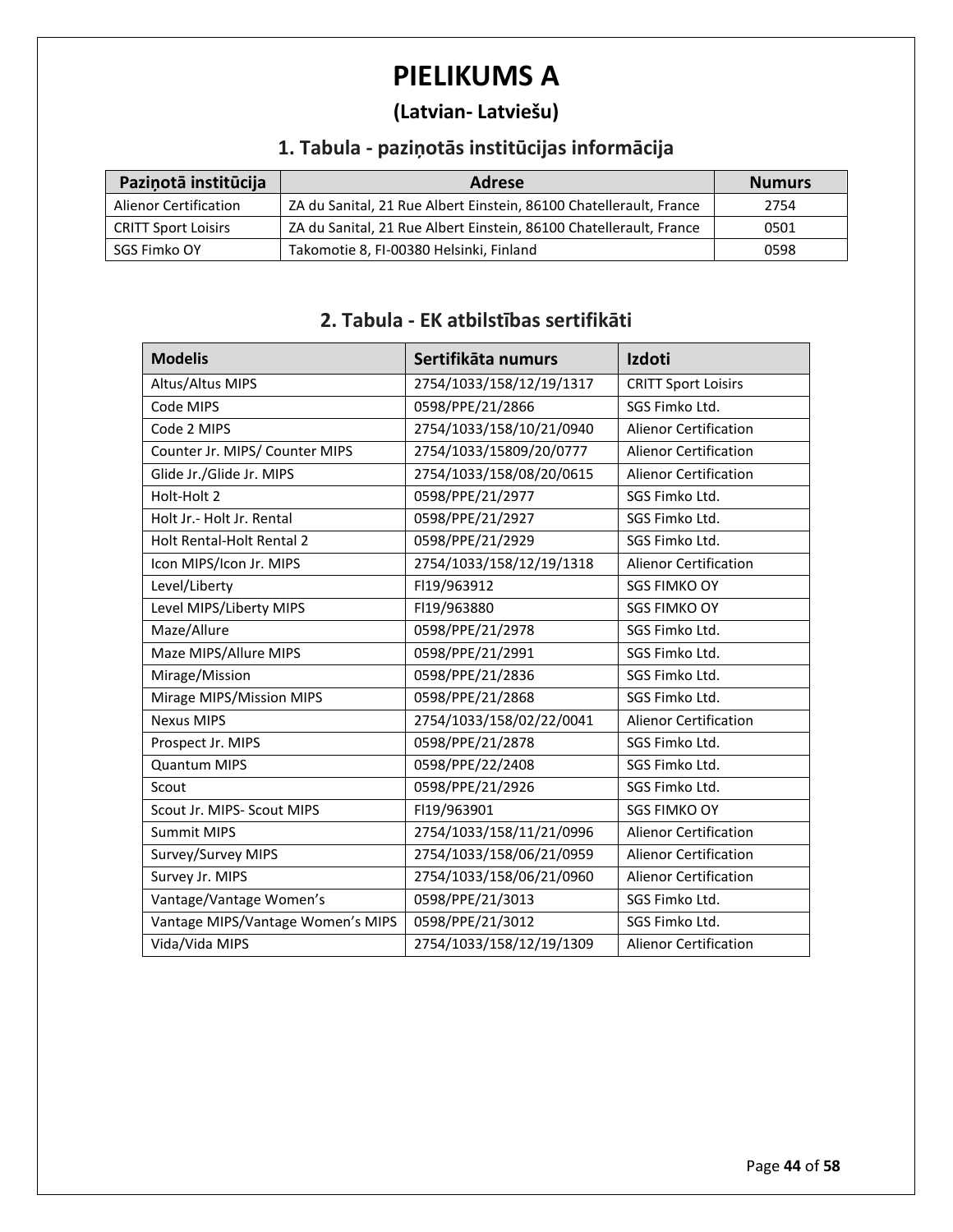# **A PRIEDAS**

## **(Lithuanian- Lietuvių)**

## **1 Lentelė. Notifikuotosios įstaigos informacija**

| Notifikuotoji įstaiga        | <b>Adresas</b>                                                     | <b>Numeris</b> |
|------------------------------|--------------------------------------------------------------------|----------------|
| <b>Alienor Certification</b> | ZA du Sanital, 21 Rue Albert Einstein, 86100 Chatellerault, France | 2754           |
| <b>CRITT Sport Loisirs</b>   | ZA du Sanital, 21 Rue Albert Einstein, 86100 Chatellerault, France | 0501           |
| SGS Fimko OY                 | Takomotie 8, FI-00380 Helsinki, Finland                            | 0598           |

# **2 Lentelė. EB atitikties sertifikatai**

| <b>Modelis</b>                    | Sertifikato numeris      | Išduotas                     |
|-----------------------------------|--------------------------|------------------------------|
| Altus/Altus MIPS                  | 2754/1033/158/12/19/1317 | <b>CRITT Sport Loisirs</b>   |
| Code MIPS                         | 0598/PPE/21/2866         | SGS Fimko Ltd.               |
| Code 2 MIPS                       | 2754/1033/158/10/21/0940 | <b>Alienor Certification</b> |
| Counter Jr. MIPS/ Counter MIPS    | 2754/1033/15809/20/0777  | <b>Alienor Certification</b> |
| Glide Jr./Glide Jr. MIPS          | 2754/1033/158/08/20/0615 | <b>Alienor Certification</b> |
| Holt-Holt 2                       | 0598/PPE/21/2977         | SGS Fimko Ltd.               |
| Holt Jr.- Holt Jr. Rental         | 0598/PPE/21/2927         | SGS Fimko Ltd.               |
| Holt Rental-Holt Rental 2         | 0598/PPE/21/2929         | SGS Fimko Ltd.               |
| Icon MIPS/Icon Jr. MIPS           | 2754/1033/158/12/19/1318 | <b>Alienor Certification</b> |
| Level/Liberty                     | FI19/963912              | <b>SGS FIMKO OY</b>          |
| Level MIPS/Liberty MIPS           | FI19/963880              | <b>SGS FIMKO OY</b>          |
| Maze/Allure                       | 0598/PPE/21/2978         | SGS Fimko Ltd.               |
| Maze MIPS/Allure MIPS             | 0598/PPE/21/2991         | SGS Fimko Ltd.               |
| Mirage/Mission                    | 0598/PPE/21/2836         | SGS Fimko Ltd.               |
| Mirage MIPS/Mission MIPS          | 0598/PPE/21/2868         | SGS Fimko Ltd.               |
| <b>Nexus MIPS</b>                 | 2754/1033/158/02/22/0041 | <b>Alienor Certification</b> |
| Prospect Jr. MIPS                 | 0598/PPE/21/2878         | SGS Fimko Ltd.               |
| <b>Quantum MIPS</b>               | 0598/PPE/22/2408         | SGS Fimko Ltd.               |
| Scout                             | 0598/PPE/21/2926         | SGS Fimko Ltd.               |
| Scout Jr. MIPS- Scout MIPS        | FI19/963901              | <b>SGS FIMKO OY</b>          |
| <b>Summit MIPS</b>                | 2754/1033/158/11/21/0996 | Alienor Certification        |
| Survey/Survey MIPS                | 2754/1033/158/06/21/0959 | <b>Alienor Certification</b> |
| Survey Jr. MIPS                   | 2754/1033/158/06/21/0960 | <b>Alienor Certification</b> |
| Vantage/Vantage Women's           | 0598/PPE/21/3013         | SGS Fimko Ltd.               |
| Vantage MIPS/Vantage Women's MIPS | 0598/PPE/21/3012         | SGS Fimko Ltd.               |
| Vida/Vida MIPS                    | 2754/1033/158/12/19/1309 | <b>Alienor Certification</b> |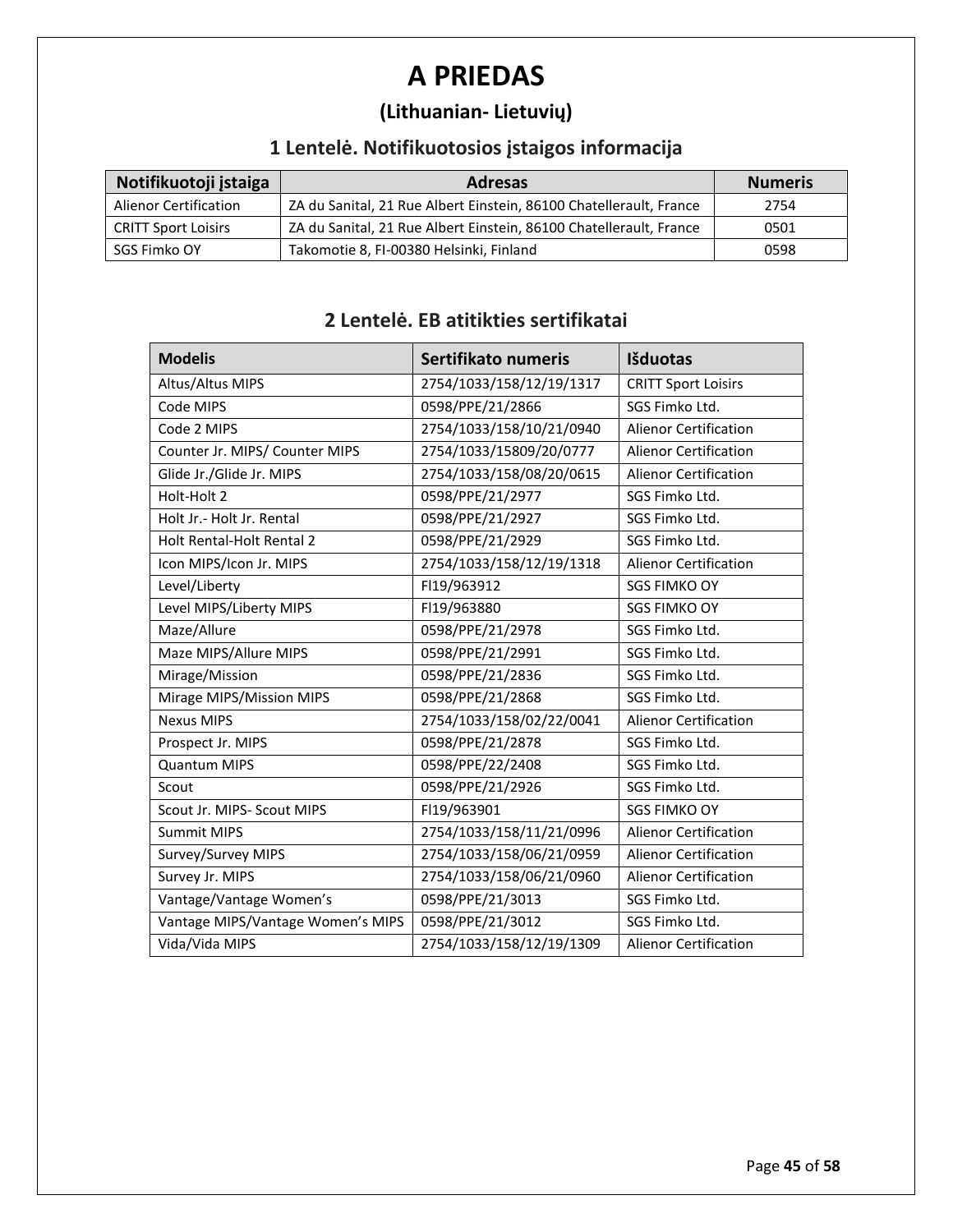# **APPENDIĊI A**

## **(Maltese- Malti)**

## **Tabella 1 - Informazzjoni tal-Korp Notifikat**

| <b>Korp Notifikat</b>        | Indirizz                                                           | <b>Numru</b> |
|------------------------------|--------------------------------------------------------------------|--------------|
| <b>Alienor Certification</b> | ZA du Sanital, 21 Rue Albert Einstein, 86100 Chatellerault, France | 2754         |
| <b>CRITT Sport Loisirs</b>   | ZA du Sanital, 21 Rue Albert Einstein, 86100 Chatellerault, France | 0501         |
| SGS Fimko OY                 | Takomotie 8, FI-00380 Helsinki, Finland                            | 0598         |

#### **Tabella 2 - Ċertifikati ta 'Konformità KE**

| <b>Mudell</b>                     | Numru taċ-Čertifikat     | Mahrug minn                  |
|-----------------------------------|--------------------------|------------------------------|
| Altus/Altus MIPS                  | 2754/1033/158/12/19/1317 | <b>CRITT Sport Loisirs</b>   |
| Code MIPS                         | 0598/PPE/21/2866         | SGS Fimko Ltd.               |
| Code 2 MIPS                       | 2754/1033/158/10/21/0940 | <b>Alienor Certification</b> |
| Counter Jr. MIPS/ Counter MIPS    | 2754/1033/15809/20/0777  | <b>Alienor Certification</b> |
| Glide Jr./Glide Jr. MIPS          | 2754/1033/158/08/20/0615 | <b>Alienor Certification</b> |
| Holt-Holt 2                       | 0598/PPE/21/2977         | SGS Fimko Ltd.               |
| Holt Jr.- Holt Jr. Rental         | 0598/PPE/21/2927         | SGS Fimko Ltd.               |
| <b>Holt Rental-Holt Rental 2</b>  | 0598/PPE/21/2929         | SGS Fimko Ltd.               |
| Icon MIPS/Icon Jr. MIPS           | 2754/1033/158/12/19/1318 | <b>Alienor Certification</b> |
| Level/Liberty                     | FI19/963912              | <b>SGS FIMKO OY</b>          |
| Level MIPS/Liberty MIPS           | FI19/963880              | <b>SGS FIMKO OY</b>          |
| Maze/Allure                       | 0598/PPE/21/2978         | SGS Fimko Ltd.               |
| Maze MIPS/Allure MIPS             | 0598/PPE/21/2991         | SGS Fimko Ltd.               |
| Mirage/Mission                    | 0598/PPE/21/2836         | SGS Fimko Ltd.               |
| Mirage MIPS/Mission MIPS          | 0598/PPE/21/2868         | SGS Fimko Ltd.               |
| <b>Nexus MIPS</b>                 | 2754/1033/158/02/22/0041 | <b>Alienor Certification</b> |
| Prospect Jr. MIPS                 | 0598/PPE/21/2878         | SGS Fimko Ltd.               |
| <b>Quantum MIPS</b>               | 0598/PPE/22/2408         | SGS Fimko Ltd.               |
| Scout                             | 0598/PPE/21/2926         | SGS Fimko Ltd.               |
| Scout Jr. MIPS- Scout MIPS        | FI19/963901              | <b>SGS FIMKO OY</b>          |
| <b>Summit MIPS</b>                | 2754/1033/158/11/21/0996 | <b>Alienor Certification</b> |
| Survey/Survey MIPS                | 2754/1033/158/06/21/0959 | <b>Alienor Certification</b> |
| Survey Jr. MIPS                   | 2754/1033/158/06/21/0960 | <b>Alienor Certification</b> |
| Vantage/Vantage Women's           | 0598/PPE/21/3013         | SGS Fimko Ltd.               |
| Vantage MIPS/Vantage Women's MIPS | 0598/PPE/21/3012         | SGS Fimko Ltd.               |
| Vida/Vida MIPS                    | 2754/1033/158/12/19/1309 | Alienor Certification        |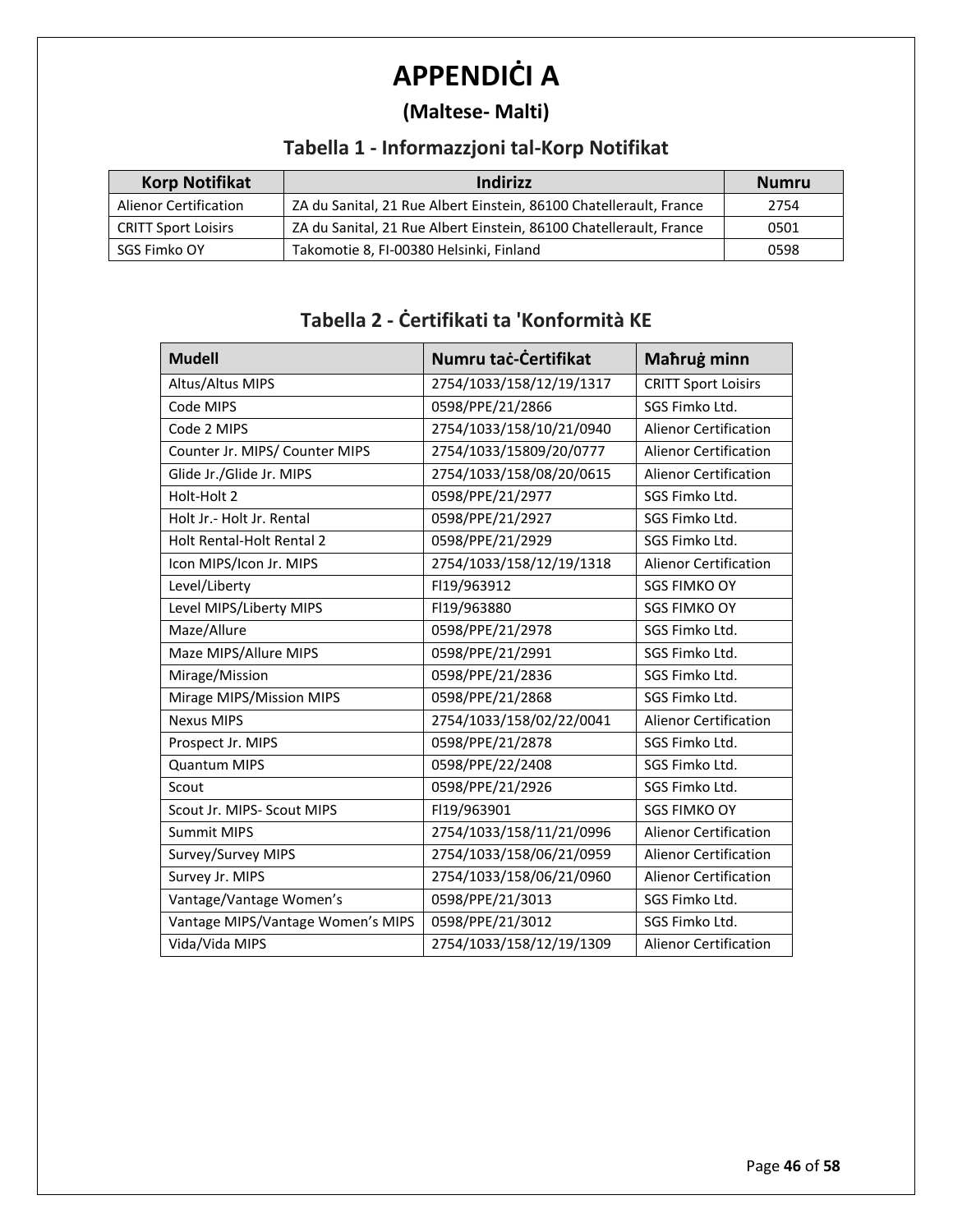# **VEDLEGG A**

## **(Norwegian – Norsk)**

## **Tabell 1 - Informert kroppsinformasjon**

| <b>Bemyndiget organ</b>      | <b>Adresse</b>                                                     | <b>Nummer</b> |
|------------------------------|--------------------------------------------------------------------|---------------|
| <b>Alienor Certification</b> | ZA du Sanital, 21 Rue Albert Einstein, 86100 Chatellerault, France | 2754          |
| <b>CRITT Sport Loisirs</b>   | ZA du Sanital, 21 Rue Albert Einstein, 86100 Chatellerault, France | 0501          |
| SGS Fimko OY                 | Takomotie 8, FI-00380 Helsinki, Finland                            | 0598          |

#### **Tabell 2 - EF-overensstemmelsesattest**

| <b>Modell</b>                     | Sertifikatnummer         | <b>Utstedt av</b>            |
|-----------------------------------|--------------------------|------------------------------|
| Altus/Altus MIPS                  | 2754/1033/158/12/19/1317 | <b>CRITT Sport Loisirs</b>   |
| Code MIPS                         | 0598/PPE/21/2866         | SGS Fimko Ltd.               |
| Code 2 MIPS                       | 2754/1033/158/10/21/0940 | <b>Alienor Certification</b> |
| Counter Jr. MIPS/ Counter MIPS    | 2754/1033/15809/20/0777  | <b>Alienor Certification</b> |
| Glide Jr./Glide Jr. MIPS          | 2754/1033/158/08/20/0615 | <b>Alienor Certification</b> |
| Holt-Holt 2                       | 0598/PPE/21/2977         | SGS Fimko Ltd.               |
| Holt Jr.- Holt Jr. Rental         | 0598/PPE/21/2927         | SGS Fimko Ltd.               |
| Holt Rental-Holt Rental 2         | 0598/PPE/21/2929         | SGS Fimko Ltd.               |
| Icon MIPS/Icon Jr. MIPS           | 2754/1033/158/12/19/1318 | <b>Alienor Certification</b> |
| Level/Liberty                     | FI19/963912              | <b>SGS FIMKO OY</b>          |
| Level MIPS/Liberty MIPS           | FI19/963880              | <b>SGS FIMKO OY</b>          |
| Maze/Allure                       | 0598/PPE/21/2978         | SGS Fimko Ltd.               |
| Maze MIPS/Allure MIPS             | 0598/PPE/21/2991         | SGS Fimko Ltd.               |
| Mirage/Mission                    | 0598/PPE/21/2836         | SGS Fimko Ltd.               |
| Mirage MIPS/Mission MIPS          | 0598/PPE/21/2868         | SGS Fimko Ltd.               |
| <b>Nexus MIPS</b>                 | 2754/1033/158/02/22/0041 | <b>Alienor Certification</b> |
| Prospect Jr. MIPS                 | 0598/PPE/21/2878         | SGS Fimko Ltd.               |
| <b>Quantum MIPS</b>               | 0598/PPE/22/2408         | SGS Fimko Ltd.               |
| Scout                             | 0598/PPE/21/2926         | SGS Fimko Ltd.               |
| Scout Jr. MIPS- Scout MIPS        | FI19/963901              | <b>SGS FIMKO OY</b>          |
| <b>Summit MIPS</b>                | 2754/1033/158/11/21/0996 | <b>Alienor Certification</b> |
| Survey/Survey MIPS                | 2754/1033/158/06/21/0959 | <b>Alienor Certification</b> |
| Survey Jr. MIPS                   | 2754/1033/158/06/21/0960 | <b>Alienor Certification</b> |
| Vantage/Vantage Women's           | 0598/PPE/21/3013         | SGS Fimko Ltd.               |
| Vantage MIPS/Vantage Women's MIPS | 0598/PPE/21/3012         | SGS Fimko Ltd.               |
| Vida/Vida MIPS                    | 2754/1033/158/12/19/1309 | <b>Alienor Certification</b> |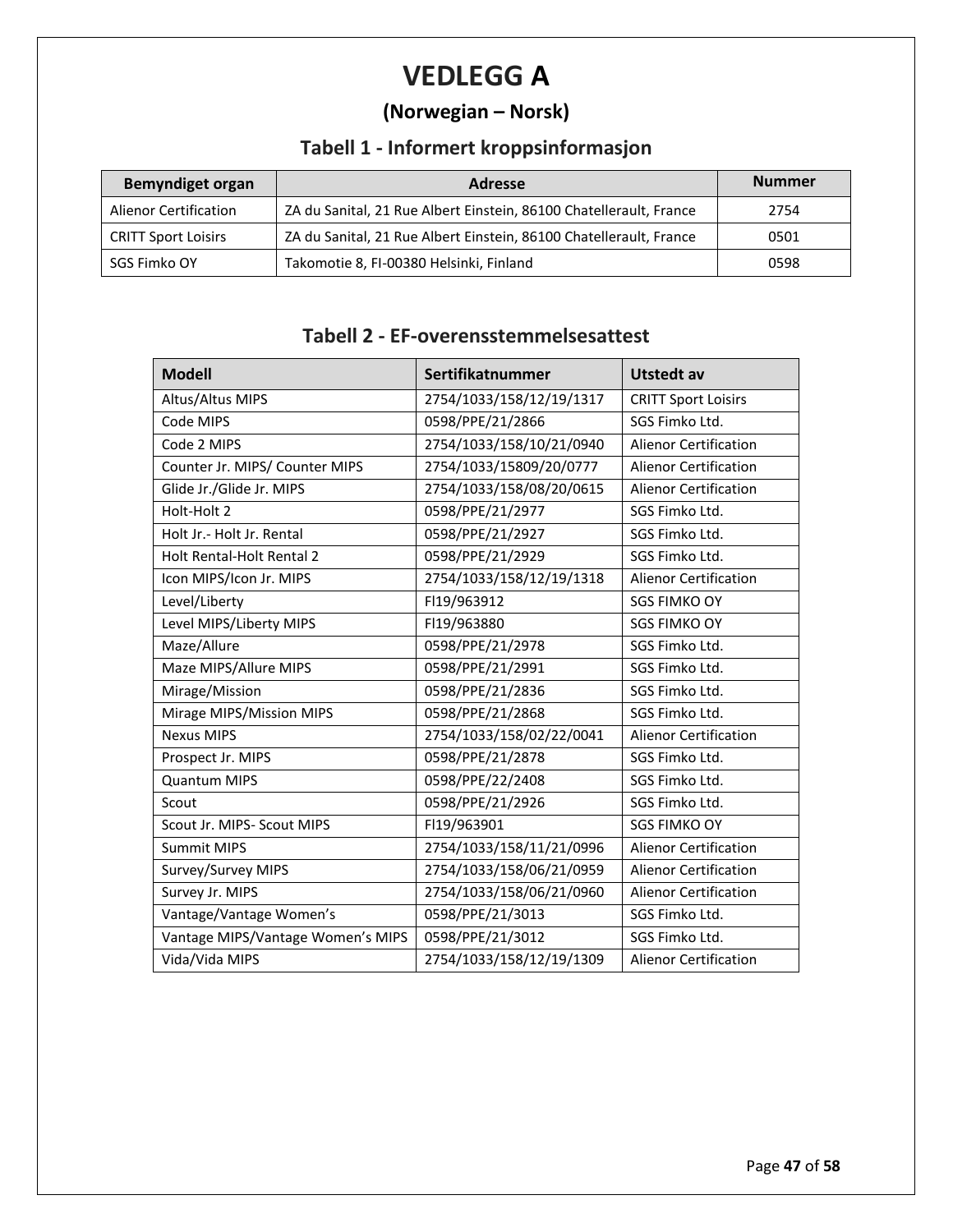# **ZAŁĄCZNIK A**

## **(Polish- Polskie)**

## **Tabela 1 - Informacje o jednostce notyfikowanej**

| Jednostka notyfikowana       | <b>Adres</b>                                                       | <b>Numer</b> |
|------------------------------|--------------------------------------------------------------------|--------------|
| <b>Alienor Certification</b> | ZA du Sanital, 21 Rue Albert Einstein, 86100 Chatellerault, France | 2754         |
| <b>CRITT Sport Loisirs</b>   | ZA du Sanital, 21 Rue Albert Einstein, 86100 Chatellerault, France | 0501         |
| SGS Fimko OY                 | Takomotie 8, FI-00380 Helsinki, Finland                            | 0598         |

#### **Tabela 2 - Certyfikaty zgodności WE**

| <b>Model</b>                      | Numer certyfikatu        | <b>Wydane przez</b>          |
|-----------------------------------|--------------------------|------------------------------|
| Altus/Altus MIPS                  | 2754/1033/158/12/19/1317 | <b>CRITT Sport Loisirs</b>   |
| Code MIPS                         | 0598/PPE/21/2866         | SGS Fimko Ltd.               |
| Code 2 MIPS                       | 2754/1033/158/10/21/0940 | <b>Alienor Certification</b> |
| Counter Jr. MIPS/ Counter MIPS    | 2754/1033/15809/20/0777  | <b>Alienor Certification</b> |
| Glide Jr./Glide Jr. MIPS          | 2754/1033/158/08/20/0615 | <b>Alienor Certification</b> |
| Holt-Holt 2                       | 0598/PPE/21/2977         | SGS Fimko Ltd.               |
| Holt Jr.- Holt Jr. Rental         | 0598/PPE/21/2927         | SGS Fimko Ltd.               |
| Holt Rental-Holt Rental 2         | 0598/PPE/21/2929         | SGS Fimko Ltd.               |
| Icon MIPS/Icon Jr. MIPS           | 2754/1033/158/12/19/1318 | <b>Alienor Certification</b> |
| Level/Liberty                     | FI19/963912              | <b>SGS FIMKO OY</b>          |
| Level MIPS/Liberty MIPS           | FI19/963880              | <b>SGS FIMKO OY</b>          |
| Maze/Allure                       | 0598/PPE/21/2978         | SGS Fimko Ltd.               |
| Maze MIPS/Allure MIPS             | 0598/PPE/21/2991         | SGS Fimko Ltd.               |
| Mirage/Mission                    | 0598/PPE/21/2836         | SGS Fimko Ltd.               |
| Mirage MIPS/Mission MIPS          | 0598/PPE/21/2868         | SGS Fimko Ltd.               |
| <b>Nexus MIPS</b>                 | 2754/1033/158/02/22/0041 | <b>Alienor Certification</b> |
| Prospect Jr. MIPS                 | 0598/PPE/21/2878         | SGS Fimko Ltd.               |
| <b>Quantum MIPS</b>               | 0598/PPE/22/2408         | SGS Fimko Ltd.               |
| Scout                             | 0598/PPE/21/2926         | SGS Fimko Ltd.               |
| Scout Jr. MIPS- Scout MIPS        | FI19/963901              | <b>SGS FIMKO OY</b>          |
| <b>Summit MIPS</b>                | 2754/1033/158/11/21/0996 | Alienor Certification        |
| Survey/Survey MIPS                | 2754/1033/158/06/21/0959 | <b>Alienor Certification</b> |
| Survey Jr. MIPS                   | 2754/1033/158/06/21/0960 | <b>Alienor Certification</b> |
| Vantage/Vantage Women's           | 0598/PPE/21/3013         | SGS Fimko Ltd.               |
| Vantage MIPS/Vantage Women's MIPS | 0598/PPE/21/3012         | SGS Fimko Ltd.               |
| Vida/Vida MIPS                    | 2754/1033/158/12/19/1309 | <b>Alienor Certification</b> |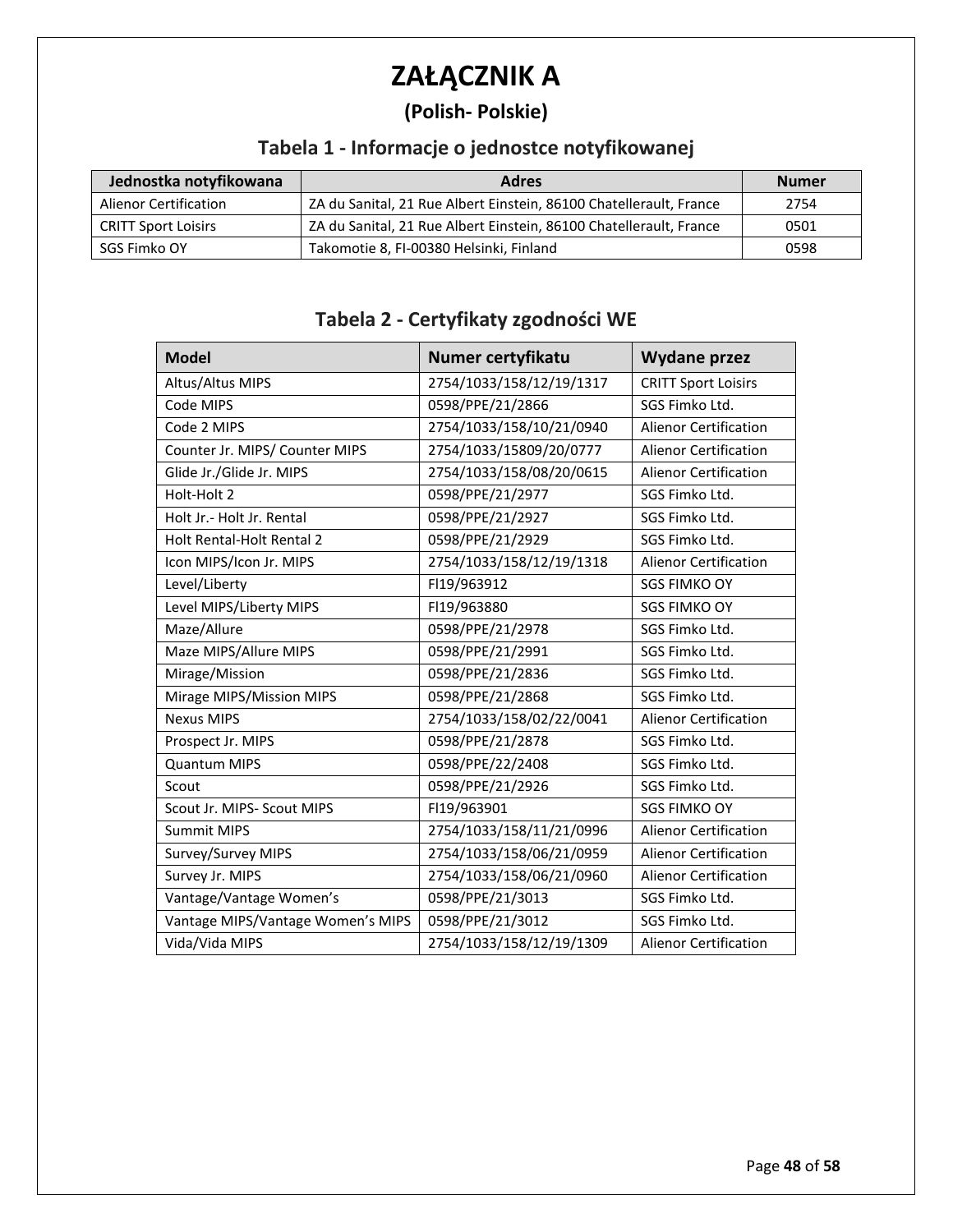# **APÊNDICE A**

## **(Portuguese- Português)**

## **Tabela 1 - Informações do Corpo Notificado**

| Corpo notificado             | Endereco                                                           | <b>Número</b> |
|------------------------------|--------------------------------------------------------------------|---------------|
| <b>Alienor Certification</b> | ZA du Sanital, 21 Rue Albert Einstein, 86100 Chatellerault, France | 2754          |
| <b>CRITT Sport Loisirs</b>   | ZA du Sanital, 21 Rue Albert Einstein, 86100 Chatellerault, France | 0501          |
| SGS Fimko OY                 | Takomotie 8, FI-00380 Helsinki, Finland                            | 0598          |

#### **Tabela 2 - Certificados de Conformidade da CE**

| <b>Modelo</b>                     | Número do certificado    | Publicado por                |
|-----------------------------------|--------------------------|------------------------------|
| Altus/Altus MIPS                  | 2754/1033/158/12/19/1317 | <b>CRITT Sport Loisirs</b>   |
| Code MIPS                         | 0598/PPE/21/2866         | SGS Fimko Ltd.               |
| Code 2 MIPS                       | 2754/1033/158/10/21/0940 | <b>Alienor Certification</b> |
| Counter Jr. MIPS/ Counter MIPS    | 2754/1033/15809/20/0777  | <b>Alienor Certification</b> |
| Glide Jr./Glide Jr. MIPS          | 2754/1033/158/08/20/0615 | <b>Alienor Certification</b> |
| Holt-Holt 2                       | 0598/PPE/21/2977         | SGS Fimko Ltd.               |
| Holt Jr.- Holt Jr. Rental         | 0598/PPE/21/2927         | SGS Fimko Ltd.               |
| Holt Rental-Holt Rental 2         | 0598/PPE/21/2929         | SGS Fimko Ltd.               |
| Icon MIPS/Icon Jr. MIPS           | 2754/1033/158/12/19/1318 | <b>Alienor Certification</b> |
| Level/Liberty                     | FI19/963912              | <b>SGS FIMKO OY</b>          |
| Level MIPS/Liberty MIPS           | FI19/963880              | <b>SGS FIMKO OY</b>          |
| Maze/Allure                       | 0598/PPE/21/2978         | SGS Fimko Ltd.               |
| Maze MIPS/Allure MIPS             | 0598/PPE/21/2991         | SGS Fimko Ltd.               |
| Mirage/Mission                    | 0598/PPE/21/2836         | SGS Fimko Ltd.               |
| Mirage MIPS/Mission MIPS          | 0598/PPE/21/2868         | SGS Fimko Ltd.               |
| <b>Nexus MIPS</b>                 | 2754/1033/158/02/22/0041 | <b>Alienor Certification</b> |
| Prospect Jr. MIPS                 | 0598/PPE/21/2878         | SGS Fimko Ltd.               |
| <b>Quantum MIPS</b>               | 0598/PPE/22/2408         | SGS Fimko Ltd.               |
| Scout                             | 0598/PPE/21/2926         | SGS Fimko Ltd.               |
| Scout Jr. MIPS- Scout MIPS        | FI19/963901              | <b>SGS FIMKO OY</b>          |
| <b>Summit MIPS</b>                | 2754/1033/158/11/21/0996 | <b>Alienor Certification</b> |
| Survey/Survey MIPS                | 2754/1033/158/06/21/0959 | <b>Alienor Certification</b> |
| Survey Jr. MIPS                   | 2754/1033/158/06/21/0960 | <b>Alienor Certification</b> |
| Vantage/Vantage Women's           | 0598/PPE/21/3013         | SGS Fimko Ltd.               |
| Vantage MIPS/Vantage Women's MIPS | 0598/PPE/21/3012         | SGS Fimko Ltd.               |
| Vida/Vida MIPS                    | 2754/1033/158/12/19/1309 | <b>Alienor Certification</b> |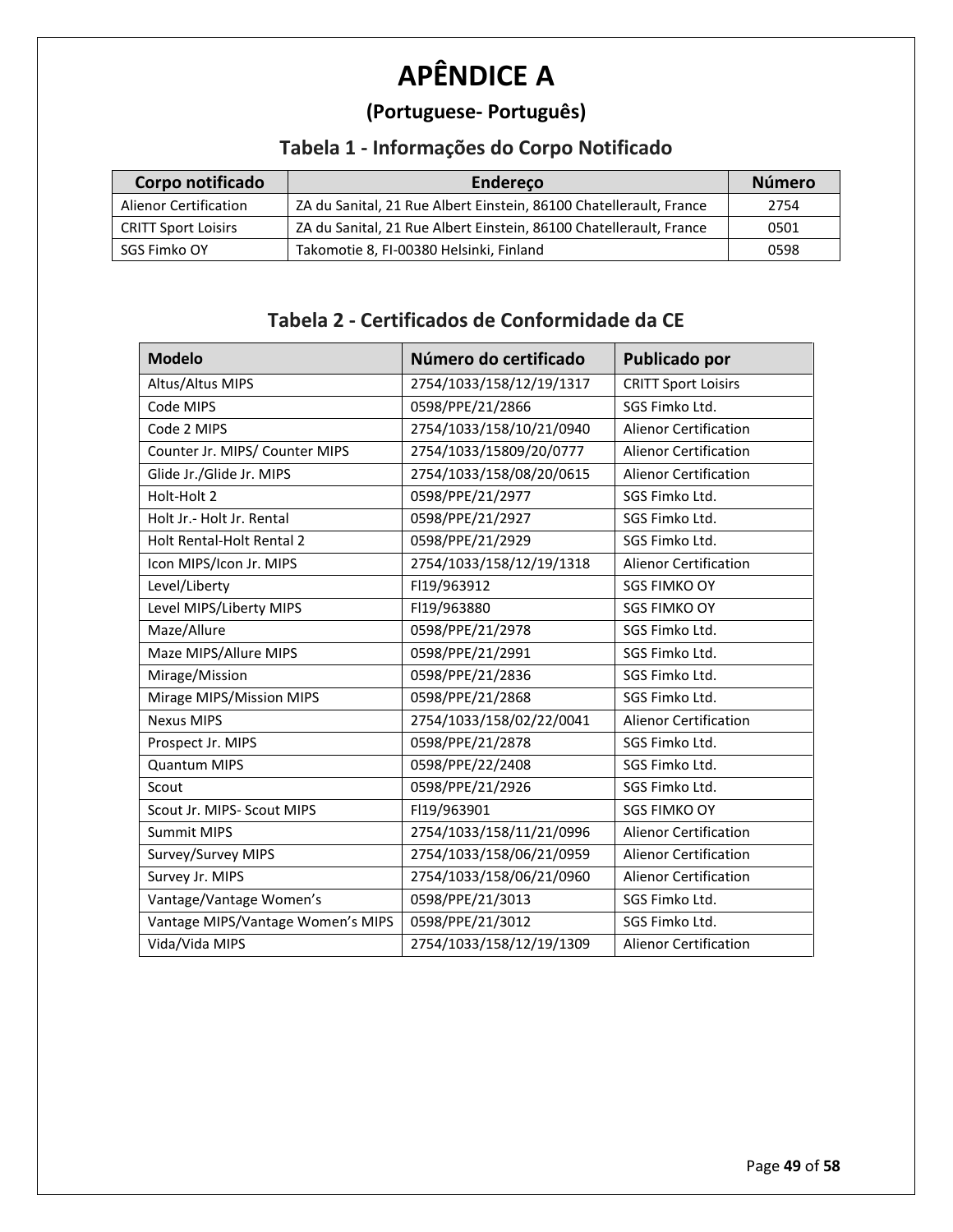## **ANEXA A**

## **(Romanian- Română)**

## **Tabelul 1 - Informații privind organismul notificat**

| <b>Organism notificat</b>    | Adresa                                                             | <b>Num</b> ar |
|------------------------------|--------------------------------------------------------------------|---------------|
| <b>Alienor Certification</b> | ZA du Sanital, 21 Rue Albert Einstein, 86100 Chatellerault, France | 2754          |
| <b>CRITT Sport Loisirs</b>   | ZA du Sanital, 21 Rue Albert Einstein, 86100 Chatellerault, France | 0501          |
| SGS Fimko OY                 | Takomotie 8, FI-00380 Helsinki, Finland                            | 0598          |

#### **Tabelul 2 - Certificate CE de conformitate**

| <b>Model</b>                      | Numarul certificatului   | Emis de                      |
|-----------------------------------|--------------------------|------------------------------|
| Altus/Altus MIPS                  | 2754/1033/158/12/19/1317 | <b>CRITT Sport Loisirs</b>   |
| Code MIPS                         | 0598/PPE/21/2866         | SGS Fimko Ltd.               |
| Code 2 MIPS                       | 2754/1033/158/10/21/0940 | <b>Alienor Certification</b> |
| Counter Jr. MIPS/ Counter MIPS    | 2754/1033/15809/20/0777  | <b>Alienor Certification</b> |
| Glide Jr./Glide Jr. MIPS          | 2754/1033/158/08/20/0615 | <b>Alienor Certification</b> |
| Holt-Holt 2                       | 0598/PPE/21/2977         | SGS Fimko Ltd.               |
| Holt Jr.- Holt Jr. Rental         | 0598/PPE/21/2927         | SGS Fimko Ltd.               |
| Holt Rental-Holt Rental 2         | 0598/PPE/21/2929         | SGS Fimko Ltd.               |
| Icon MIPS/Icon Jr. MIPS           | 2754/1033/158/12/19/1318 | <b>Alienor Certification</b> |
| Level/Liberty                     | FI19/963912              | <b>SGS FIMKO OY</b>          |
| Level MIPS/Liberty MIPS           | FI19/963880              | <b>SGS FIMKO OY</b>          |
| Maze/Allure                       | 0598/PPE/21/2978         | SGS Fimko Ltd.               |
| Maze MIPS/Allure MIPS             | 0598/PPE/21/2991         | SGS Fimko Ltd.               |
| Mirage/Mission                    | 0598/PPE/21/2836         | SGS Fimko Ltd.               |
| Mirage MIPS/Mission MIPS          | 0598/PPE/21/2868         | SGS Fimko Ltd.               |
| <b>Nexus MIPS</b>                 | 2754/1033/158/02/22/0041 | <b>Alienor Certification</b> |
| Prospect Jr. MIPS                 | 0598/PPE/21/2878         | SGS Fimko Ltd.               |
| <b>Quantum MIPS</b>               | 0598/PPE/22/2408         | SGS Fimko Ltd.               |
| Scout                             | 0598/PPE/21/2926         | SGS Fimko Ltd.               |
| Scout Jr. MIPS- Scout MIPS        | FI19/963901              | <b>SGS FIMKO OY</b>          |
| <b>Summit MIPS</b>                | 2754/1033/158/11/21/0996 | <b>Alienor Certification</b> |
| Survey/Survey MIPS                | 2754/1033/158/06/21/0959 | <b>Alienor Certification</b> |
| Survey Jr. MIPS                   | 2754/1033/158/06/21/0960 | <b>Alienor Certification</b> |
| Vantage/Vantage Women's           | 0598/PPE/21/3013         | SGS Fimko Ltd.               |
| Vantage MIPS/Vantage Women's MIPS | 0598/PPE/21/3012         | SGS Fimko Ltd.               |
| Vida/Vida MIPS                    | 2754/1033/158/12/19/1309 | <b>Alienor Certification</b> |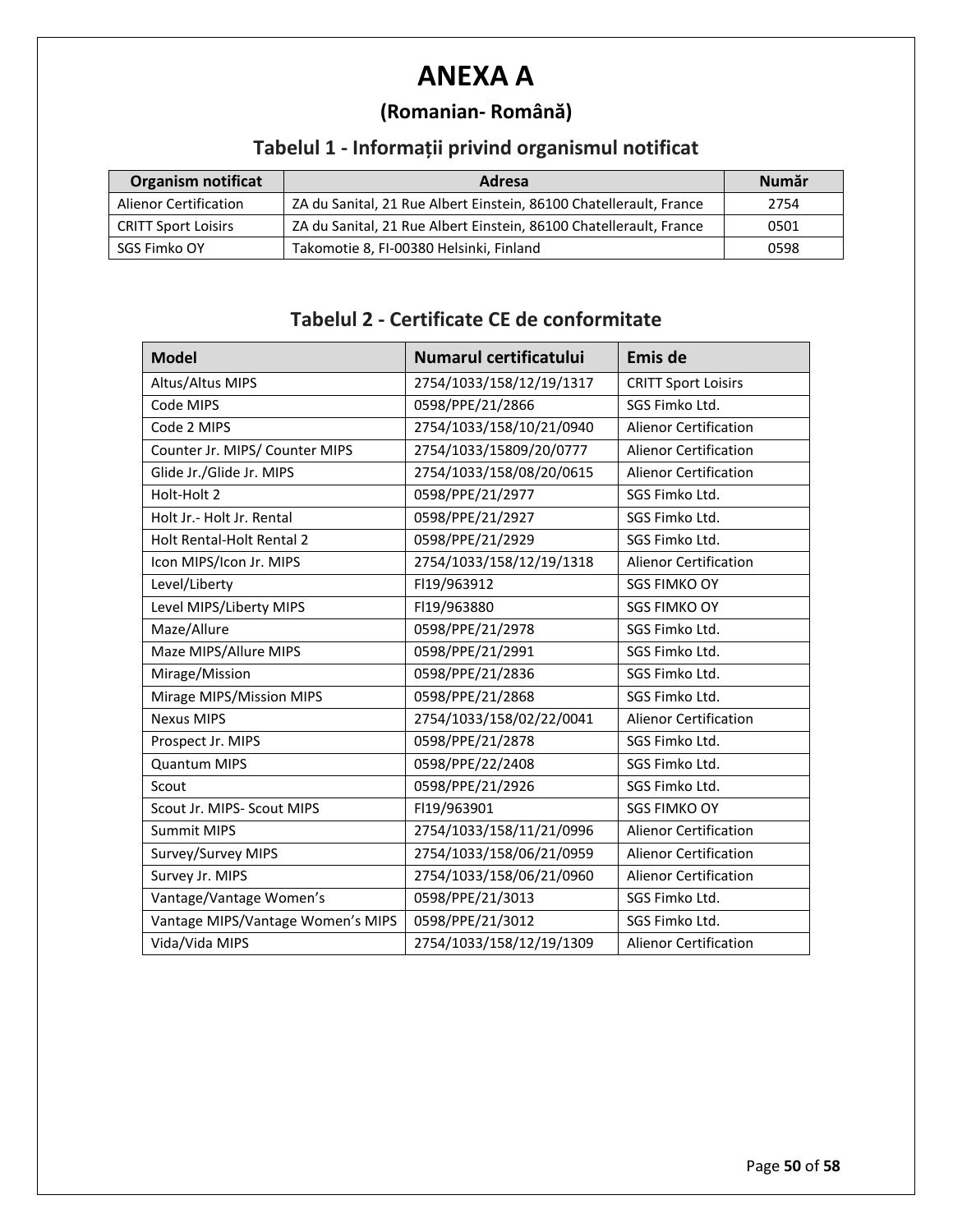## **ПРИЛОЖЕНИЕ A**

#### **(Russian – русский)**

#### **Таблица 1 - Информация об уполномоченном органе**

| Уполномоченный орган  | Адрес                                                              | Үпсло |
|-----------------------|--------------------------------------------------------------------|-------|
| Alienor Certification | ZA du Sanital, 21 Rue Albert Einstein, 86100 Chatellerault, France | 2754  |
| CRITT Sport Loisirs   | ZA du Sanital, 21 Rue Albert Einstein, 86100 Chatellerault, France | 0501  |
| SGS Fimko OY          | Takomotie 8, FI-00380 Helsinki, Finland                            | 0598  |

| модель                            | Номер сертификата        | Выдан                        |
|-----------------------------------|--------------------------|------------------------------|
| Altus/Altus MIPS                  | 2754/1033/158/12/19/1317 | <b>CRITT Sport Loisirs</b>   |
| Code MIPS                         | 0598/PPE/21/2866         | SGS Fimko Ltd.               |
| Code 2 MIPS                       | 2754/1033/158/10/21/0940 | <b>Alienor Certification</b> |
| Counter Jr. MIPS/ Counter MIPS    | 2754/1033/15809/20/0777  | <b>Alienor Certification</b> |
| Glide Jr./Glide Jr. MIPS          | 2754/1033/158/08/20/0615 | <b>Alienor Certification</b> |
| Holt-Holt 2                       | 0598/PPE/21/2977         | SGS Fimko Ltd.               |
| Holt Jr.- Holt Jr. Rental         | 0598/PPE/21/2927         | SGS Fimko Ltd.               |
| <b>Holt Rental-Holt Rental 2</b>  | 0598/PPE/21/2929         | SGS Fimko Ltd.               |
| Icon MIPS/Icon Jr. MIPS           | 2754/1033/158/12/19/1318 | <b>Alienor Certification</b> |
| Level/Liberty                     | FI19/963912              | <b>SGS FIMKO OY</b>          |
| Level MIPS/Liberty MIPS           | FI19/963880              | <b>SGS FIMKO OY</b>          |
| Maze/Allure                       | 0598/PPE/21/2978         | SGS Fimko Ltd.               |
| Maze MIPS/Allure MIPS             | 0598/PPE/21/2991         | SGS Fimko Ltd.               |
| Mirage/Mission                    | 0598/PPE/21/2836         | SGS Fimko Ltd.               |
| Mirage MIPS/Mission MIPS          | 0598/PPE/21/2868         | SGS Fimko Ltd.               |
| <b>Nexus MIPS</b>                 | 2754/1033/158/02/22/0041 | <b>Alienor Certification</b> |
| Prospect Jr. MIPS                 | 0598/PPE/21/2878         | SGS Fimko Ltd.               |
| <b>Quantum MIPS</b>               | 0598/PPE/22/2408         | SGS Fimko Ltd.               |
| Scout                             | 0598/PPE/21/2926         | SGS Fimko Ltd.               |
| Scout Jr. MIPS- Scout MIPS        | FI19/963901              | <b>SGS FIMKO OY</b>          |
| <b>Summit MIPS</b>                | 2754/1033/158/11/21/0996 | <b>Alienor Certification</b> |
| Survey/Survey MIPS                | 2754/1033/158/06/21/0959 | <b>Alienor Certification</b> |
| Survey Jr. MIPS                   | 2754/1033/158/06/21/0960 | <b>Alienor Certification</b> |
| Vantage/Vantage Women's           | 0598/PPE/21/3013         | SGS Fimko Ltd.               |
| Vantage MIPS/Vantage Women's MIPS | 0598/PPE/21/3012         | SGS Fimko Ltd.               |
| Vida/Vida MIPS                    | 2754/1033/158/12/19/1309 | <b>Alienor Certification</b> |

#### **Таблица 2 - Сертификаты соответствия ЕС**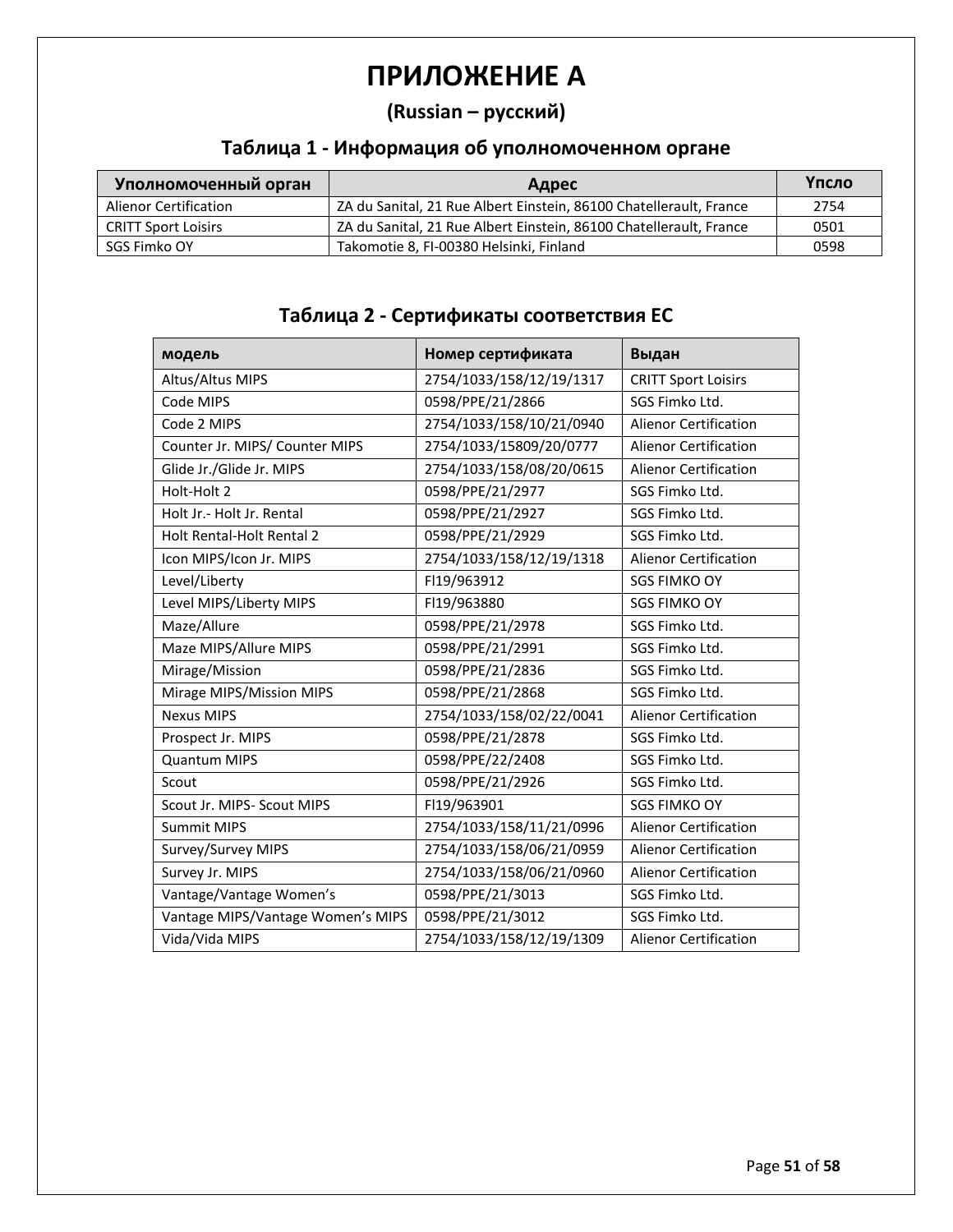# **ПРИЛОГ A**

## **(Serbian – Српски)**

## **Табела 1 - Информације о нотифицираном тијелу**

| Обавестио орган              | Адреса                                                             | <b>Gpoj</b> |
|------------------------------|--------------------------------------------------------------------|-------------|
| <b>Alienor Certification</b> | ZA du Sanital, 21 Rue Albert Einstein, 86100 Chatellerault, France | 2754        |
| <b>CRITT Sport Loisirs</b>   | ZA du Sanital, 21 Rue Albert Einstein, 86100 Chatellerault, France | 0501        |
| SGS Fimko OY                 | Takomotie 8, FI-00380 Helsinki, Finland                            | 0598        |

## **Табела 2 - ЕЦ сертификати о усклађености**

| Модел                             | Број цертификата         | Издаје                       |
|-----------------------------------|--------------------------|------------------------------|
| Altus/Altus MIPS                  | 2754/1033/158/12/19/1317 | <b>CRITT Sport Loisirs</b>   |
| Code MIPS                         | 0598/PPE/21/2866         | SGS Fimko Ltd.               |
| Code 2 MIPS                       | 2754/1033/158/10/21/0940 | <b>Alienor Certification</b> |
| Counter Jr. MIPS/ Counter MIPS    | 2754/1033/15809/20/0777  | <b>Alienor Certification</b> |
| Glide Jr./Glide Jr. MIPS          | 2754/1033/158/08/20/0615 | <b>Alienor Certification</b> |
| Holt-Holt 2                       | 0598/PPE/21/2977         | SGS Fimko Ltd.               |
| Holt Jr.- Holt Jr. Rental         | 0598/PPE/21/2927         | SGS Fimko Ltd.               |
| <b>Holt Rental-Holt Rental 2</b>  | 0598/PPE/21/2929         | SGS Fimko Ltd.               |
| Icon MIPS/Icon Jr. MIPS           | 2754/1033/158/12/19/1318 | <b>Alienor Certification</b> |
| Level/Liberty                     | FI19/963912              | <b>SGS FIMKO OY</b>          |
| Level MIPS/Liberty MIPS           | FI19/963880              | <b>SGS FIMKO OY</b>          |
| Maze/Allure                       | 0598/PPE/21/2978         | SGS Fimko Ltd.               |
| Maze MIPS/Allure MIPS             | 0598/PPE/21/2991         | SGS Fimko Ltd.               |
| Mirage/Mission                    | 0598/PPE/21/2836         | SGS Fimko Ltd.               |
| Mirage MIPS/Mission MIPS          | 0598/PPE/21/2868         | SGS Fimko Ltd.               |
| <b>Nexus MIPS</b>                 | 2754/1033/158/02/22/0041 | <b>Alienor Certification</b> |
| Prospect Jr. MIPS                 | 0598/PPE/21/2878         | SGS Fimko Ltd.               |
| <b>Quantum MIPS</b>               | 0598/PPE/22/2408         | SGS Fimko Ltd.               |
| Scout                             | 0598/PPE/21/2926         | SGS Fimko Ltd.               |
| Scout Jr. MIPS- Scout MIPS        | FI19/963901              | <b>SGS FIMKO OY</b>          |
| <b>Summit MIPS</b>                | 2754/1033/158/11/21/0996 | <b>Alienor Certification</b> |
| Survey/Survey MIPS                | 2754/1033/158/06/21/0959 | <b>Alienor Certification</b> |
| Survey Jr. MIPS                   | 2754/1033/158/06/21/0960 | <b>Alienor Certification</b> |
| Vantage/Vantage Women's           | 0598/PPE/21/3013         | SGS Fimko Ltd.               |
| Vantage MIPS/Vantage Women's MIPS | 0598/PPE/21/3012         | SGS Fimko Ltd.               |
| Vida/Vida MIPS                    | 2754/1033/158/12/19/1309 | <b>Alienor Certification</b> |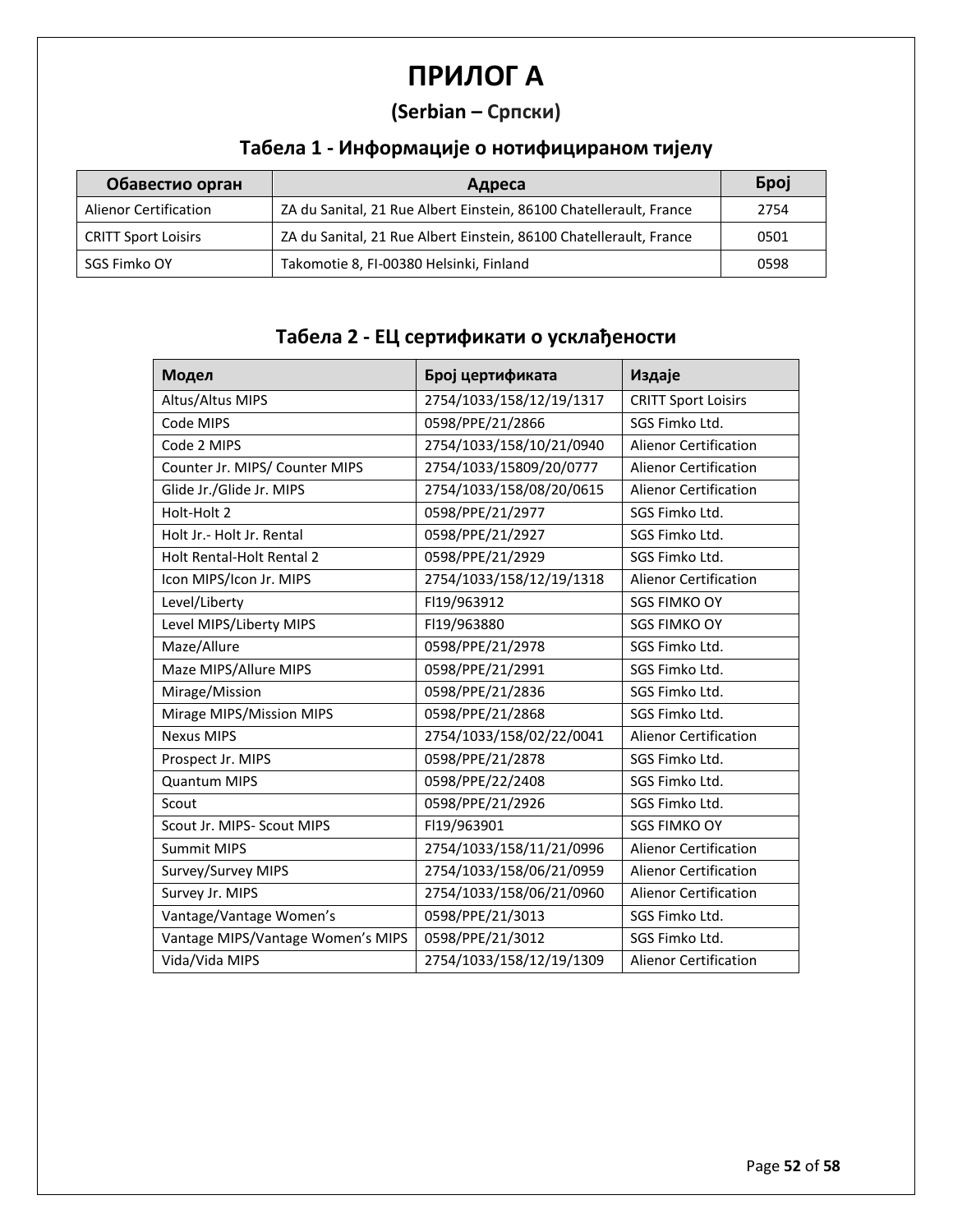# **PRÍLOHA A**

## **(Slovak- Slovenský)**

## **Tabuľka 1 - Informácie o notifikovanom orgáne**

| Notifikovaná osoba           | <b>Adresa</b>                                                      | číslo |
|------------------------------|--------------------------------------------------------------------|-------|
| <b>Alienor Certification</b> | ZA du Sanital, 21 Rue Albert Einstein, 86100 Chatellerault, France | 2754  |
| <b>CRITT Sport Loisirs</b>   | ZA du Sanital, 21 Rue Albert Einstein, 86100 Chatellerault, France | 0501  |
| SGS Fimko OY                 | Takomotie 8, FI-00380 Helsinki, Finland                            | 0598  |

#### **Tabuľka 2 - Osvedčenia ES o zhode**

| <b>Model</b>                      | Číslo certifikátu        | <b>Vydal</b>                 |
|-----------------------------------|--------------------------|------------------------------|
| Altus/Altus MIPS                  | 2754/1033/158/12/19/1317 | <b>CRITT Sport Loisirs</b>   |
| Code MIPS                         | 0598/PPE/21/2866         | SGS Fimko Ltd.               |
| Code 2 MIPS                       | 2754/1033/158/10/21/0940 | <b>Alienor Certification</b> |
| Counter Jr. MIPS/ Counter MIPS    | 2754/1033/15809/20/0777  | <b>Alienor Certification</b> |
| Glide Jr./Glide Jr. MIPS          | 2754/1033/158/08/20/0615 | <b>Alienor Certification</b> |
| Holt-Holt 2                       | 0598/PPE/21/2977         | SGS Fimko Ltd.               |
| Holt Jr. - Holt Jr. Rental        | 0598/PPE/21/2927         | SGS Fimko Ltd.               |
| Holt Rental-Holt Rental 2         | 0598/PPE/21/2929         | SGS Fimko Ltd.               |
| Icon MIPS/Icon Jr. MIPS           | 2754/1033/158/12/19/1318 | <b>Alienor Certification</b> |
| Level/Liberty                     | FI19/963912              | <b>SGS FIMKO OY</b>          |
| Level MIPS/Liberty MIPS           | FI19/963880              | <b>SGS FIMKO OY</b>          |
| Maze/Allure                       | 0598/PPE/21/2978         | SGS Fimko Ltd.               |
| Maze MIPS/Allure MIPS             | 0598/PPE/21/2991         | SGS Fimko Ltd.               |
| Mirage/Mission                    | 0598/PPE/21/2836         | SGS Fimko Ltd.               |
| Mirage MIPS/Mission MIPS          | 0598/PPE/21/2868         | SGS Fimko Ltd.               |
| <b>Nexus MIPS</b>                 | 2754/1033/158/02/22/0041 | <b>Alienor Certification</b> |
| Prospect Jr. MIPS                 | 0598/PPE/21/2878         | SGS Fimko Ltd.               |
| <b>Quantum MIPS</b>               | 0598/PPE/22/2408         | SGS Fimko Ltd.               |
| Scout                             | 0598/PPE/21/2926         | SGS Fimko Ltd.               |
| Scout Jr. MIPS- Scout MIPS        | FI19/963901              | <b>SGS FIMKO OY</b>          |
| <b>Summit MIPS</b>                | 2754/1033/158/11/21/0996 | <b>Alienor Certification</b> |
| Survey/Survey MIPS                | 2754/1033/158/06/21/0959 | <b>Alienor Certification</b> |
| Survey Jr. MIPS                   | 2754/1033/158/06/21/0960 | <b>Alienor Certification</b> |
| Vantage/Vantage Women's           | 0598/PPE/21/3013         | SGS Fimko Ltd.               |
| Vantage MIPS/Vantage Women's MIPS | 0598/PPE/21/3012         | SGS Fimko Ltd.               |
| Vida/Vida MIPS                    | 2754/1033/158/12/19/1309 | <b>Alienor Certification</b> |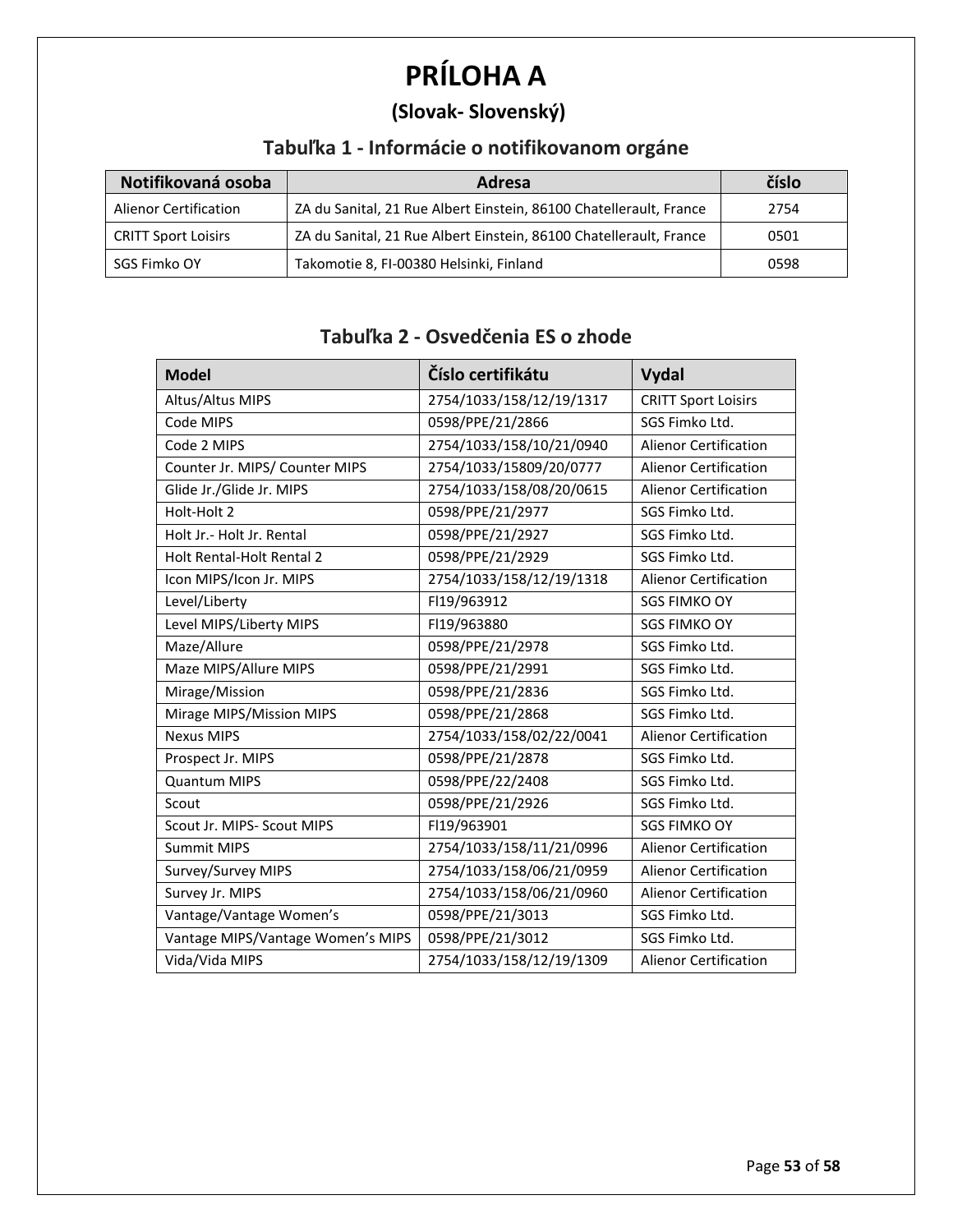# **PRILOGA A**

## **(Slovenian- Slovenščina)**

## **Tabela 1 - Podatki o priglašenem organu**

| Priglašeni organ             | <b>Naslov</b>                                                      | številka |
|------------------------------|--------------------------------------------------------------------|----------|
| <b>Alienor Certification</b> | ZA du Sanital, 21 Rue Albert Einstein, 86100 Chatellerault, France | 2754     |
| <b>CRITT Sport Loisirs</b>   | ZA du Sanital, 21 Rue Albert Einstein, 86100 Chatellerault, France | 0501     |
| SGS Fimko OY                 | Takomotie 8, FI-00380 Helsinki, Finland                            | 0598     |

#### **Tabela 2 - Potrdila ES o skladnosti**

| <b>Model</b>                      | Številka potrdila        | <b>Izdal</b>                 |
|-----------------------------------|--------------------------|------------------------------|
| Altus/Altus MIPS                  | 2754/1033/158/12/19/1317 | <b>CRITT Sport Loisirs</b>   |
| Code MIPS                         | 0598/PPE/21/2866         | SGS Fimko Ltd.               |
| Code 2 MIPS                       | 2754/1033/158/10/21/0940 | <b>Alienor Certification</b> |
| Counter Jr. MIPS/ Counter MIPS    | 2754/1033/15809/20/0777  | <b>Alienor Certification</b> |
| Glide Jr./Glide Jr. MIPS          | 2754/1033/158/08/20/0615 | <b>Alienor Certification</b> |
| Holt-Holt 2                       | 0598/PPE/21/2977         | SGS Fimko Ltd.               |
| Holt Jr.- Holt Jr. Rental         | 0598/PPE/21/2927         | SGS Fimko Ltd.               |
| Holt Rental-Holt Rental 2         | 0598/PPE/21/2929         | SGS Fimko Ltd.               |
| Icon MIPS/Icon Jr. MIPS           | 2754/1033/158/12/19/1318 | <b>Alienor Certification</b> |
| Level/Liberty                     | FI19/963912              | <b>SGS FIMKO OY</b>          |
| Level MIPS/Liberty MIPS           | FI19/963880              | <b>SGS FIMKO OY</b>          |
| Maze/Allure                       | 0598/PPE/21/2978         | SGS Fimko Ltd.               |
| Maze MIPS/Allure MIPS             | 0598/PPE/21/2991         | SGS Fimko Ltd.               |
| Mirage/Mission                    | 0598/PPE/21/2836         | SGS Fimko Ltd.               |
| Mirage MIPS/Mission MIPS          | 0598/PPE/21/2868         | SGS Fimko Ltd.               |
| <b>Nexus MIPS</b>                 | 2754/1033/158/02/22/0041 | <b>Alienor Certification</b> |
| Prospect Jr. MIPS                 | 0598/PPE/21/2878         | SGS Fimko Ltd.               |
| <b>Quantum MIPS</b>               | 0598/PPE/22/2408         | SGS Fimko Ltd.               |
| Scout                             | 0598/PPE/21/2926         | SGS Fimko Ltd.               |
| Scout Jr. MIPS- Scout MIPS        | FI19/963901              | <b>SGS FIMKO OY</b>          |
| <b>Summit MIPS</b>                | 2754/1033/158/11/21/0996 | <b>Alienor Certification</b> |
| Survey/Survey MIPS                | 2754/1033/158/06/21/0959 | <b>Alienor Certification</b> |
| Survey Jr. MIPS                   | 2754/1033/158/06/21/0960 | <b>Alienor Certification</b> |
| Vantage/Vantage Women's           | 0598/PPE/21/3013         | SGS Fimko Ltd.               |
| Vantage MIPS/Vantage Women's MIPS | 0598/PPE/21/3012         | SGS Fimko Ltd.               |
| Vida/Vida MIPS                    | 2754/1033/158/12/19/1309 | <b>Alienor Certification</b> |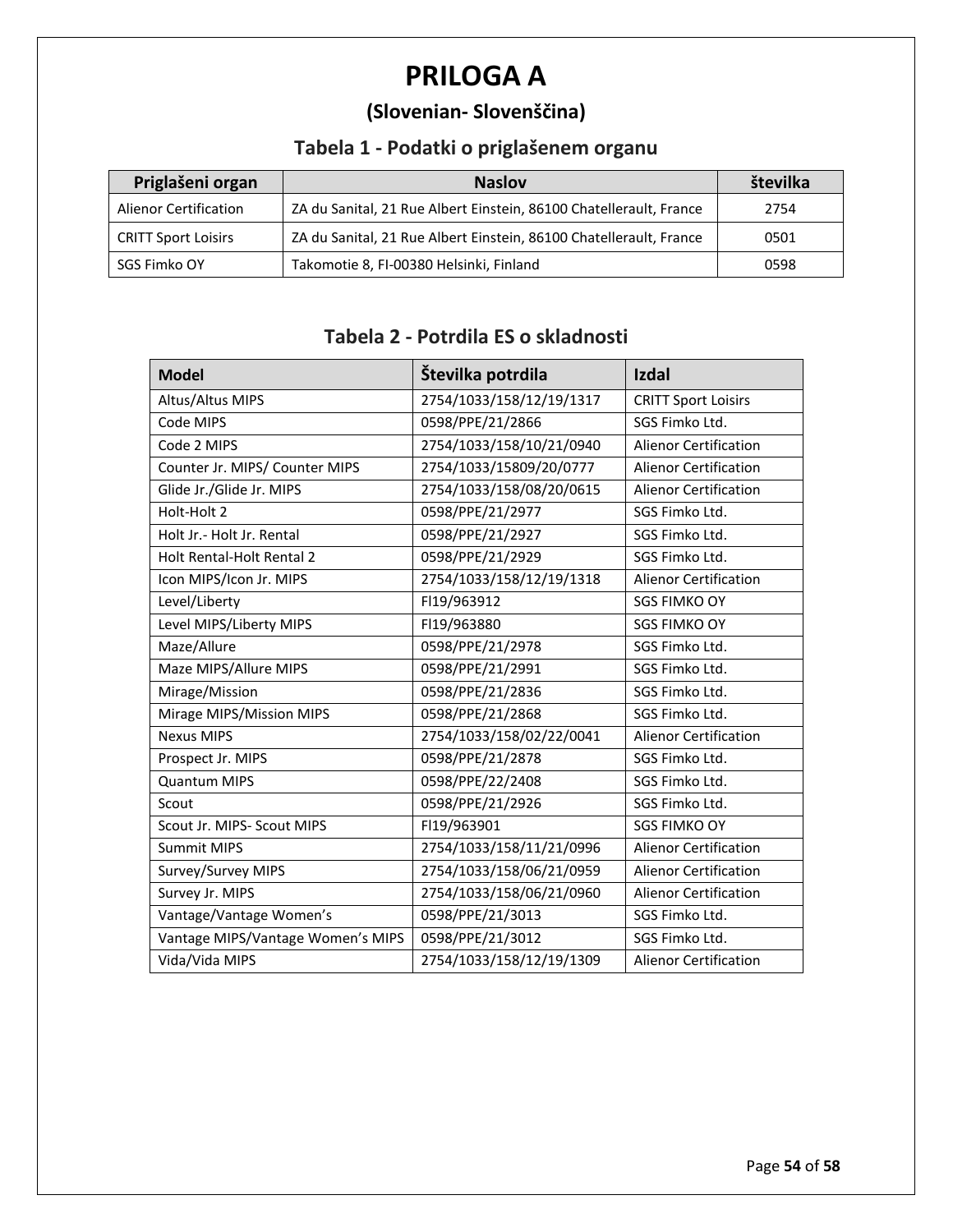# **APÉNDICE A**

## **(Spanish- ESPAÑOL)**

## **Tabla 1 - Información del cuerpo notificado**

| Cuerpo notificado            | <b>Dirección</b>                                                   | <b>Número</b> |
|------------------------------|--------------------------------------------------------------------|---------------|
| <b>Alienor Certification</b> | ZA du Sanital, 21 Rue Albert Einstein, 86100 Chatellerault, France | 2754          |
| <b>CRITT Sport Loisirs</b>   | ZA du Sanital, 21 Rue Albert Einstein, 86100 Chatellerault, France | 0501          |
| SGS Fimko OY                 | Takomotie 8, FI-00380 Helsinki, Finland                            | 0598          |

## **Tabla 2 - Certificados de conformidad CE**

| <b>Modelo</b>                     | Número certificado       | <b>Emitido por</b>           |
|-----------------------------------|--------------------------|------------------------------|
| Altus/Altus MIPS                  | 2754/1033/158/12/19/1317 | <b>CRITT Sport Loisirs</b>   |
| Code MIPS                         | 0598/PPE/21/2866         | SGS Fimko Ltd.               |
| Code 2 MIPS                       | 2754/1033/158/10/21/0940 | <b>Alienor Certification</b> |
| Counter Jr. MIPS/ Counter MIPS    | 2754/1033/15809/20/0777  | <b>Alienor Certification</b> |
| Glide Jr./Glide Jr. MIPS          | 2754/1033/158/08/20/0615 | <b>Alienor Certification</b> |
| Holt-Holt 2                       | 0598/PPE/21/2977         | SGS Fimko Ltd.               |
| Holt Jr.- Holt Jr. Rental         | 0598/PPE/21/2927         | SGS Fimko Ltd.               |
| Holt Rental-Holt Rental 2         | 0598/PPE/21/2929         | SGS Fimko Ltd.               |
| Icon MIPS/Icon Jr. MIPS           | 2754/1033/158/12/19/1318 | <b>Alienor Certification</b> |
| Level/Liberty                     | FI19/963912              | <b>SGS FIMKO OY</b>          |
| Level MIPS/Liberty MIPS           | FI19/963880              | <b>SGS FIMKO OY</b>          |
| Maze/Allure                       | 0598/PPE/21/2978         | SGS Fimko Ltd.               |
| Maze MIPS/Allure MIPS             | 0598/PPE/21/2991         | SGS Fimko Ltd.               |
| Mirage/Mission                    | 0598/PPE/21/2836         | SGS Fimko Ltd.               |
| Mirage MIPS/Mission MIPS          | 0598/PPE/21/2868         | SGS Fimko Ltd.               |
| <b>Nexus MIPS</b>                 | 2754/1033/158/02/22/0041 | <b>Alienor Certification</b> |
| Prospect Jr. MIPS                 | 0598/PPE/21/2878         | SGS Fimko Ltd.               |
| <b>Quantum MIPS</b>               | 0598/PPE/22/2408         | SGS Fimko Ltd.               |
| Scout                             | 0598/PPE/21/2926         | SGS Fimko Ltd.               |
| Scout Jr. MIPS- Scout MIPS        | FI19/963901              | <b>SGS FIMKO OY</b>          |
| <b>Summit MIPS</b>                | 2754/1033/158/11/21/0996 | <b>Alienor Certification</b> |
| Survey/Survey MIPS                | 2754/1033/158/06/21/0959 | <b>Alienor Certification</b> |
| Survey Jr. MIPS                   | 2754/1033/158/06/21/0960 | <b>Alienor Certification</b> |
| Vantage/Vantage Women's           | 0598/PPE/21/3013         | SGS Fimko Ltd.               |
| Vantage MIPS/Vantage Women's MIPS | 0598/PPE/21/3012         | SGS Fimko Ltd.               |
| Vida/Vida MIPS                    | 2754/1033/158/12/19/1309 | <b>Alienor Certification</b> |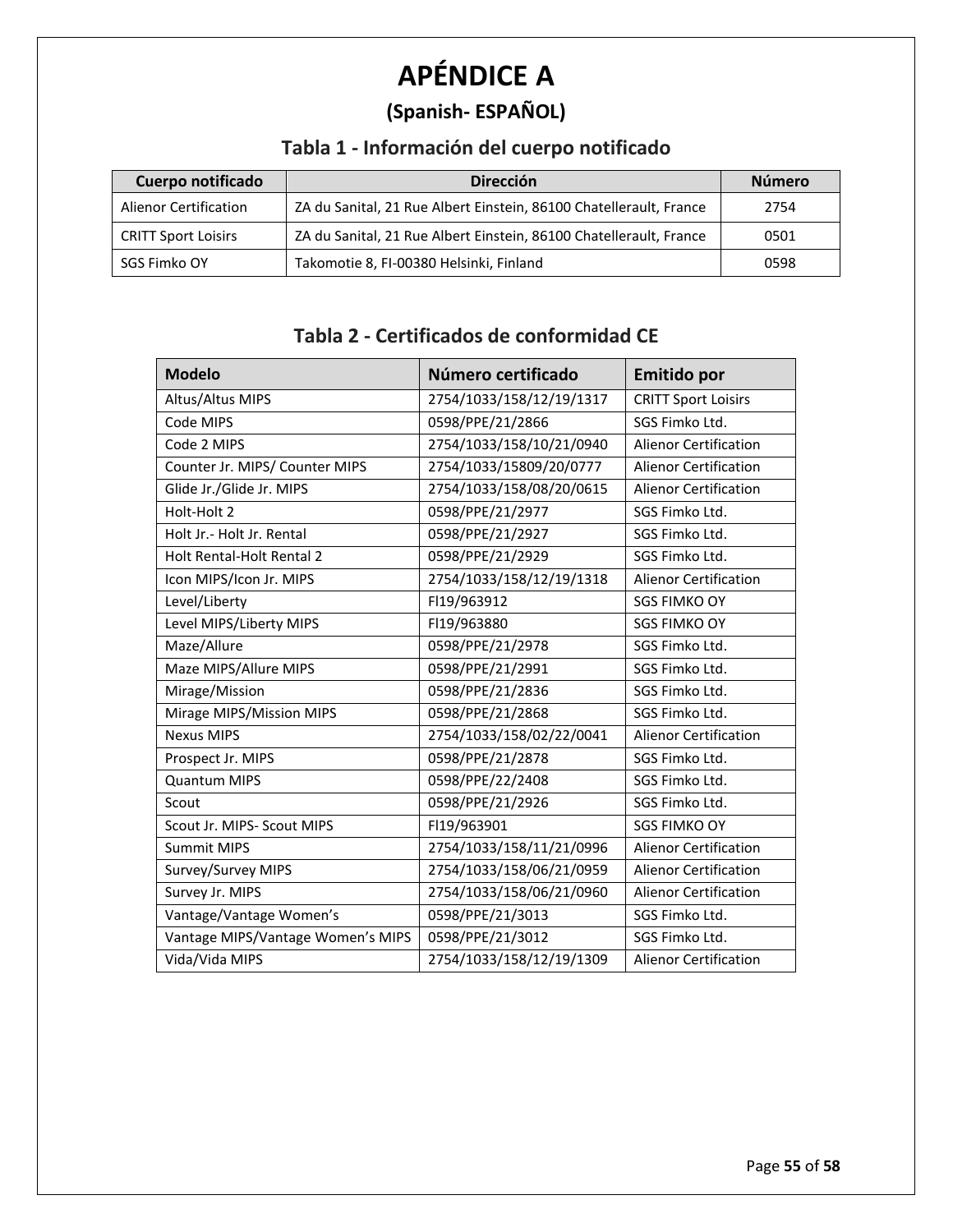# **BILAGA A**

## **(Swedish- Svenska)**

## **Tabell 1 - Information om anmälda organ**

| Anmält organ                 | <b>Adress</b>                                                      | <b>Nummer</b> |
|------------------------------|--------------------------------------------------------------------|---------------|
| <b>Alienor Certification</b> | ZA du Sanital, 21 Rue Albert Einstein, 86100 Chatellerault, France | 2754          |
| <b>CRITT Sport Loisirs</b>   | ZA du Sanital, 21 Rue Albert Einstein, 86100 Chatellerault, France | 0501          |
| SGS Fimko OY                 | Takomotie 8, FI-00380 Helsinki, Finland                            | 0598          |

#### **Tabell 2 - EG-intyg om överensstämmelse**

| <b>Modell</b>                     | Certifikat nummer        | Utfärdats av                 |
|-----------------------------------|--------------------------|------------------------------|
| Altus/Altus MIPS                  | 2754/1033/158/12/19/1317 | <b>CRITT Sport Loisirs</b>   |
| Code MIPS                         | 0598/PPE/21/2866         | SGS Fimko Ltd.               |
| Code 2 MIPS                       | 2754/1033/158/10/21/0940 | <b>Alienor Certification</b> |
| Counter Jr. MIPS/ Counter MIPS    | 2754/1033/15809/20/0777  | <b>Alienor Certification</b> |
| Glide Jr./Glide Jr. MIPS          | 2754/1033/158/08/20/0615 | Alienor Certification        |
| Holt-Holt 2                       | 0598/PPE/21/2977         | SGS Fimko Ltd.               |
| Holt Jr.- Holt Jr. Rental         | 0598/PPE/21/2927         | SGS Fimko Ltd.               |
| <b>Holt Rental-Holt Rental 2</b>  | 0598/PPE/21/2929         | SGS Fimko Ltd.               |
| Icon MIPS/Icon Jr. MIPS           | 2754/1033/158/12/19/1318 | <b>Alienor Certification</b> |
| Level/Liberty                     | FI19/963912              | <b>SGS FIMKO OY</b>          |
| Level MIPS/Liberty MIPS           | FI19/963880              | <b>SGS FIMKO OY</b>          |
| Maze/Allure                       | 0598/PPE/21/2978         | SGS Fimko Ltd.               |
| Maze MIPS/Allure MIPS             | 0598/PPE/21/2991         | SGS Fimko Ltd.               |
| Mirage/Mission                    | 0598/PPE/21/2836         | SGS Fimko Ltd.               |
| Mirage MIPS/Mission MIPS          | 0598/PPE/21/2868         | SGS Fimko Ltd.               |
| <b>Nexus MIPS</b>                 | 2754/1033/158/02/22/0041 | <b>Alienor Certification</b> |
| Prospect Jr. MIPS                 | 0598/PPE/21/2878         | SGS Fimko Ltd.               |
| <b>Quantum MIPS</b>               | 0598/PPE/22/2408         | SGS Fimko Ltd.               |
| Scout                             | 0598/PPE/21/2926         | SGS Fimko Ltd.               |
| Scout Jr. MIPS- Scout MIPS        | FI19/963901              | <b>SGS FIMKO OY</b>          |
| <b>Summit MIPS</b>                | 2754/1033/158/11/21/0996 | <b>Alienor Certification</b> |
| Survey/Survey MIPS                | 2754/1033/158/06/21/0959 | <b>Alienor Certification</b> |
| Survey Jr. MIPS                   | 2754/1033/158/06/21/0960 | <b>Alienor Certification</b> |
| Vantage/Vantage Women's           | 0598/PPE/21/3013         | SGS Fimko Ltd.               |
| Vantage MIPS/Vantage Women's MIPS | 0598/PPE/21/3012         | SGS Fimko Ltd.               |
| Vida/Vida MIPS                    | 2754/1033/158/12/19/1309 | <b>Alienor Certification</b> |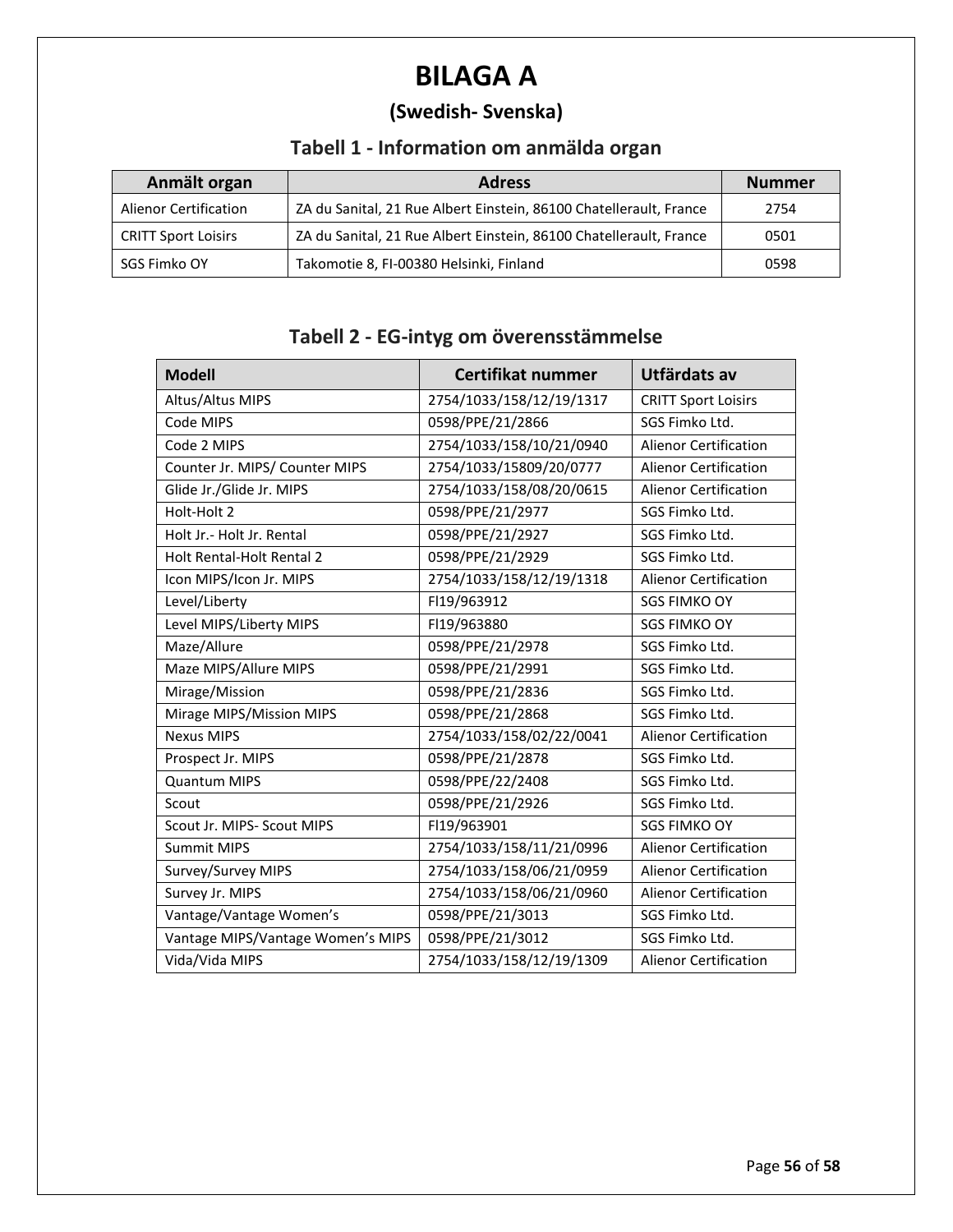# **EK BÖLÜM A**

## **(Turkish – Türk)**

## **Tablo 1 - Onaylanmış Kuruluş Bilgisi**

| Onaylanmış kuruluş           | <b>Adres</b>                                                       | <b>Numarası</b> |
|------------------------------|--------------------------------------------------------------------|-----------------|
| <b>Alienor Certification</b> | ZA du Sanital, 21 Rue Albert Einstein, 86100 Chatellerault, France | 2754            |
| <b>CRITT Sport Loisirs</b>   | ZA du Sanital, 21 Rue Albert Einstein, 86100 Chatellerault, France | 0501            |
| SGS Fimko OY                 | Takomotie 8, FI-00380 Helsinki, Finland                            | 0598            |

#### **Tablo 2 - EC Uygunluk Sertifikaları**

| <b>Model</b>                      | Sertifika numarası       | Veren kuruluş                |
|-----------------------------------|--------------------------|------------------------------|
| Altus/Altus MIPS                  | 2754/1033/158/12/19/1317 | <b>CRITT Sport Loisirs</b>   |
| Code MIPS                         | 0598/PPE/21/2866         | SGS Fimko Ltd.               |
| Code 2 MIPS                       | 2754/1033/158/10/21/0940 | <b>Alienor Certification</b> |
| Counter Jr. MIPS/ Counter MIPS    | 2754/1033/15809/20/0777  | <b>Alienor Certification</b> |
| Glide Jr./Glide Jr. MIPS          | 2754/1033/158/08/20/0615 | <b>Alienor Certification</b> |
| Holt-Holt 2                       | 0598/PPE/21/2977         | SGS Fimko Ltd.               |
| Holt Jr.- Holt Jr. Rental         | 0598/PPE/21/2927         | SGS Fimko Ltd.               |
| Holt Rental-Holt Rental 2         | 0598/PPE/21/2929         | SGS Fimko Ltd.               |
| Icon MIPS/Icon Jr. MIPS           | 2754/1033/158/12/19/1318 | Alienor Certification        |
| Level/Liberty                     | FI19/963912              | <b>SGS FIMKO OY</b>          |
| Level MIPS/Liberty MIPS           | FI19/963880              | <b>SGS FIMKO OY</b>          |
| Maze/Allure                       | 0598/PPE/21/2978         | SGS Fimko Ltd.               |
| Maze MIPS/Allure MIPS             | 0598/PPE/21/2991         | SGS Fimko Ltd.               |
| Mirage/Mission                    | 0598/PPE/21/2836         | SGS Fimko Ltd.               |
| Mirage MIPS/Mission MIPS          | 0598/PPE/21/2868         | SGS Fimko Ltd.               |
| <b>Nexus MIPS</b>                 | 2754/1033/158/02/22/0041 | <b>Alienor Certification</b> |
| Prospect Jr. MIPS                 | 0598/PPE/21/2878         | SGS Fimko Ltd.               |
| <b>Quantum MIPS</b>               | 0598/PPE/22/2408         | SGS Fimko Ltd.               |
| Scout                             | 0598/PPE/21/2926         | SGS Fimko Ltd.               |
| Scout Jr. MIPS- Scout MIPS        | FI19/963901              | <b>SGS FIMKO OY</b>          |
| <b>Summit MIPS</b>                | 2754/1033/158/11/21/0996 | <b>Alienor Certification</b> |
| Survey/Survey MIPS                | 2754/1033/158/06/21/0959 | <b>Alienor Certification</b> |
| Survey Jr. MIPS                   | 2754/1033/158/06/21/0960 | <b>Alienor Certification</b> |
| Vantage/Vantage Women's           | 0598/PPE/21/3013         | SGS Fimko Ltd.               |
| Vantage MIPS/Vantage Women's MIPS | 0598/PPE/21/3012         | SGS Fimko Ltd.               |
| Vida/Vida MIPS                    | 2754/1033/158/12/19/1309 | <b>Alienor Certification</b> |